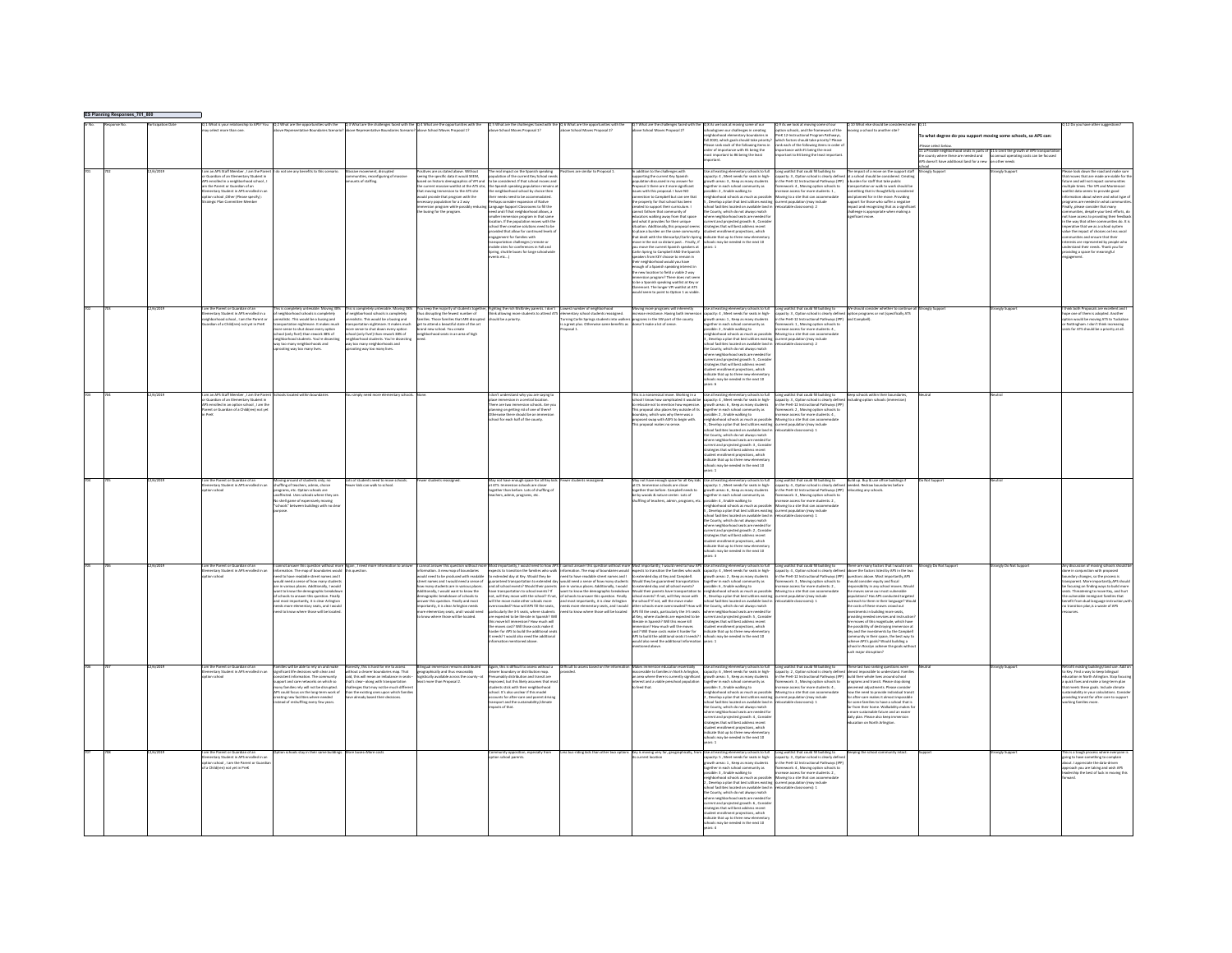|  |           | Parant or Guardian of an<br>entary Student in APS enrolled in an<br>ion schoo<br>im the Parent or Guardian of an<br>nentary Student in APS enrolled in a<br>nn sebaat                                             | ity that as be<br>the family remains unchanged.<br>at ASFS is located in its boundary will<br>duce busing. The longer Ashlawn and<br>Cintey boundaries will create more<br>erated schools.                                                                                                                                                                                                             | yn area. There is no immersion<br>ogram in North Arlington.<br>w staff will be moved is not clear.                                                                                                                                                                                                                                                                                      | walkabitiy, by making it a option school<br>which buses in children defeat the purpos<br>of walkabity.<br>y school communities will be split up. The Key area gets a new neighborhoo | tion school and replace it with another<br>tion school. ATS is very poplalar option<br>choice and would also require a centralized spie<br>location. Would moving ATS further North po<br>cause more buses needed, and would the sci<br>the busrides become even longer. Right<br>w some ATS students are no the hos for<br>45-45 minutes, would the bus ride increas<br>Saudnim 03 of<br>Key students will need to move to a smaller The Key area gets a new neighborhood<br>school. Arlington Traditional School loses its school.<br>central location. Moving option schools wi<br>be disruptive for option school students<br>that are not able to move to their new<br>ion school location. These ootion<br>ools may need to rebuild their<br>nmunities. More students will need to<br>bused to option schools. | anish speaking community. So the<br>sportunity for the 50-50 native-english<br>seaker population would be more<br>volbia Hrvanova haransa Kavis an r<br>ool just because the school is in a<br>anish speaking neighborhood does not<br>ean a family would be able to attend th<br>hool. It is not a neighborhood school. | Springs is a much smaller school, it would<br>t have the capacity to hold the Key<br>opulation. The program would be cut with<br>iss student particoation<br>Arlington Traditional School loses its centr<br>location. Moving option schools will be<br>disruptive for option school students that<br>are not able to move to their new option<br>school location. These option schools may<br>eed to rebuild their communities. More<br>udents will need to be bused to option                                                                                                                                                                                                                                                                                                                                                                                                                                                                                                                                                                           | .<br>South Arlington: Where now there is one capacity: 5 , Meet needs for seats in high-<br>nmersion school in North Arlington. Carlin growth areas: 4 , Keep as many students<br>together in each school community as<br>possible: 6 , Enable walking to<br>wighborhood schools as much as possi<br>3. Develop a plan that best utilizes existing<br>oratori no available land in<br>ed fari<br>e County, which do not always match<br>where neighborhood seats are needed for<br>urrent and projected growth: 2 , Conside<br>trategies that will best address recent<br>tudent enrollment projections, which<br>idicate that up to three new elementar<br>sols may be needed in the next 10<br>ers: 1<br>ise all existing elementary schools to full<br>apacity: 2 , Meet needs for seats in high-<br>owth areas: 3 . Keep as many students<br>together in each school community as<br>possible: 6 , Enable walking to<br>eighborhood schools as much as possible<br>, Develop a plan that best utilizes existing current population (may include<br>ool facilities located on available land in<br>e County, which do not always match<br>where neighborhood seats are needed for<br>urrent and projected growth: 4 , Conside<br>trategies that will best address recent<br>tudent enrollment projections, which<br>ndicate that up to three new elementary<br>a needed in the next 10 | capacity: 2, Option school is clearly defined<br>in the PreK-12 Instructional Pathways (IPP)<br>framework: 1, Moving option schools to<br>F - Jonates for more students to<br>Moving to a site that can accommodate<br>sturrent population (may include<br>atable classrooms): 4<br>Long waitlist that could fill building to<br>capacity: 1, Option school is clearly define<br>in the PreK-12 Instructional Pathways (IPF<br>framework: 4, Moving option schools to<br>ncrease access for more students: 2,<br>Moving to a site that can accome<br>catable classrooms): 3 | population. In the case of Key school<br>ove to either ATS or Carlin Springs, both<br>ilities are smaller than the current Key<br>idine. Why not move Key to larger<br>ilding of McKinley and still keep an<br>ersion School option in North<br>Cost of moving schools and staff. Moves<br>uld be avoided as much as possible |                         |               | leek the input of schools. Minimize mc<br>tion programs as much as possible                                                                                                                                                                                                                                                                                                                                                                                                    |
|--|-----------|-------------------------------------------------------------------------------------------------------------------------------------------------------------------------------------------------------------------|--------------------------------------------------------------------------------------------------------------------------------------------------------------------------------------------------------------------------------------------------------------------------------------------------------------------------------------------------------------------------------------------------------|-----------------------------------------------------------------------------------------------------------------------------------------------------------------------------------------------------------------------------------------------------------------------------------------------------------------------------------------------------------------------------------------|--------------------------------------------------------------------------------------------------------------------------------------------------------------------------------------|----------------------------------------------------------------------------------------------------------------------------------------------------------------------------------------------------------------------------------------------------------------------------------------------------------------------------------------------------------------------------------------------------------------------------------------------------------------------------------------------------------------------------------------------------------------------------------------------------------------------------------------------------------------------------------------------------------------------------------------------------------------------------------------------------------------------|--------------------------------------------------------------------------------------------------------------------------------------------------------------------------------------------------------------------------------------------------------------------------------------------------------------------------|-----------------------------------------------------------------------------------------------------------------------------------------------------------------------------------------------------------------------------------------------------------------------------------------------------------------------------------------------------------------------------------------------------------------------------------------------------------------------------------------------------------------------------------------------------------------------------------------------------------------------------------------------------------------------------------------------------------------------------------------------------------------------------------------------------------------------------------------------------------------------------------------------------------------------------------------------------------------------------------------------------------------------------------------------------------|-------------------------------------------------------------------------------------------------------------------------------------------------------------------------------------------------------------------------------------------------------------------------------------------------------------------------------------------------------------------------------------------------------------------------------------------------------------------------------------------------------------------------------------------------------------------------------------------------------------------------------------------------------------------------------------------------------------------------------------------------------------------------------------------------------------------------------------------------------------------------------------------------------------------------------------------------------------------------------------------------------------------------------------------------------------------------------------------------------------------------------------------------------------------------------------------------------------------------------------------------------------------------------------------------------------------------------------------------------------------------------------------|-----------------------------------------------------------------------------------------------------------------------------------------------------------------------------------------------------------------------------------------------------------------------------------------------------------------------------------------------------------------------------------------------------------------------------------------------------------------------------------------------------------------------------------------------------------------------------|-------------------------------------------------------------------------------------------------------------------------------------------------------------------------------------------------------------------------------------------------------------------------------------------------------------------------------|-------------------------|---------------|--------------------------------------------------------------------------------------------------------------------------------------------------------------------------------------------------------------------------------------------------------------------------------------------------------------------------------------------------------------------------------------------------------------------------------------------------------------------------------|
|  |           | ther (Please specify) : I am a parent of a<br>sing APS kindergartener in fall 2020. My<br>lild is in a private preK, which is not an<br>tion on this form though these dec<br>I directly impact my child next yea |                                                                                                                                                                                                                                                                                                                                                                                                        |                                                                                                                                                                                                                                                                                                                                                                                         | moves to a careral location<br>districted to Reed anywa                                                                                                                              |                                                                                                                                                                                                                                                                                                                                                                                                                                                                                                                                                                                                                                                                                                                                                                                                                      |                                                                                                                                                                                                                                                                                                                          | fou're moving 4 schools. You also don't<br>preak out the number of option school<br>tudents who will have to move, even<br>though you list the number of<br>neighborhood students who will move.<br>Option students will be affected even if<br>least acknowledge this fact by putting<br>the numbers of those children out there to the County, which do not always match<br>ties with the wetlands. You are moving<br>700 Key students 4 miles west, to a part of<br>the county from which NO Key students<br>rrently live, creating hardships on those<br>unt families                                                                                                                                                                                                                                                                                                                                                                                                                                                                                 | he all existing elementary schools to full<br>apacity: 1 , Meet needs for seats in high-<br>owth areas: 3 . Keep as many students<br>ether in each school comm<br>ssible: 6 , Enable walking to<br>nunity as<br>neighborhood schools as much as possible: Moving to a site that can accommodate<br>heir whole program is moving. You should 2, Develop a plan that best utilizes existing current population (may include<br>school facilities located on available land in<br>mpare. You are asking Campbell to sever subere neighborhood seats are needed for<br>current and projected growth: 4, Conside<br>strategies that will best address recent<br>student enrollment projections, which<br>indicate that up to three new elementar<br>thools may be needed in the next 10<br>ars: 5                                                                                                                                                                                                                                                                                                                                                                                                                                                                                                                                                                                              | Long waitlist that could fill building to<br>capacity: 2 , Option school is clearly defin<br>in the PreK-12 Instructional Pathways (IPF<br>nework: 3 , Moving option schools to<br>ease access for more students: 4 ,<br>catable classrooms): 1                                                                                                                                                                                                                                                                                                                             |                                                                                                                                                                                                                                                                                                                               |                         | Net Suser     |                                                                                                                                                                                                                                                                                                                                                                                                                                                                                |
|  | 12/6/2019 | am the Parent or Guardian of an<br>mentary Student in APS enrolled in an<br>on school                                                                                                                             | pportunities to safe money cutting on                                                                                                                                                                                                                                                                                                                                                                  |                                                                                                                                                                                                                                                                                                                                                                                         |                                                                                                                                                                                      |                                                                                                                                                                                                                                                                                                                                                                                                                                                                                                                                                                                                                                                                                                                                                                                                                      | pens the opportunity to created more<br>at in the Columbia pike corridor.                                                                                                                                                                                                                                                | The Carlin springs community is the most<br>vulnerable community in the whole county<br>th more than 90% of free and reduce<br>dents. Is not correct to move them to an<br>old building. Ags will need to invest in build possible: 5 . Enable walking to<br>new school on the grounds of Campbell<br>elementary and give all the best to the<br>most needy community                                                                                                                                                                                                                                                                                                                                                                                                                                                                                                                                                                                                                                                                                     | Use all existing elementary schools to full<br>capacity: 4 , Meet needs for seats in high-<br>growth areas: 2 , Keep as many students<br>together in each school community as<br>mighborhood schools as much as possible: Moving to a site that can accommodate<br>1. Develop a plan that best utilizes existing current population (may include<br>chool facilities located on available land in relocatable classrooms): 2<br>e County, which do not always match<br>tere neighborhood seats are needed fo<br>urrent and projected erowth: 6. Conside<br>trategies that will best address recent<br>dent enrollment projections, which<br>indicate that up to three new elementary<br>o needed in the next 10<br>ers:3                                                                                                                                                                                                                                                                                                                                                                                                                                                                                                                                                                                                                                                                  | Long waitlist that could fill building to<br>capacity: 4 , Option school is clearly defined<br>in the PreK-12 Instructional Pathways (IPP)<br>framework: 3 , Moving option schools to<br>wase access for more students: 1.                                                                                                                                                                                                                                                                                                                                                  | What are you giving to the community that<br>you are moving. Key needs to know that<br>Aps is not trying to get rid of imme<br>immersion where the Spanish<br>munity is at large. Carlin Sorings need<br>a new building if you are moving them to<br>the Campbell building.                                                   | <b>Strongly Support</b> | onely Support |                                                                                                                                                                                                                                                                                                                                                                                                                                                                                |
|  |           | n the Parent or Guardian of an<br>mentary Student in APS enrolled in an<br>loorlas noit                                                                                                                           |                                                                                                                                                                                                                                                                                                                                                                                                        |                                                                                                                                                                                                                                                                                                                                                                                         |                                                                                                                                                                                      | alysis of students moving document<br>eem completely bogus. It would be a bit<br>sore helpful if you could make an attempt<br>b use closer to real numbers. For example<br>both options you still have kids from the<br>tingham, Tuckahoe, McKinley and<br>Mawn neighborhoods being bussed do<br>Claremont. After all the moaning and<br>baning about transportation costs, the<br>mplexity of bus routes, and the length o<br>us rides those numbers should really be<br>Those students should be assigned to<br>either location (ATS or CS) for immersion.<br>think APS also need to come out and say<br>that the immersion boundaries will be<br>wdone. What schedule the sites will<br>ollow? 8, 8:25, or 9?                                                                                                     |                                                                                                                                                                                                                                                                                                                          | inalysis of students moving document<br>.<br>seem completely bogus. It would be a bit<br>more helpful if you could make an attempt<br>buse closer to real numbers. For example, possible: 4, Enable walking to<br>Vottingham, Tuckahoe, McKinley and<br>Nahlawn neighborhoods being bussed down<br>to Claremont. After all the moaning and $\qquad$ the County, which do not always match growing about transportation costs, the $\qquad$ where neighborhood seats are needed for complexity of the increase, and the length of compl<br>Those students should be assigned to<br>either location (ATS or CS) for immersion. I<br>think APS also need to come out and say<br>that the immersion boundaries will be<br>redone. Also, option 2 takes away many of<br>the native-Spanish speakers that Claremor<br>lies on for their 50/50 according to you<br>sumbers. From the representative scenari<br>of 70 students to 0. The only big jump I se<br>toward trying to compensate for that is<br>using the Campbell zone, but that is only<br>0. not 70. | Use all existing elementary schools to full<br>capacity: 2 , Meet needs for seats in high-<br>growth areas: 3, Keep as many students<br>ogether in each school cor<br>munity as<br>in both options you still have kids from the energhborhood schools as much as possible:<br>Nottingham, Tuckahoe, McKinley and 1, Develop a plan that best utilizes existing<br>school facilities located on available land in<br>student enrollment projections, which<br>indicate that up to three new elementary<br>schools may be needed in the next 10<br><b>Draw</b>                                                                                                                                                                                                                                                                                                                                                                                                                                                                                                                                                                                                                                                                                                                                                                                                                              | Long waitlist that could fill building to<br>capacity: 2, Option school is clearly defin<br>in the PreK-12 Instructional Pathways (IPP)<br>nework: 4, Moving option schools to<br>ease access for more students: 1,<br>Movine to a site that can accommodate<br>v include<br>catable classrooms): 3                                                                                                                                                                                                                                                                         |                                                                                                                                                                                                                                                                                                                               |                         |               | is - look at your scenariosyou keep<br>ipping the kids from the NW quadrant o<br>lington, straight past both new<br>nersion options all the way down to<br>remont. That goes against this last<br>stion about limiting the growth of AP3<br>rtation costs. Fix that, Those kids<br>ould not continue to be shipped all the<br>vay down to Claremont when they have!<br>re right past ATS or CS to get there                                                                    |
|  |           | l am the Parent or Guardian of an<br>:lementary Student in APS enrolled in an<br>loorlas noi                                                                                                                      | extends boundaries of some schools in<br>torth Arlington to neighborhoods in south<br>ineton, allowing some students in south<br>ington to attend better-performing<br>iools -- APS could take the opportunity<br>nonstrate that irregular boundaries car<br>lead to less segregation than regular<br>boundaries (as research suggests:<br>ps://www.yox.com/2018/1/8/1682231<br>l-segregation-gerryman | -- requires a large percentage of studer<br>to move (although spreading out the<br>pacts across the county would be good<br>constrates the County would be good<br>costrates the failures of the previous<br>dary process: 1) Drew will still not be<br>capacity in this (or any) proposal, and 2<br>leet may only be at capacity by proposin<br>o extend the boundary north of Rt. 50. | <b>Nows more kids to erroll at ATS.</b>                                                                                                                                              | Benefits of the proposal are not defined<br>terms of building and bus capacity<br>ization. -- Moving ATS to McKinky is<br>nsistent with the (implicit and<br>stified) goal of putting option sch<br>a central location                                                                                                                                                                                                                                                                                                                                                                                                                                                                                                                                                                                               | Allows more kids to enroll at ATS.                                                                                                                                                                                                                                                                                       | tilization. - Provides no justification for<br>the Campbell move -- Moves Campbell<br>from a location next to Long Branch Nature<br>Center that directly serves the school's<br>learning model, while providing no<br>ssion of how the proposed locatic<br>Sean zidt fill this need.                                                                                                                                                                                                                                                                                                                                                                                                                                                                                                                                                                                                                                                                                                                                                                      | - Benefits of the proposal are not defined Use all existing elementary schools to full "Long weitlist that could fill building to<br>n terms of building and bus capacity "capacity: 1 , Meet needs for seats in high-"capacity:<br>rrowth areas: 4 . Keep as many students<br>powth areas. w, weep as mery community as<br>ogether in each school community as<br>possible: 2 , Enable walking to<br>neighborhood schools as much as possible: Moving to a site that can accommodate<br>. Develop a plan that best utilizes existing current population (may include<br>hool facilities located on available land in<br>the County, which do not always match<br>tere neigh<br>orhood seats are needed for<br>rrent and projected growth: 6, Conside<br>trategies that will best address recent<br>dent enrolment projections, which<br>dicate that up to three new elementary<br>02 tools may be needed in the next 10<br>ars: 3                                                                                                                                                                                                                                                                                                                                                                                                                                                        | in the PreK-12 Instructional Pathways (IPF<br>framework: 3, Moving option schools to<br>increase access for more students: 2,<br>catable classrooms): 1                                                                                                                                                                                                                                                                                                                                                                                                                     |                                                                                                                                                                                                                                                                                                                               |                         | ingly Suppo   | .<br>Nefine each of the proposals in terms<br>antifiable costs and benefits (e.g.,<br>ilding and bus capacity utilization.<br>erating budget impacts, etc.) — Allow<br>IS staff to justify the proposals in these<br>rms without interference from the Scho<br>:<br>and members, who only get a yay-nay<br>ste once the Superintendent has put fo<br>sroposal - Do an ex-post analysis after<br>boundary process is finished, to see if<br>e changes had their desired effect. |
|  | 12/6/2019 | im the Parent or Guardian of an<br>nentary Student in APS enrolled in a<br>on school                                                                                                                              |                                                                                                                                                                                                                                                                                                                                                                                                        |                                                                                                                                                                                                                                                                                                                                                                                         |                                                                                                                                                                                      | you are literally just shifting populations.<br>und with zero effect                                                                                                                                                                                                                                                                                                                                                                                                                                                                                                                                                                                                                                                                                                                                                 | ou keep wealthy north arlinaton                                                                                                                                                                                                                                                                                          | sothing to do with nor any sort of physical<br>upport for an established EL curriculum.<br>ou destroy wars of work on wetlands and possible: 1 . Enable walking to<br>sutdoor Ed programs, literally the entire<br>point of Campbell being a choice school.<br>fou remove the reason for its existence<br>and you punish a majority of lower income<br>udents in order to keep the North<br>together. Sounds like you really have your<br>ities straight.                                                                                                                                                                                                                                                                                                                                                                                                                                                                                                                                                                                                 | growth areas: 3, Keep as many students<br>together in each school community as<br>neighborhood schools as much as possible: Moving to a site that can accomm<br>4, Develop a plan that best utilizes existing current population (may include<br>school facilities located on available land in refocatable classrooms): 3<br>he County, which do not always match<br>where neighborhood seats are needed fo<br>ment and noniarted enneth- 5. Consider<br>ategies that will best address recent<br>udent enrollment projections, which<br>vicate that un to three new elementary<br>cols may be needed in the next 10<br>are 6                                                                                                                                                                                                                                                                                                                                                                                                                                                                                                                                                                                                                                                                                                                                                            | You displace an entire community of mostly Use all existing elementary schools to full Long waitlist that could fill building to<br>walkers to a faraway campus that has capacity: 2, Meet needs for seats in high-capacity: 2, O<br>in the PreK-12 Instructional Pathways (IPP<br>framework: 1 , Moving option schools to<br>crease access for more students: 4 .<br>foving to a site that can accommodate                                                                                                                                                                 | basically everything you haven't consi-<br>hen it comes to actual academics                                                                                                                                                                                                                                                   | eutral                  |               |                                                                                                                                                                                                                                                                                                                                                                                                                                                                                |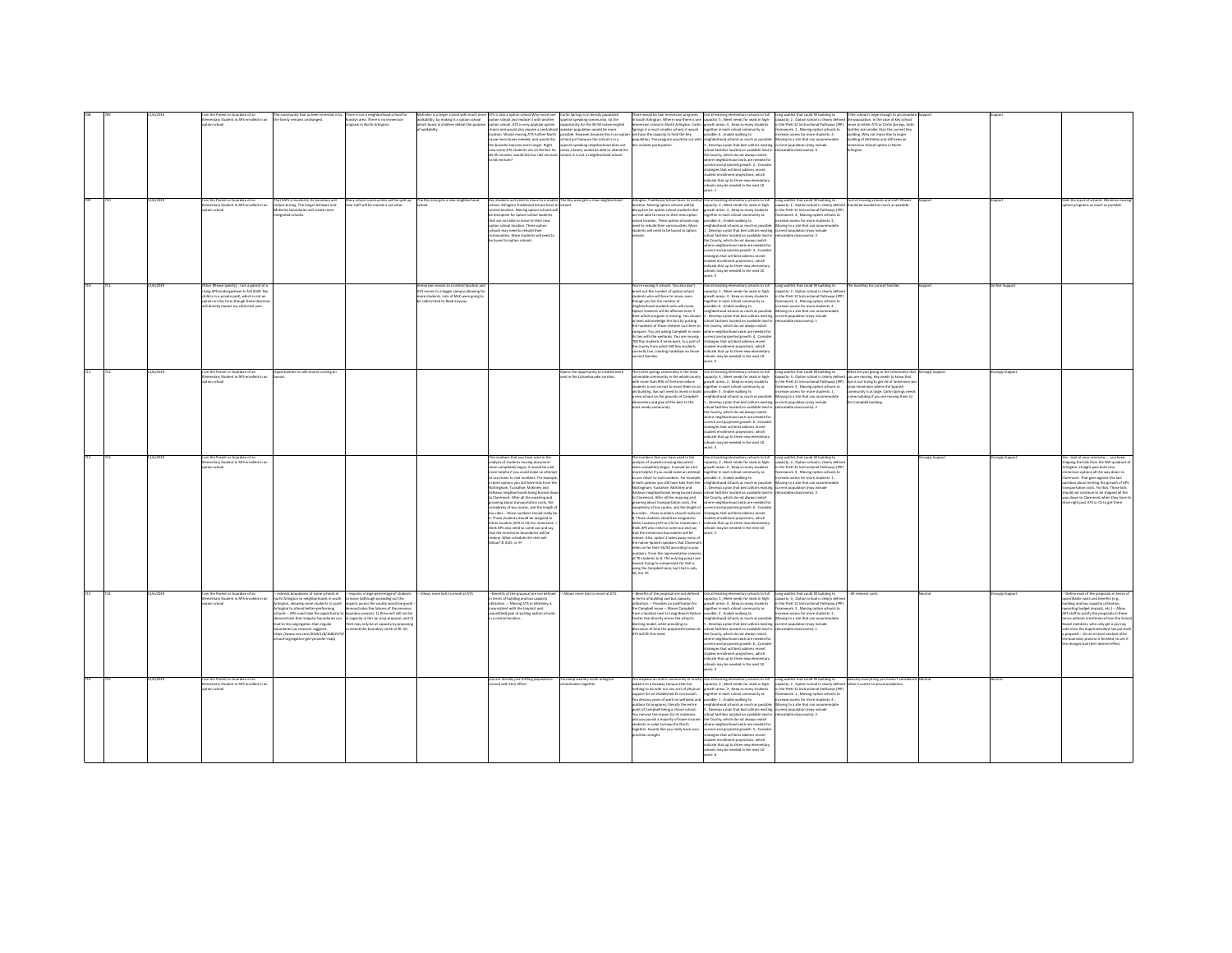|  | 12/6/2019 | one rankin or dual user or all<br>histricod school , I am the Parent or<br>dian of a Child(ren) not yet in PreK<br>am the Parent or Guardian of an    | l don't see a point to this scenario -- the<br>only good thing appears to be that it<br>actually locates ASFS within its boundary<br>d adds a true walk zone.                                                           |                                                                                  | make more sense. ASFS gets a true walk<br>zone, the OL corridor gets more capacity,<br>and Immersion is moved to a more central<br>location on a main road with good north-<br>suth connections. In order to best utilize<br>the capacity and walk zone of ASFS, the<br>daries of Key and ASFS should acco-<br>once the stability to the respective schools<br>thich would likely include HAWK signals<br>d/or a crossing guard at Kirkwood)                     | and facilities at ASFS, given that the<br>parently move to Key, I would suggest<br>s that one (or both) of the schools get a<br>Trefresh." In the event that the current<br>ASPS program/staff moves to Key, I would<br>also suggest that the current ASPS building<br>e named Hopper Elementary for forme<br>rlington resident Rear Admiral Grace<br>pper, and keep a STEM focus - in<br>ticular a focus on computers and<br>mputer programming (perhaps in<br>irtnership with Amazon). | Aboving McDiviey students for from their — This proposal is helpful in ASFS gets a true<br>survent school seems to make this leads — walk contact by the contribution is myrelial would be to — walk on the helpful contact be i<br>ASFS should account for the walkability to<br>An a small account to the wandeling to<br>the respective schools (which would likely<br>include HAWK signals and/or a crossing<br>guard at Kirkwood) | be to move the Immersion program to<br>Reed rather than shuffle so many schools<br>round. Situating the two Immersion<br>hat to do about Staff and facilities at<br>what to do about Staff and facilities at<br>ASPS, given that the majority of current<br>ASPS students would apparently move to<br>Key. I would suggest that one (or both) of<br>the schools get a "refresh." In the event<br>that the current<br>to Key, I would also suggest that the<br>rrent ASFS building be named Hopper<br>mentary for former Arlinaton resident<br>ear Admiral Grace Hopper, and keep a<br>TEM focus -- in particular a focus on<br>em rocus -- in particular a rocus on<br>mputers and computer programming<br>erhaps in partnership with Amazon). | Again, moving McKinley students far from " Use all existing elementary schools to full<br>their current school seems to make little " capacity: 6 , Meet needs for seats in high-<br>sense -- a better solution in my mind would gro<br>together in each school community as<br>possible: 4, Enable walking to<br>possible: 4, Enable walking to<br>mighborhood schools as much as possible: Moving to a site that can accommodate<br>rograms relatively close together may not 1, Develop a plan that best utilizes existing current population (may include<br>sake sense, either. Another challenge is school facilities located on available land in relocatable cl<br>school taciities locates on avanumu sara is<br>the County, which do not always match<br>where neighborhood seats are needed for<br>current and projected growth: 3 , Conside<br>strategies that will best address recent<br>strategies that w<br>student enrollment projections, which<br>indicate that up to three new elementary<br>schools may be needed in the next 10<br>years: 5 | Long waitlist that could fill building to<br>capacity: 3 , Option school is clearly defin<br>in the PreK-12 Instructional Pathways (IPI<br>framework: 4 , Moving option schools to<br>increase access for more students: 1 ,                                                                                                                                                                                                                                                                | ransportation.                                                                                                                                                                                                                                                                                                                                                                                                                                                                                                                                                                                                                                                                                                                   | thogg       | o Not Support |                                                                                                                                                                                                                                                                                                                                                                                                                                                                                                                                                                                                                           |
|--|-----------|-------------------------------------------------------------------------------------------------------------------------------------------------------|-------------------------------------------------------------------------------------------------------------------------------------------------------------------------------------------------------------------------|----------------------------------------------------------------------------------|------------------------------------------------------------------------------------------------------------------------------------------------------------------------------------------------------------------------------------------------------------------------------------------------------------------------------------------------------------------------------------------------------------------------------------------------------------------|------------------------------------------------------------------------------------------------------------------------------------------------------------------------------------------------------------------------------------------------------------------------------------------------------------------------------------------------------------------------------------------------------------------------------------------------------------------------------------------|----------------------------------------------------------------------------------------------------------------------------------------------------------------------------------------------------------------------------------------------------------------------------------------------------------------------------------------------------------------------------------------------------------------------------------------|------------------------------------------------------------------------------------------------------------------------------------------------------------------------------------------------------------------------------------------------------------------------------------------------------------------------------------------------------------------------------------------------------------------------------------------------------------------------------------------------------------------------------------------------------------------------------------------------------------------------------------------------------------------------------------------------------------------------------------------------|-------------------------------------------------------------------------------------------------------------------------------------------------------------------------------------------------------------------------------------------------------------------------------------------------------------------------------------------------------------------------------------------------------------------------------------------------------------------------------------------------------------------------------------------------------------------------------------------------------------------------------------------------------------------------------------------------------------------------------------------------------------------------------------------------------------------------------------------------------------------------------------------------------------------------------------------------------------------------------------------------------------------------------------------------------------------|---------------------------------------------------------------------------------------------------------------------------------------------------------------------------------------------------------------------------------------------------------------------------------------------------------------------------------------------------------------------------------------------------------------------------------------------------------------------------------------------|----------------------------------------------------------------------------------------------------------------------------------------------------------------------------------------------------------------------------------------------------------------------------------------------------------------------------------------------------------------------------------------------------------------------------------------------------------------------------------------------------------------------------------------------------------------------------------------------------------------------------------------------------------------------------------------------------------------------------------|-------------|---------------|---------------------------------------------------------------------------------------------------------------------------------------------------------------------------------------------------------------------------------------------------------------------------------------------------------------------------------------------------------------------------------------------------------------------------------------------------------------------------------------------------------------------------------------------------------------------------------------------------------------------------|
|  |           | mentary Student in APS enrolled in a<br>hborhood school                                                                                               |                                                                                                                                                                                                                         |                                                                                  |                                                                                                                                                                                                                                                                                                                                                                                                                                                                  |                                                                                                                                                                                                                                                                                                                                                                                                                                                                                          | At least, if you will be moving schools,the<br>first proposal would be more rational.<br>HREE schools moving in the first proposal<br>rather than FIVE in the second.In the future<br>you will need a new school in the columbia<br>ike area anway.                                                                                                                                                                                    | The majority of students in Carlin springs Use all existing elementary schools to full Long waitlist that could fill building to<br>elementary live around 2 th noud S and Bth Capacky. 3, Meet needs for seats in high- Capacky:<br>ampbell ) (kids who walk slower need 20<br>ninutes ).Do you expect kids to be doing<br>hat everyday?                                                                                                                                                                                                                                                                                                                                                                                                      | $\label{thm:main} \begin{minipage}[t]{.5\textwidth} \begin{tabular}{p{0.8cm}} \textbf{g} & \textbf{with} \begin{tabular}{p{0.8cm}} \textbf{g} & \textbf{with} \begin{tabular}{p{0.8cm}} \textbf{g} & \textbf{with} \begin{tabular}{p{0.8cm}} \textbf{g} & \textbf{with} \begin{tabular}{p{0.8cm}} \textbf{g} & \textbf{with} \begin{tabular}{p{0.8cm}} \textbf{g} & \textbf{with} \begin{tabular}{p{0.8cm}} \textbf{g} & \textbf{with} \begin{tabular}{p{0.8cm}} \text$<br>the County, which do not always match<br>where neighborhood seats are needed for<br>current and projected erowth: 5 . Conside<br>trategies that will best address recent<br>itudent enrollment projections, which<br>ndicate that up to three new elem<br>$\begin{array}{c} \ldots \to_{r} \varpi \text{ or tree new element} \\ \text{sttools may be needed in the next 10} \\ \text{max: } 1 \end{array}$                                                                                                                                                                            | -<br>framework: 2, Moving option schools to<br>increase access for more students: 3.                                                                                                                                                                                                                                                                                                                                                                                                        |                                                                                                                                                                                                                                                                                                                                                                                                                                                                                                                                                                                                                                                                                                                                  |             |               |                                                                                                                                                                                                                                                                                                                                                                                                                                                                                                                                                                                                                           |
|  |           | st yet in PreK                                                                                                                                        |                                                                                                                                                                                                                         | emic performance at Mc<br>wn by several notches                                  | more Mc                                                                                                                                                                                                                                                                                                                                                                                                                                                          |                                                                                                                                                                                                                                                                                                                                                                                                                                                                                          |                                                                                                                                                                                                                                                                                                                                                                                                                                        |                                                                                                                                                                                                                                                                                                                                                                                                                                                                                                                                                                                                                                                                                                                                                | tary schools to full<br>capacity: 4, Meet needs for seats in high-<br>rowth areas: 3, Keep as many students<br>together in each school community as<br>ssible: 1, Enable walking to<br>possible: 1, Emble walking to<br>mighborhood schools as much as possible:<br>2, Develop a plan that best utilizes existing<br>school facilities located on available land in<br>the County, which do not always match<br>where neighborhood s<br>current and projected growth: 6, Consid-<br>strategies that will best address recent<br>student enrollment projections, which<br>ndicate that up to three new elem<br>ools may be needed in the next 10<br>ears: S                                                                                                                                                                                                                                                                                                                                                                                                        | Long waitlist that could fill building to<br>capacity: 2 , Option school is clearly define<br>in the PreK-12 Instructional Pathways (IPF<br>framework: 4, Moving option schools to<br>crease access for more students: 1.<br>Moving to a site that can accomm<br>current population (may include<br>relocatable classrooms): 3                                                                                                                                                              |                                                                                                                                                                                                                                                                                                                                                                                                                                                                                                                                                                                                                                                                                                                                  |             |               |                                                                                                                                                                                                                                                                                                                                                                                                                                                                                                                                                                                                                           |
|  |           | entary Student in APS enrolled in a<br>reighborhood school , I am the Parent or<br>Suardian of a Child(ren) not yet in PreK                           |                                                                                                                                                                                                                         | s unsustainable. Major inequity due ti<br>ng bus rides and unequal facility use. |                                                                                                                                                                                                                                                                                                                                                                                                                                                                  |                                                                                                                                                                                                                                                                                                                                                                                                                                                                                          |                                                                                                                                                                                                                                                                                                                                                                                                                                        |                                                                                                                                                                                                                                                                                                                                                                                                                                                                                                                                                                                                                                                                                                                                                | Use all existing elementary schools to full<br>capacity: 2 , Meet needs for seats in high-<br>growth areas: 3, Keep as many students<br>together in each school community as<br>ssible: 6 . Enable walking to<br>ichool facilities located on available land i<br>the County, which do not always match<br>where neighborhood seats are needed for<br>current and projected growth: S , Conside<br>strategies that will best address recent<br>student enrollment projections, which<br>indicate that up to three new elementary<br>hools may be needed in the next 10<br>awe 4                                                                                                                                                                                                                                                                                                                                                                                                                                                                                   | Long waitlist that could fill building to $Muk$ zone opportunity costs. As your expanding<br>capacity: 4., Option school is clearly defined in panel option schools, you are expanding<br>in the Preti-12 Instructional Pathways (PP                                                                                                                                                                                                                                                        | ed into transportation                                                                                                                                                                                                                                                                                                                                                                                                                                                                                                                                                                                                                                                                                                           | angly Suppo | angly Suppe   |                                                                                                                                                                                                                                                                                                                                                                                                                                                                                                                                                                                                                           |
|  |           | i the Parent or Guardian of an<br>nentary Student in APS enroll<br>rhood schoo                                                                        |                                                                                                                                                                                                                         |                                                                                  |                                                                                                                                                                                                                                                                                                                                                                                                                                                                  |                                                                                                                                                                                                                                                                                                                                                                                                                                                                                          | ch better about not moving as ma<br>hood kids                                                                                                                                                                                                                                                                                                                                                                                          |                                                                                                                                                                                                                                                                                                                                                                                                                                                                                                                                                                                                                                                                                                                                                | Use all existing elementary schools to full<br>capacity: 2 , Meet needs for seats in high-<br>growth areas: 3 , Keep as many students<br>together in each school community as<br>. Develop a plan that best utilizes existing current population (may include<br>hool facilities located on available land in<br>he County, which do not always match<br>the County, which as not aways match<br>where neighborhood seats are needed for<br>current and projected growth: S , Consid<br>strategies that will best address recent<br>hood seats are needed for<br>tudent enrollment projections, which<br>indicate that up to three new elementar<br>hools may be needed in the next 10<br>ears: 6                                                                                                                                                                                                                                                                                                                                                                 | Long weitlist that could fill building to<br>capacity: 3 , Option school is clearly diffined all. Do we need 2 immersion school? ATS:<br>an the Pret-12 Instructional Pathways (IPP) does not fit in IPP, so should it exist? We<br>fra<br>onsible: 1 , Enable walking to https://www.increase.access.for.more.students: 4 ,<br>wighborhood schools as much as possible: Moving to a site that can accommodate<br>nratable rlassmoms): 2                                                    | ools                                                                                                                                                                                                                                                                                                                                                                                                                                                                                                                                                                                                                                                                                                                             | ngly Suppo  | Not Supp      | ick at using office buildings for school<br>iace as it's more flexible in adding and<br>acting space                                                                                                                                                                                                                                                                                                                                                                                                                                                                                                                      |
|  |           | an APS Staff Member . I am th<br>ות אותו השונייה והשונייה והוא הגולם<br>Guardian of an Elementary Student<br>S enrolled in a neighborhood school      |                                                                                                                                                                                                                         |                                                                                  |                                                                                                                                                                                                                                                                                                                                                                                                                                                                  |                                                                                                                                                                                                                                                                                                                                                                                                                                                                                          |                                                                                                                                                                                                                                                                                                                                                                                                                                        | ving nottingham and disc<br>-                                                                                                                                                                                                                                                                                                                                                                                                                                                                                                                                                                                                                                                                                                                  | Ow as externg elementary schools to full<br>capacity: 5 , Meet needs for seats in high-<br>growth areas: 3 , Keep as many students<br>together in each school community as<br>.<br>possible: 1 , Enable walking to<br>reighborhood schools as much as possible:<br>, Develop a plan that best utilizes existing current population (may include<br>hool facilities located on available land i<br>the County, which do not always match<br>the County, which do ond almays match<br>where neighborhood seats are needed for<br>where neighborhood seats are needed for<br>strategies that will best address recent<br>strategies that will best address recent<br>strategies that w<br>ears: 6                                                                                                                                                                                                                                                                                                                                                                    | Long waitlist that could fill building to<br>capacity: 3 , Option school is clearly defin<br>in the PreK-12 Instructional Pathways (IP)<br>framework: 4 , Moving option schools to<br>increase access for more students: 1 ,<br>Moving to a site that can accommodate<br>catable classrooms): 2                                                                                                                                                                                             |                                                                                                                                                                                                                                                                                                                                                                                                                                                                                                                                                                                                                                                                                                                                  |             |               |                                                                                                                                                                                                                                                                                                                                                                                                                                                                                                                                                                                                                           |
|  |           | m the Parent or Guardian of an<br>entary Student in APS enrolled in a<br>iborhood school , I am the Parent or<br>dian of a Child(ren) not yet in PreK | tion (except in the case o<br>duce segregation (except in the case<br>ndolph and Drew, which unfortunate)<br>not think we should prioritize keepin<br>rool communities together over<br>egration or balancing capacity. | ou are adding buses and wasting<br>vople will be difficult.                      | disruptive than option 3. Does not<br>is anrupove trian operan a. Loeis not<br>efforce socioeconomic and racial<br>gregation as much as option 3. Does not<br>we Campbell away from a campus<br>iquely suited for that school. Moves key<br>a central location.                                                                                                                                                                                                  | spending on what happens with<br>sundaries and current county housing<br>slicy niew and existing neighborhood<br>hools in the Columbia Pike Corridor<br>come even more locked in as high<br>bordy, segregated schools. My child<br>Tendy near of<br>tends one of these schools now and we<br>a but APS should be doing everything it<br>an to both balance enrollment and scou<br>e racial, socioeconomic and cultural<br>versity.                                                       | rsion to an area with<br>ative Spanish speakers, hopefully bo<br>se native Spanish speaking enrollme                                                                                                                                                                                                                                                                                                                                   | ents on proposal 1. It does<br>the reduce the concentration of poverty in<br>it reduce the concentration of poverty in<br>a smaller school that will likely be over<br>rowded. It also locks many Columbia like<br>reighborhood schools into<br>disproportionately high poverty rates.<br>While county housing policy is to blame for<br>this APS should have a greater focus on<br>ity and integration                                                                                                                                                                                                                                                                                                                                        | One all existing elementary uchosis to full $^{\circ}$ cong wouldnt that could it is uniquely a $^{\circ}$ represented by the spectra $\mathcal{H}_0$ . After the existing of the spectra $\mathcal{H}_0$ is the spectra of the spectra of the sp<br>the County, which do not always match<br>the Courty, which do ond almays match<br>where neighborhood seats are needed for<br>current and projected growth: 1, Consider<br>strategies that will best address recent<br>strategies that will best address recent<br>strategies that we b<br>ears: 5                                                                                                                                                                                                                                                                                                                                                                                                                                                                                                            | Long waitlist that could fill building to<br>capacity: 2 , Option school is clearly defini<br>in the PreK-12 Instructional Pathways (IPF<br>framework: 3 , Moving option schools to                                                                                                                                                                                                                                                                                                         | onal equity for disady<br>dents and reducing racial an                                                                                                                                                                                                                                                                                                                                                                                                                                                                                                                                                                                                                                                                           |             |               | ore on the needs of ec<br>taged families than the desir                                                                                                                                                                                                                                                                                                                                                                                                                                                                                                                                                                   |
|  | 16/3019   | am the Parent or Guardian of an<br>nentary Student in APS enrolled in a<br>on school                                                                  | e map offered does not have enough<br>tail to make an informed decision. The<br>should include streets that a person<br>read. The map tells me nothing and ti<br>t implies only negative comments.                      | The map is challenging to understand<br>nse it larks details                     | is not include the cost associated with<br>proposed moves. Why would you move<br>chools before you rezone the north?<br>wouldn't you do it all at the same<br>? You neglect to mention how you are the<br>going to handle the immersion capacity in a Shouldn't you consider a cost analysis<br>smaller building. You should have thought before asking for an opinion from tax<br>about how you would manage the school<br>nes when you proposed building Reed. | Again this map lacks details. This proposal Vou have not calculated the cost of moving Your school proposal 2 link is busted. Is<br>ese actions schools. How will you pay for<br>this? What key's enrollment. How will you<br>manage that at ATS. The building is too<br>small. What about zoning the north with<br>the option schools as part of the process<br>payers? I think we should know how much<br>it will cost to move these schools BEFORE<br>work on zoning the north.       | T fazernen zu                                                                                                                                                                                                                                                                                                                                                                                                                          | fease see my responses for proposal 1.<br>he greatest concern is cost. You haven't<br>tated how much it will cost to move these<br>hook or how that it will can comprehense<br>hook or how the county will pay for it. In<br>dition it's insulting to state that moving<br>y south would move it closer to a spanish<br>eaking population. What about the<br>nish speaking population that lives<br>hin walking distance of Key right now?                                                                                                                                                                                                                                                                                                     | where neighborhood seats are needed for<br>current and projected erowth: 3 . Consid-<br>communicated process and clear and clear that will best address recent<br>thadent enrollment projections, which<br>naicate that up to three new elementar<br>ichools may be needed in the next 10                                                                                                                                                                                                                                                                                                                                                                                                                                                                                                                                                                                                                                                                                                                                                                         | Use all existing elementary schools to full Long waitlist that could fill building to<br>capacity: 5 , Meet needs for seats in high- capacity: 4 , Option school is clearly define<br>growth areas: 6 , Keep as many students in the<br>Use all ensinter derivatives<br>the first comparison that is considered to the distinguishing the space<br>of the spacetic $\alpha$ , where means the season<br>is the spacetive $\alpha$ , considered in the spacetive of<br>the spacetive spaceti | The ranking system you provided is<br>The ranking system you provided is<br>multing. You selected options that meet<br>rour goals of making a decision that is not<br>n line with the school community. How<br>bout being honest and trying to find a<br>clution that actually ben<br>f students within the county. This county<br>us the potential to lead the nation. Instea<br>of trying to create more cookie cutter<br>entary schools that only benefit the<br>ealthy. Why don't you try building<br>exagrams that will lead to the true growth<br>oragrams that will lead to the true growth<br>of all students. This means thinking outsid<br>he box instead of drawing lines and boxin<br>tudents into one generic mold. |             |               | ake a look at you stats. Do the homews<br>and actually spend time on a cost analys<br>re you begin moving buildings and<br>before you present options you should lose<br>of the cost and the risk. Yes we need more<br>leats in some areas. And yes we have<br>empty seats in others. But so far the data<br>and the arguments you present are not<br>mpelling enough to justify the cost and<br>the heartache of moving these schools.<br>Let's find a way to really look at the need,<br>date the roots accordated with drastic<br>:<br>wes, and develop a sensible plan that<br>in't break the bank or break the heart |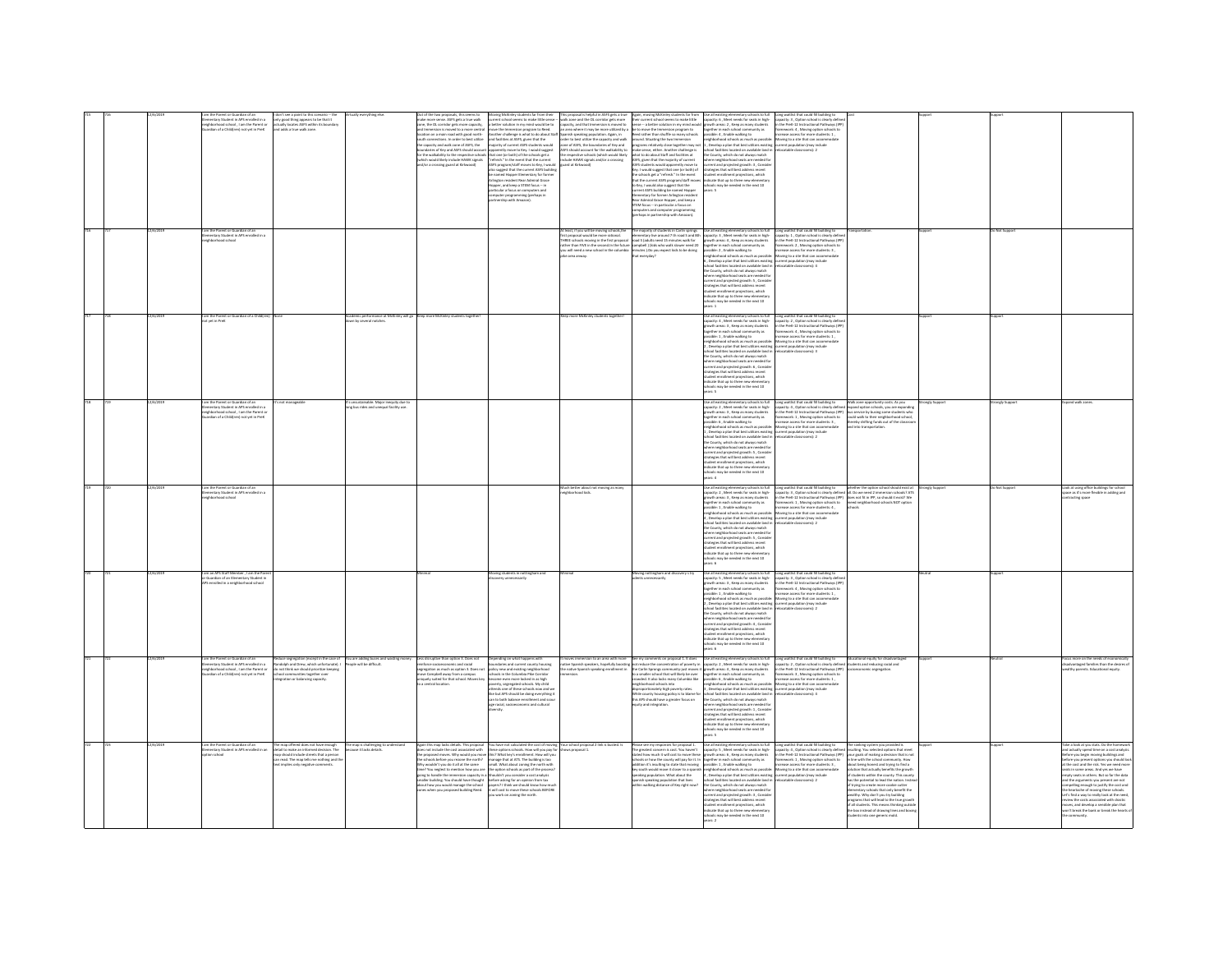|  |          |                                                                                                                                                                       |                                                                                                                                                                                                                                                                                                                           |                                                                                                                                                                                                                                                                                   | c and racial segregation and It makes sense to move Key clear to the                                                                                                                                                                                                                                                                                                                                                                                                                                                                                                              |                                                                                                                                                                                                                                                                                                                                                                                                                                                                                                                                                                                                                                                                                                                                                                                                                                                                                                                                                                                                                                                |                                                                                                                                                                                                                                                                                                                                                                                                                                                                                                                                                                                                                                                                                                     |                                                                                                                                                                                                                                                                                                                                                                                               | nok to full                                                                                                                                                                                                                                                                                                                                                                                                                                                                                                                                                                                                                                                                                                                                                                                             |                                                                                                                                                                                                                                                                                                                                                                                                                                                   |                                                                                                                                                                                                                                                                                                                                                                                                                                                                                                                                                                                                                                                                                   |               |              |                                                                                                                                                                                                                                                                                                                                                                                                                                                                                                                                                                                                                                                                                                                                                                                        |
|--|----------|-----------------------------------------------------------------------------------------------------------------------------------------------------------------------|---------------------------------------------------------------------------------------------------------------------------------------------------------------------------------------------------------------------------------------------------------------------------------------------------------------------------|-----------------------------------------------------------------------------------------------------------------------------------------------------------------------------------------------------------------------------------------------------------------------------------|-----------------------------------------------------------------------------------------------------------------------------------------------------------------------------------------------------------------------------------------------------------------------------------------------------------------------------------------------------------------------------------------------------------------------------------------------------------------------------------------------------------------------------------------------------------------------------------|------------------------------------------------------------------------------------------------------------------------------------------------------------------------------------------------------------------------------------------------------------------------------------------------------------------------------------------------------------------------------------------------------------------------------------------------------------------------------------------------------------------------------------------------------------------------------------------------------------------------------------------------------------------------------------------------------------------------------------------------------------------------------------------------------------------------------------------------------------------------------------------------------------------------------------------------------------------------------------------------------------------------------------------------|-----------------------------------------------------------------------------------------------------------------------------------------------------------------------------------------------------------------------------------------------------------------------------------------------------------------------------------------------------------------------------------------------------------------------------------------------------------------------------------------------------------------------------------------------------------------------------------------------------------------------------------------------------------------------------------------------------|-----------------------------------------------------------------------------------------------------------------------------------------------------------------------------------------------------------------------------------------------------------------------------------------------------------------------------------------------------------------------------------------------|---------------------------------------------------------------------------------------------------------------------------------------------------------------------------------------------------------------------------------------------------------------------------------------------------------------------------------------------------------------------------------------------------------------------------------------------------------------------------------------------------------------------------------------------------------------------------------------------------------------------------------------------------------------------------------------------------------------------------------------------------------------------------------------------------------|---------------------------------------------------------------------------------------------------------------------------------------------------------------------------------------------------------------------------------------------------------------------------------------------------------------------------------------------------------------------------------------------------------------------------------------------------|-----------------------------------------------------------------------------------------------------------------------------------------------------------------------------------------------------------------------------------------------------------------------------------------------------------------------------------------------------------------------------------------------------------------------------------------------------------------------------------------------------------------------------------------------------------------------------------------------------------------------------------------------------------------------------------|---------------|--------------|----------------------------------------------------------------------------------------------------------------------------------------------------------------------------------------------------------------------------------------------------------------------------------------------------------------------------------------------------------------------------------------------------------------------------------------------------------------------------------------------------------------------------------------------------------------------------------------------------------------------------------------------------------------------------------------------------------------------------------------------------------------------------------------|
|  |          |                                                                                                                                                                       | m the Parent or Guardian of an III (Inis map is not based in any reality.<br>Imentary Student in APS enrolled in an Insurbermore, every option presented MUST<br>tion school , I am the Parent or Guardian Took at demographics. APS<br>a Middle or High School Student in APS led to its achievement gaps and inequality | nequality<br>ools will have more than 30% of the                                                                                                                                                                                                                                  | kingham neighborhood.                                                                                                                                                                                                                                                                                                                                                                                                                                                                                                                                                             | My sixth grader did APS summer school a<br>McKinley last summer. It is designed as a<br>neighborhood school and doesn't have a<br>place for buses or drivers. Terrible locatic<br>wing ATS does not necessarily help                                                                                                                                                                                                                                                                                                                                                                                                                                                                                                                                                                                                                                                                                                                                                                                                                           |                                                                                                                                                                                                                                                                                                                                                                                                                                                                                                                                                                                                                                                                                                     | his creates an even higher poverty<br>reighborhood school at the Campbell site<br>and greater segregation in APS. It also<br>nores the Interlude program at Campbell. together in each school community as<br>renathering immersion should not come<br>t the expense of destroying one of the few<br>cently performing Title 1 schools. Why<br>n't Claremont part of the discussion as        | capacity: 1, Meet needs for seats in high-<br>growth areas: 5, Keep as many students<br>possible: 3 . Enable walking to<br>eighborhood schools as much as possible<br>6, Develop a plan that best utilizes existing<br>school facilities located on available land in<br>he County, which do not always match<br>where neighborhood seats are needed for<br>current and projected growth: 4, Consider<br>strategies that will best address recent<br>udent enrollment projections, which<br>dicate that up to three new elementar<br>ools may be needed in the next 10<br>pare 2                                                                                                                                                                                                                        | Long waitlist that could fill building to Socio economic demographics in order to capacity: 2, Option school is clearly defined ensure equity, reduce achievement gaps,<br>In the PreK-12 Instructional Pathways (IPP) and make s<br>ramework: 1 . Moving option schools to<br>rease access for more students: 3.<br>oving to a site that can accommodate<br>rent population (may include<br>locatable classrooms): 4                             | SOLs, Based on personal experience in APS<br>high powerty schools are failing everyone<br>nost notably low income kids. APS, please<br>look at the wealth of data in high poverty<br>schools. Children of color are failing<br>secause of your decisions. Please use this<br>process to desegregate your schools, not<br>make the problem worse.                                                                                                                                                                                                                                                                                                                                  |               | angly Suppo  | Secision that developers can't contribute t<br>APS. A fund should be created to help APS<br>vith transportation and building costs due<br>the problems created.                                                                                                                                                                                                                                                                                                                                                                                                                                                                                                                                                                                                                        |
|  |          | m the Parent or Guardian of an<br>imentary Student in APS enrolled in a<br>eighborhood school . I am the Parent or<br>rdian of a Middle or High School<br>dent in APS |                                                                                                                                                                                                                                                                                                                           | lation moved to new schools. This is<br>sugh schools in the Rosslyn-Ballston<br>ridor. The likely boundaries are<br>culous and move walkers to buses.                                                                                                                             | Opens up Key for neighborhood school -<br>much needed. Key moves closer to native<br>ry disruptive and we still would not have Spanish speakers and is more centrally<br>located, which could possibly increase<br>native speaker applications. Key has<br>tudents from every school in APS, so the<br>ew location is better for all. ATS is very<br>new location is better for all. ATS is very<br>popular, so people who are committed to<br>the program will follow. Reduces impact o<br>neighborhood schools, keeping major shifts<br>of 30% or more to just 2-3 neighborhood | load capacity from neighborhood<br>ilar to HB's lottery with slots being<br>scated to each neighborhood school<br>ed on population. If APS did that, it<br>uld give the most slots to the bigges                                                                                                                                                                                                                                                                                                                                                                                                                                                                                                                                                                                                                                                                                                                                                                                                                                               | peditionary Learning is such a great<br>odel and it would be wonderful to<br>ools until APS finally changes to a model expand it, although the curriculum might<br>spense in, animously will curriculum might<br>red to change with the new location.<br>Loves Key to a location that is much mor<br>likely to attract Spanish speakers. If you<br>nue Middle School Immercing to<br>seve music screen minimizer to<br>Jenmore, you would have K-8 immersi<br>Jose proximity for special events and<br>nmunity building, Uses less walkable<br>uildings for option programs. Reduces<br>.<br>mpact on neighborhood schools, keepin<br>najor shifts of 30% or more to just 2-3<br>ahborhood schools. | oves are necessary for the greater good.<br>Vill need to adapt Campbell EL curriculum.<br>Irowing ATS does not necessarily help<br>ffload capacity from neighborhood<br>chools until APS finally changes to a model<br>imilar to HB's lottery with slots being<br>cated to each neighborhood school<br>based on population. If APS did that, it<br>culd give the most slots to the biggest    | he primary challenge will be highly vocal . Use all existing elementary schools to full<br>ption school advocates who can't see that capacity: 3 , Meet needs for seats in high-<br>growth areas: 1 . Keep as many students<br>together in each school community as<br>together in each school community as<br>possible: 4 , Enable walking to<br>neighborhood schools as much as possibl<br>. Develop a plan that best utilizes existing<br>school facilities located on available land in<br>the County, which do not always match<br>where neighborhood seats are needed for<br>current and projected growth: 6, Conside<br>ategies that will best address recent<br>dent enrollment projections, which<br>indicate that up to three new elementary<br>ools may be needed in the next 10<br>vears: 5 | Long waitlist that could fill building to Coption schools should be prepared to<br>capacity: 3 , Option school is clearly defined multiple times in the coming years as<br>n the PreK-12 Instructional Pathways (IPP) Ineighborhood seats may be needed.<br>mework: 2 , Moving option schools to<br>rease access for more students: 1 ,<br>loving to a site that can accommodate<br>rent population (may include<br>>catable classrooms): 4       | ents who choose an option program a<br>osing a PROGRAM not a location.<br>Choose a neighborhood school if you want<br>relative LOCATION APS should move to<br>promise cookings or a shows more<br>reportional allocation model for all<br>tion schools to everly distribute the<br>leats across all schools. Right now, people<br>who love close to the option are more<br>likely to apply. ATS is a great example. When the HB model of allocating seats?<br>therwise, option schools are frequently<br>used to flee schools people perceive as<br>lower performing. Without proportional<br>allocation, option schools are not helping<br>mod from the highest capacity schools |               |              | ption schools want their programs<br>rtected, then the counterbalance needs<br>o be openness to move based on needs o<br>he greater APS. We are in a small county<br>ind moves are not that far relatively - and<br>uld give opportunities in other parts of<br>e county. It is not like moving an option<br>ogram from one end of Fairfax county ti<br>other. If an option program is so<br>roendent on its location for success, the<br>at is an indicator that it should just be a<br>eighborhood school with the program as<br>seir exemplar project. Strong option<br>hools should be able to move and be<br>social in a new location. HR lowed this<br>ar and it was fine. The whole school<br>oved together and it has resulted in sor<br>sitive community building experiences |
|  |          | am the Parent or Guardian of an<br>nentary Student in APS enrolled in a                                                                                               | he problem is that you still show some<br>-<br>hools over capacity. That's unnecessary<br>ou are changing everything.                                                                                                                                                                                                     |                                                                                                                                                                                                                                                                                   | fost of McKinley to Reed makes sense.<br>The rest should go to Ashlawn, Nottingham                                                                                                                                                                                                                                                                                                                                                                                                                                                                                                | Honestly, it I k are still point to run out of<br>nonnuy, it is an auxiliary and the true<br>excess is near tuckaboe and Jamestown.<br>You can fill schools to near 100 percent<br>while leaving others at 80.                                                                                                                                                                                                                                                                                                                                                                                                                                                                                                                                                                                                                                                                                                                                                                                                                                 | Free power assessment was a main that interest the team of the transport of the decisions. ASPS should be in its neighborhood seats because the true<br>boundaries and moving all of McK above 66 excess is mear tuckahoe and Jam                                                                                                                                                                                                                                                                                                                                                                                                                                                                   | Pretty epod. Just rip the band aid off and fix Honestly, it I k are still going to run out of<br>thile leaving others at 80.                                                                                                                                                                                                                                                                  | Use all existing elementary schools to full<br>capacity: 3 , Meet needs for seats in high-<br>growth areas: 5 , Keep as many students<br>ogether in each school community as<br>ssible: 2 . Enable walking to<br>eighborhood schools as much as possible<br>Develop a plan that best utilizes existing<br>hool facilities located on available land in<br>the County, which do not always match<br>re neighborhood seats are needed for<br>current and projected growth: 4, Conside<br>strategies that will best address recent<br>udent enrollment projections, which<br>ndicate that up to three new element<br>ichools may be needed in the next 10<br>dars: 6                                                                                                                                       | one waitlist that could fill building to<br>org.winning.tomation in District Community of the Case of the Case of the Press, Sever the large<br>http://winnipediate.com/2012/2012/2012 and the Press, Sever the large<br>ramework: 1, Moving option schools to and turn people<br>crease access for more students: 3.<br>oving to a site that can accomm<br>ent population (may include<br>ocatable classrooms): 2                                | Option schools should be in small building<br>nersion schools!                                                                                                                                                                                                                                                                                                                                                                                                                                                                                                                                                                                                                    |               | onely Suppor | hase out Key, leave AT: where it is and di<br>ot move any option schools to the north<br>c Jamestown is the only space where we<br>ulv won't need seats                                                                                                                                                                                                                                                                                                                                                                                                                                                                                                                                                                                                                                |
|  |          | Mer (Please specify) : Parent of childre<br>rho will be attending APS starting next                                                                                   | Despite creating long extended boundaries<br>this option still loeeps all elementary<br>schools in their current locations and allow<br>ed of sunitmos of ideoris boorhodrisis<br>.<br>ghborhood schools. Community within<br>neighborhood and the school is<br>edibly important to students and                          | dress the uneven distribution of studer<br>dress the uneven distribution of studer<br>certain school zones, but it's also diffici<br>say with 100% certainty that any<br>bers won't fluctuate here and ther<br>ughout the year with neighborhoot<br>Ver. KEEP NEIGHBORHOOD SCHOOL |                                                                                                                                                                                                                                                                                                                                                                                                                                                                                                                                                                                   | Where the other 60% of McKinley student<br>will be distributed has still not been<br>addressed. Without knowing where their<br>kids will end up it is difficult for parents to<br>and behind a proposal that doesn't se<br>work in their benefit. McKinley is<br>rrounded on all sides by a thriving<br>ishborhood with a lot of kids and to<br>move an option school there without giving<br>the neighborhood priority to choose to go<br>there doesn't seem right. Making children<br>the could easily walk or bike to school tak<br>i<br>bus to a school a mile away doesn't mal<br>ense. Moving the Key School and ATS als<br>seems like a large part of their population<br>sidd than ha much further away from<br>eir current populations making it difficul<br>for parents to make work. The Reed school<br>will be coening at near capacity and this<br>call not only moves entire schools are<br>eaks up communities but also doesn't<br>tually solve any population problems<br>cause you're just moving the problem<br>ew building. | Nspersed the populations of the sche<br>sort of}                                                                                                                                                                                                                                                                                                                                                                                                                                                                                                                                                                                                                                                    | Still doesn't address where the other<br>McKinley students will end up. Disrupts<br>MULTIPLE schools and communities who<br>re perfectly content in their current<br>cations and do not want to move (also<br>ounds like a lot of money to move all<br>hese schools like a game of chess). Certain<br>ption schools have campuses specifically<br>esigned for their curriculum which would    | Use all existing elementary schools to full<br>capacity: 3 , Meet needs for seats in high-<br>growth areas: 4 , Keep as many students<br>together in each school community as<br>possible: 2 , Enable walking to<br>neighborhood schools as much as possible<br>, Develop a plan that best utilizes existing<br>irbool farilities located on available land in<br>the County, which do not always matc<br>stern enrollment projections, which<br>dicate that up to three new elementar<br>hools may be needed in the next 10<br>awe K                                                                                                                                                                                                                                                                   | crease access for more students: 4,<br>crease access for more students: 4,<br>oving to a site that can accommodate<br>rent population (may include<br>F Commentation obdetor                                                                                                                                                                                                                                                                      | neighborhood school they should have to<br>give priority to the neighborhood kids in<br>valking distance to that school (should th<br>forest lines of specifical                                                                                                                                                                                                                                                                                                                                                                                                                                                                                                                  |               |              |                                                                                                                                                                                                                                                                                                                                                                                                                                                                                                                                                                                                                                                                                                                                                                                        |
|  | 2/6/2019 | m the Parent or Guardian of an<br>entary Student in APS enrolled in an<br>ion school, I am the Parent or Guardia<br>Childiren) not yet in Pre                         |                                                                                                                                                                                                                                                                                                                           |                                                                                                                                                                                                                                                                                   | upport this. It moves Key to where<br>ish speakers live and enlarges ATS to<br>sorb more growth countywide.                                                                                                                                                                                                                                                                                                                                                                                                                                                                       | The challenge will be filling long, and<br>uring that the proximity of ats to<br>ercapacity schools in NW doesn't c<br>em to be even more underutilized.<br>ion schools are mostly selected by<br>e nearby.                                                                                                                                                                                                                                                                                                                                                                                                                                                                                                                                                                                                                                                                                                                                                                                                                                    | thing good.                                                                                                                                                                                                                                                                                                                                                                                                                                                                                                                                                                                                                                                                                         | m not a Campbell parent but this move<br>ould seriously damage the program.<br>Everyone knows expeditionary learning has<br>an environmental component. The ATS<br>ilding is completely lacking; kids can't<br>even walk to it because the surrounding<br>neighborhood is so heavily trafficked. It'd<br>lso put the program out of reach for most<br>soor kids, who live in south Arlington. | growth areas: 2, Keep as many students<br>together in each school community as<br>ssible: 6, Enable walking to<br>.<br>neighborhood schools as much as possible: Moving to a site that can accomm<br>4 , Develop a plan that best utilizes existing current population (may include<br>chool facilities located on available land in relocatable classrooms): 1<br>the County, which do not always match<br>ere neighborhood seats are needed fo<br>current and projected growth: S, Conside<br>trategies that will best address recent<br>subseques ones will be as assesses receive<br>tudent enrollment projections, which<br>chools may be needed in the next 10<br>mars: 3                                                                                                                         | Use all existing elementary schools to full Long waitlist that could fill building to Demographics. Moving option schools<br>capacity: 1, Meet needs for seats in high- capacity: 2, Option school is clearly defined should not<br>n the PreK-12 Instructional Pathways (IPP) segregation in neighborhood schools, whic<br>ramework: 4 . Moving option schools to<br>rease access for more students: 3 .<br>oving to a site that can accommodate | rooted in historic AND current housing<br>cies. Take into account where planne<br>bsidized housing development and act<br>cordingly to avoid creating yet another<br>percent plus disadvantaged school.                                                                                                                                                                                                                                                                                                                                                                                                                                                                           |               |              |                                                                                                                                                                                                                                                                                                                                                                                                                                                                                                                                                                                                                                                                                                                                                                                        |
|  |          | m the Parent or Guardian of a<br>mentary Student in APS enrolled in a<br>ishborhood school . I am the Parent or<br>dian of a Middle or High School<br>lent in APS     |                                                                                                                                                                                                                                                                                                                           |                                                                                                                                                                                                                                                                                   |                                                                                                                                                                                                                                                                                                                                                                                                                                                                                                                                                                                   |                                                                                                                                                                                                                                                                                                                                                                                                                                                                                                                                                                                                                                                                                                                                                                                                                                                                                                                                                                                                                                                |                                                                                                                                                                                                                                                                                                                                                                                                                                                                                                                                                                                                                                                                                                     |                                                                                                                                                                                                                                                                                                                                                                                               | Se all existing elementary schools to full<br>spacity: 1, Meet needs for seats in high-<br>growth areas: 4, Keep as many students<br>together in each school community as<br>possible: 2, Enable walking to<br>neighborhood schools as much as possible:<br>. Develop a plan that best utilizes existing<br>chool facilities located on available land in<br>the County, which do not always match<br>here neighborhood seats are needed for<br>rrent and projected erowth: 3 . Conside<br>annen and projected growth: a , comm<br>trategies that will best address recent<br>tudent enrollment projections, which<br>indicate that up to three new elementary<br>hools may be needed in the next 10<br>are 6                                                                                           | Long waitlist that could fill building to<br>apacity: 1, Option school is clearly defi<br>the Dreft-12 Instructional Dathways (ID)<br>rework: 4, Moving option schools to<br>ease access for more students: 2,<br>loving to a site that can accome<br>rrent oopulation (may include<br>catable classrooms): 3                                                                                                                                     |                                                                                                                                                                                                                                                                                                                                                                                                                                                                                                                                                                                                                                                                                   | ongly Suppor  | ongly Supp   |                                                                                                                                                                                                                                                                                                                                                                                                                                                                                                                                                                                                                                                                                                                                                                                        |
|  |          | am the Parent or Guardian of an<br>nentary Student in APS enrolled in a<br>of school I am the Darent or<br>dian of a Middle or High School<br>dent in APS             | lone, this is a very bad option both with<br>the disruption of students and the added                                                                                                                                                                                                                                     | oo many students moved and too<br>ensive to bus so many students with                                                                                                                                                                                                             | think this is the best option -- keeps<br>McKinley more together, increases ATS<br>Capacity, moves Key closer to Spanish pop<br>and from the chart I saw elsewhere it does<br>the best in filling schools without putting<br>ny schools over 100% capacity                                                                                                                                                                                                                                                                                                                        | As with any change, people will complain. Similar to the above but doesn't have the<br>Please ignore them and do what's best for<br>the county as a whole                                                                                                                                                                                                                                                                                                                                                                                                                                                                                                                                                                                                                                                                                                                                                                                                                                                                                      | Ivantage of filling schools more evenly                                                                                                                                                                                                                                                                                                                                                                                                                                                                                                                                                                                                                                                             | Radically changes the Campbell program<br>ecause it would lose the outdoor<br>choolyard and adjacency to the nature<br>nter. These elements are key parts of<br>why families choose Campbell and cannot<br>be recreated at the ATS site.                                                                                                                                                      | Use all existing elementary schools to full<br>spacity: 1 , Meet needs for seats in high-<br>powth areas: 3 , Keep as many students<br>ogether in each school community as<br>cossible: 6 . Enable walking to<br>wighborhood schools as much as possible<br>Develop a plan that best utilizes existing<br>ool facilities located on available land in<br>the County, which do not always match<br>exheet seats are needed for<br>re neighb<br>current and projected growth: 4, Consider<br>strategies that will best address recent<br>tudent enrollment projections, which<br>ndicate that up to three new elementary<br>ools may be needed in the next 10<br>wars: 5                                                                                                                                  | Long waitlist that could fill building to<br>apacity: 1 , Option school is clearly defined foud certain populations complain about<br>the PreK-12 Instructional Pathways (PP) the change. Do what works best for the<br>ramework: 4 , Moving option schools to county as a whole.<br>crease access for more students: 3 .<br>oving to a site that can accomm<br>ent population (may include<br>catable classrooms): 2                             | What should NOT be considered is how                                                                                                                                                                                                                                                                                                                                                                                                                                                                                                                                                                                                                                              | rangly Suppor | ongly Suppor |                                                                                                                                                                                                                                                                                                                                                                                                                                                                                                                                                                                                                                                                                                                                                                                        |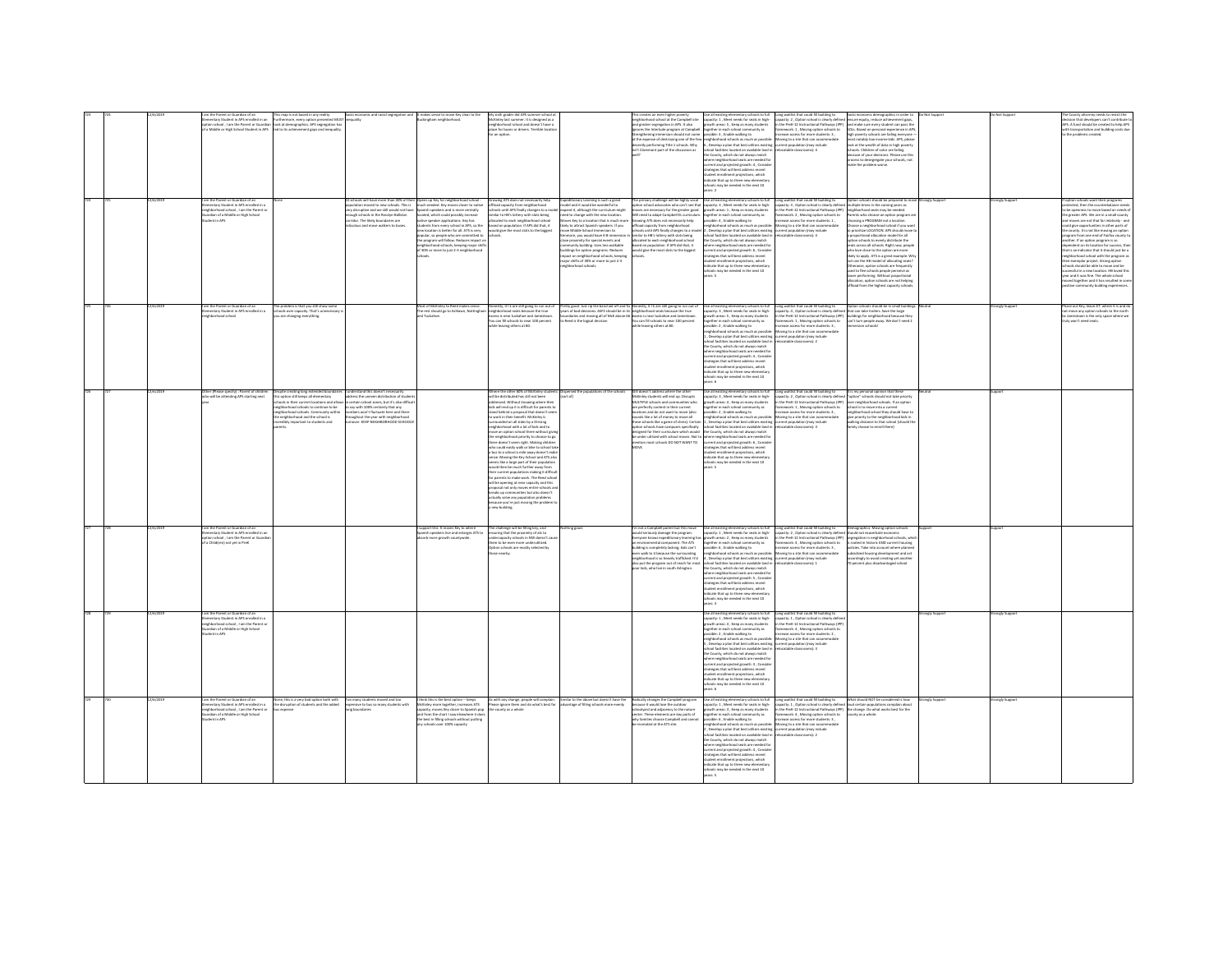|  |          | Contrary Student in APS enrolled in a<br>hborhood school , I am the Parent or<br>rdian of a Middle or High School                                                                                                                    | look at the district as a<br>cle and implement a complete revamp<br>maximize efficiency and plan for the<br>g-term thoughtfully in regards to best<br>ations for option programs and to set a<br>ean slate" for moving forward as we<br>tinue to grow. But it is also an<br>rtunity to balance enrollment and<br>ate some boundaries that could lead t<br>er balance of demographics across<br>sols and de-concentrate some of the<br>est-paverty school en<br>itting everyone. | portation. Balancing enrollment<br>ng forward as new schools are built.                                                                                                                                                                                                                                                                                                                              | mative SPanish speaking population but also<br>near english-speaking population but also<br>advantage of its location; opening<br>neighborhood seats in the NE part of the<br>bunty more quickly and more cost-<br>effectively than building a new school in<br>ut area.                               | moving State benefit from VPI and being<br>able to stay at ATS through Sth grade in a<br>more diverse, better-resourced communit<br>and the experiences and opportunities the                                                                                                                                                                                                                                                                                     | reprogramment south to heroe spanner<br>restrations of powerty and EL - though<br>restrations of powerty and EL - though<br>emains to be seen how APS and SB will<br>showerd downerables in the best spanner<br>lement demographics in the boundary<br>ions; providing needed neighborhood<br>ats in NE cost-effectively and perhaps<br>thout the need for another new building -<br>hich allows APS to focus on new schools<br>other areas that could ultimately help<br>e concentrations of poverty in the south. | womanizers, was a grand and a standard and olph" with a fully walkable Campbell<br>rawing from low-income EL students and<br>sereby creating MORE high-poverty<br>hoots instead of reducing the disparities<br>vithin the system. Relocation of, or<br>recreation of Campbell's EL program. That<br>would be very costly and seems to be a big<br>- mouss our very consult and out-mouse of the district of the district propriation and the state that is adjacent to a nature center. Mostep if will most<br>to a state the center of the state of the state of the state of the<br><br>loodlawn, it is much more an unknown<br>ow many will move with the program, and<br>ow that it's countywide admis<br>ions it still<br>mains to be seen how the demographic<br>Il channe. | ou as secure we meets for seats in high-<br>powth areas: 3 , Keep as many students<br>ogether in each school community as<br>ossible: 5 , Enable walking to<br>eighborhood schools as much as possible<br>i , Develop a plan that best utilizes existing current population (may include<br>chool facilities located on available land in refocatable classrooms): 2<br>the County, which do not always match<br>e soung, wiser so all always match<br>nere neighborhood seats are needed for<br>rent and projected growth: 4 , Consider<br>ategies that will best address recent<br>student enrollment projections, which<br>indicate that up to three new elementary<br>schools may be needed in the next 10<br>ears: 2                                                                      | Long weitlist that could fill building to<br>capacity: 3, Option school is clearly defined<br>in the PreK-12 Instructional Pathways (IPP)<br>framework: 4, Moving option schools to<br>increase access for more students: 1,<br>Moving to a site that can accommodate                                                                                                                                                                                                                                                                                     | hom the access is being increased. Is it<br>creased to wealthy non ELL families with<br>high performing neighborhood school<br>options? Or is it being increased to low<br>come EL families who would benefit fro<br>nore exposure and interaction with higher<br>scome communities that bring resources<br>connections and different experient                                                                                                                                                             |               |                      | d not be the o<br>ting factor. There are other ways t<br>itigate transportation costs including,<br>it limited to, getting secondary studen<br>Fschool buses and onto public transit<br>hich will allow more transportation<br>sources for the elementaries. Also, hire<br>neone to form survey questions and<br>wers that are more objective. Not one<br>ingle opportunity to rank importance of<br>Socioeconomic diversity" in the<br>onsiderations above. Demographics is st<br>boundary guideline, whether it's actually<br>corporated or not; and it is still an<br>portant value within the community<br>nd the immediately preceding question<br>bove offer factors that are so obviously<br>ared toward APS' current thinking and<br>veferences that have led to the two |
|--|----------|--------------------------------------------------------------------------------------------------------------------------------------------------------------------------------------------------------------------------------------|---------------------------------------------------------------------------------------------------------------------------------------------------------------------------------------------------------------------------------------------------------------------------------------------------------------------------------------------------------------------------------------------------------------------------------------------------------------------------------|------------------------------------------------------------------------------------------------------------------------------------------------------------------------------------------------------------------------------------------------------------------------------------------------------------------------------------------------------------------------------------------------------|--------------------------------------------------------------------------------------------------------------------------------------------------------------------------------------------------------------------------------------------------------------------------------------------------------|-------------------------------------------------------------------------------------------------------------------------------------------------------------------------------------------------------------------------------------------------------------------------------------------------------------------------------------------------------------------------------------------------------------------------------------------------------------------|---------------------------------------------------------------------------------------------------------------------------------------------------------------------------------------------------------------------------------------------------------------------------------------------------------------------------------------------------------------------------------------------------------------------------------------------------------------------------------------------------------------------|-----------------------------------------------------------------------------------------------------------------------------------------------------------------------------------------------------------------------------------------------------------------------------------------------------------------------------------------------------------------------------------------------------------------------------------------------------------------------------------------------------------------------------------------------------------------------------------------------------------------------------------------------------------------------------------------------------------------------------------------------------------------------------------|------------------------------------------------------------------------------------------------------------------------------------------------------------------------------------------------------------------------------------------------------------------------------------------------------------------------------------------------------------------------------------------------------------------------------------------------------------------------------------------------------------------------------------------------------------------------------------------------------------------------------------------------------------------------------------------------------------------------------------------------------------------------------------------------|-----------------------------------------------------------------------------------------------------------------------------------------------------------------------------------------------------------------------------------------------------------------------------------------------------------------------------------------------------------------------------------------------------------------------------------------------------------------------------------------------------------------------------------------------------------|-------------------------------------------------------------------------------------------------------------------------------------------------------------------------------------------------------------------------------------------------------------------------------------------------------------------------------------------------------------------------------------------------------------------------------------------------------------------------------------------------------------|---------------|----------------------|----------------------------------------------------------------------------------------------------------------------------------------------------------------------------------------------------------------------------------------------------------------------------------------------------------------------------------------------------------------------------------------------------------------------------------------------------------------------------------------------------------------------------------------------------------------------------------------------------------------------------------------------------------------------------------------------------------------------------------------------------------------------------------|
|  | 2/6/2019 | am the Parent or Guardian of an<br>mentary Student in APS enrolled in a<br>chborhood school                                                                                                                                          | comment. By APS' own admiss<br>not an actual proposal                                                                                                                                                                                                                                                                                                                                                                                                                           |                                                                                                                                                                                                                                                                                                                                                                                                      | es Key closer to latino community                                                                                                                                                                                                                                                                      | Sinley is not central to Arlington for ATS. Carlin Springs has a high Latino populat<br>is does not discuss VPI seats at ATS. How<br>any will be reserved for VPI children<br>What will be the FRL rate at ATS? Is this<br>ly proposed for wealthy families<br>cKinley is not designed as a choic                                                                                                                                                                 |                                                                                                                                                                                                                                                                                                                                                                                                                                                                                                                     | This would destroy the Campbell<br>mentary School community, including its<br>rogress closing achievement gaps and the<br>east enviro invested in nutrinor learning<br>swear equity mented in outdoor learning.<br>It will democalize staff that have spent<br>years developing expeditions using the<br>outdoor classroom. It worsens segregation<br>in APS. It does not include analysis for VPI                                                                                                                                                                                                                                                                                                                                                                                | Use all existing elementary schools to full<br>apacity: 1 , Meet needs for seats in high-<br>rowth areas: 5 , Keep as many students<br>ether in each school community as<br>gener in excits community as<br>sighter 4 , finalle walking to a linghoothood schools as much as possible:<br>lightorhood schools as much as possible:<br>Develop a plan that best utilizes existing contract for the state of the stat<br>e County, which do not always match<br>ere neighborhood seats are needed for<br>rrent and projected erowth: 2. Consid<br>atent and projected growth. 2, common<br>otent enrollment projections, which<br>dicate that up to three new elementar<br>ools may be needed in the next 10<br>ears: 3                                                                          | Long waitlist that could fill building to<br>apacity: 4 , Option school is clearly defined<br>n the PreK-12 Instructional Pathways (IPP)<br>Famework: 2, Moving option schools to<br>ncrease access for more students: 1,<br>Moving to a site that can accommodate<br>current population (may include<br>relocatable classrooms): 3                                                                                                                                                                                                                       | Socio-economic diversity, opportunities<br>d equity (including PTA resources), the<br>ildings themselves and their designs<br>including McKinley for bus access,<br>lampbell for outdoor learning AND<br>sterlude], opportunity to break up rath<br>than concentrate poverty (proven to be<br>best by decades of educational research<br>AND NOT special interest developers tha<br>nefit from concentrating affordable                                                                                     |               | Not Support          | ovide analysis on these elementary<br>hools for immersion vs. neighborhood<br>ools: Barrett, Claremont, Barcroft.                                                                                                                                                                                                                                                                                                                                                                                                                                                                                                                                                                                                                                                                |
|  | 37673010 | am the Parent or Guardian of an<br>mentary Student in APS enrolled in a<br>Numbered school                                                                                                                                           | he opportunity is to use all seats. It is an<br>to way of showing it.                                                                                                                                                                                                                                                                                                                                                                                                           | .<br>Showing that this is just an extreme<br>example of what would need to happen to<br>all seats                                                                                                                                                                                                                                                                                                    | This puts more neighborhood schools in                                                                                                                                                                                                                                                                 | Getting self interested people to see a<br>ereater ouroose.                                                                                                                                                                                                                                                                                                                                                                                                       | s really moves schools to a ration.<br>ation. This idea will need to be<br>inizated that it is hetter for all<br>dents while some may not like                                                                                                                                                                                                                                                                                                                                                                      | nunicating with all parents that<br>anna will hanner                                                                                                                                                                                                                                                                                                                                                                                                                                                                                                                                                                                                                                                                                                                              | tie all existing elementary schools to full<br>acity: 1 . Meet needs for seats in high-<br>wth areas: 3, Keep as many students<br>in areas: a , weip as many students<br>ther in each school community as<br>ible: 4 , Enable walking to<br>hborhood schools as much as possibl<br>Develop a plan that best utilizes existing eurrent population (may include<br>hool facilities located on available land in relocatable classrooms): 1<br>he County, which do not always match<br>ere neighborhood seats are needed for<br>rent and projected growth: 2 , Consider<br>tegies that will best address<br>dent enrollment projections, which<br>icate that up to three new elementa<br>ools may be needed in the next 10<br>rs6                                                                 | Long waitlist that could fill building to<br>capacity: 2 , Option school is clearly define<br>in the PreK-12 Instructional Pathways (IPF<br>Nework: 4, Moving option schools<br>ease access for more students: 3<br>Moving to a site that can accor                                                                                                                                                                                                                                                                                                       |                                                                                                                                                                                                                                                                                                                                                                                                                                                                                                             | onaly Support | onely Support        | ricate and have a red team cell<br>ok at the come<br>unications hafora sandi<br>d to the nublic. Must think about how                                                                                                                                                                                                                                                                                                                                                                                                                                                                                                                                                                                                                                                            |
|  |          | m the Parent or <sub>!</sub><br>PreK in APS                                                                                                                                                                                          |                                                                                                                                                                                                                                                                                                                                                                                                                                                                                 |                                                                                                                                                                                                                                                                                                                                                                                                      |                                                                                                                                                                                                                                                                                                        |                                                                                                                                                                                                                                                                                                                                                                                                                                                                   |                                                                                                                                                                                                                                                                                                                                                                                                                                                                                                                     |                                                                                                                                                                                                                                                                                                                                                                                                                                                                                                                                                                                                                                                                                                                                                                                   | all existing elementary schools to full<br>city: 2 , Meet needs for seats in high-<br>why, z , were measure and students<br>wth areas: 1 , Keep as many students<br>wher in each school community as<br>sible: 5 , Enable walking to<br>phborhood schools as much as possibl<br>Develop a plan that best utilizes existing exprent population (may include<br>ol faciliti<br>s located on available land in<br>e County, which do not always match<br>re neight<br>rhood seats are needed for<br>www.ww.gov.nova.usu.com<br>strategies that will best address recent<br>strategies that will best address recent<br>student enrollment projections, which<br>indicate that up to three new elementary<br>chools may be needed in the next 10<br>arc 4                                          | Long waitlist that could fill building to<br>capacity: 2 , Option school is clearly defin<br>the Prett-12 Instructional Pa<br>Nework: 4, Moving option schools to<br>ease access for more students: 1,<br>Moving to a site that can accommodat<br>ocatable classrooms): 3                                                                                                                                                                                                                                                                                 |                                                                                                                                                                                                                                                                                                                                                                                                                                                                                                             |               |                      |                                                                                                                                                                                                                                                                                                                                                                                                                                                                                                                                                                                                                                                                                                                                                                                  |
|  | 3/6/3010 | am the Parent or Guardian of an<br>lamentary Student in APS enrolled in a<br>hood schoo                                                                                                                                              | ard to see any, but this map is drawn with Need to better define "neighborhood"<br>he intent of no longer making it a true school as well as walk zones. Too much                                                                                                                                                                                                                                                                                                               |                                                                                                                                                                                                                                                                                                                                                                                                      |                                                                                                                                                                                                                                                                                                        | thout looking at potential impact in S.<br>Ington, it is hard to tell. Better define<br>d study "walk zones".                                                                                                                                                                                                                                                                                                                                                     |                                                                                                                                                                                                                                                                                                                                                                                                                                                                                                                     | That about S. Arlineton                                                                                                                                                                                                                                                                                                                                                                                                                                                                                                                                                                                                                                                                                                                                                           | ise all existing elementary schools to full<br>apacity: 4 , Meet needs for seats in high-<br>ucky: 4 , week needs for seats in high<br>wth areas: 3 , Keep as many student<br>yther in each school community as<br>sible: 1 , Enable waiking to<br>eighborhood schools as much as possible: Moving to a site that can accom<br>, Develop a plan that best utilizes existing current population (may include<br>pol facilities located on available land in<br>County, which do not always match<br>the County, which do not always match<br>where neighborhood siats are needed for<br>current and projected growth: 5 , Consider<br>strategies that will best address recent<br>student enrollment projections, which<br>indicate that up to th<br>ools may be needed in the next 10<br>er 6. | $\begin{tabular}{ll} \textbf{large weights} & \textbf{total} & \textbf{B} & \textbf{W}{\textbf{begin}} \\ \textbf{begin} & \textbf{total} \\ \textbf{M} \\ \textbf{M} \\ \textbf{M} \\ \textbf{M} \\ \textbf{M} \\ \textbf{M} \\ \textbf{M} \\ \textbf{M} \\ \textbf{M} \\ \textbf{M} \\ \textbf{M} \\ \textbf{M} \\ \textbf{M} \\ \textbf{M} \\ \textbf{M} \\ \textbf{M} \\ \textbf{M} \\ \textbf{M} \\ \textbf{M} \\ \textbf{M} \\ \textbf{M} \\ \textbf{M} \\ \textbf{M} \\ \text$<br>Moving to a site that can accommodate<br>pratable classrooms): 3 |                                                                                                                                                                                                                                                                                                                                                                                                                                                                                                             |               | ongly Suppor         |                                                                                                                                                                                                                                                                                                                                                                                                                                                                                                                                                                                                                                                                                                                                                                                  |
|  |          | the Parent or Guardian of an<br>entary Student in APS o<br>rhood school                                                                                                                                                              | t this question is asking is unclear<br>n the becombined better?                                                                                                                                                                                                                                                                                                                                                                                                                | ously, the long boundaries and those<br>re the school is not within its own<br>ttendance boundaries are problematic.<br>Nik zones should be maximized, and<br>ercentage of students reassigned would<br>eally not be so high.                                                                                                                                                                        | sent rate (than the<br>boundary scenario) is good<br>ving Key is necessary, regardless of<br>ich scenario you look at. Moving a large<br>entage of McKinley together to Ree                                                                                                                            | nont association waterrows and<br>busing isn't good, although probably<br>oidable. It should be minimized as<br>1 as possible,                                                                                                                                                                                                                                                                                                                                    | progressi longs much hetter than<br>osal 1. Fewer current walkers<br>riders, fewer neighborhood students<br>reassigned, Spanish immersion has a<br>tter chance of maintaining a 50/50<br>lance with the relocation closer to a<br>rish speaking community, and it still<br>ans a holk of the McKinley r<br>ther. All around, this proposal look<br>the better one.                                                                                                                                                  | hardy are aboutes afterwhite an<br>rew countywide scribbs are moved,<br>hich will not be popular, but this proposities<br>his better than the first when all factors                                                                                                                                                                                                                                                                                                                                                                                                                                                                                                                                                                                                              | ie all'evistino ele<br>thany schools to full<br>at existing elementary schools to full<br>lacity: S , Meet needs for seats in high-<br>wth areas: 2 , Keep as many students<br>ther in each school community as<br>sible: 4, Enable walking to<br>ighborhood schools as much as possible:<br>, Develop a plan that best utilizes existing<br>nol fariliti<br>s located on available land is<br>crock racistics because on available match<br>there maghbarhood seats are needed for<br>there maghbarhood seats are needed for<br>urrent and projected growth: 6 , Consider<br>trategies that will best address recent<br>dent enrollment projections, which<br>dicate that up to three new elementar<br>ools may be needed in the next 10<br>k                                                 | Long waitlist that could fill building to<br>capacity: 3 , Option school is clearly defined<br>in the PreK-12 Instructional Pathways (PP)<br>framework: 1 , Moving option schools to<br>rease access for more students: 4<br>Moving to a site that can accommodate<br>currant nonsiation (may include<br>ratable classrooms): 2                                                                                                                                                                                                                           | s the case of ime<br>ing the relativity<br>in the case of immersion, the schools)<br>should either be located in the areas that<br>will allow them to fill 50% of the slots with<br>native Spanish speakers, or conso<br>programs into one (perhaps large program<br>that can fill those slots more easily                                                                                                                                                                                                  |               | <b>Ingly Support</b> | e last time APS took a good look at<br>ine was unre APS took a good rook as<br>literatury boundaries and engaged with<br>and Tuckahoe were considered for option<br>hool sites. It looks to me that the NW<br>arner of the county will end up with son<br>ors seats when all is said and done, so<br>east considering those sites again for<br>uggest consoeing mose sites again to<br>ATS and look at shifting boundaries<br>spwards to take advantage of the seats<br>that will open at McKinley when Reed<br>es online.                                                                                                                                                                                                                                                       |
|  | 15022019 | m the Parent or Guardian of an<br>ementary Student in APS enrolled<br>on school                                                                                                                                                      | ave the opportunity to desegregat                                                                                                                                                                                                                                                                                                                                                                                                                                               | t's hard to say without any supporting dat<br>seing presented. How does this affect<br>gregation? Proposed growth? Balanci<br>ty among schools                                                                                                                                                                                                                                                       | a No idea. The thinking behind this propo<br>i me.                                                                                                                                                                                                                                                     | Isn't the ATS building too small to house<br>'s population? So you're kicking fa<br>out of immersion, but adding seats to ATS<br>that is troubling. And the two immersic<br>roarams are currently servicine two<br>rate areas of Arlinaton why move<br>m closer together? That alienates th<br>whole eastern half of Arlington. Not to<br>mention, how does this affect the<br>segregation problem Arlington has? Does<br>exacerbate it? You haven't given us the | I don't know. This proposal is even<br>s baffling than Proposal 1.                                                                                                                                                                                                                                                                                                                                                                                                                                                  | Campbell's diversity is largely due to it's<br>location. Moving it to N Arlington would<br>slutely cause ATS to become more<br>agregated. A neighborhood school at the<br>mobel site would be a segregation<br>ehtmare. The refusal to include<br>agregation as a consideration makes APS<br>omplicit in the systemic racism it fosters<br>inder this proposal. Also, ATS is possibly<br>the worst site when it comes to enabling<br>Campbell's outdoor learning component.<br>And locating Key and Claremont so close<br>ogether seems to be a lost opportunity to<br>ake immersion logistically available to<br>ruch of the county.                                                                                                                                             | ie all existing elementary schools to full<br>pacity: 4 , Meet needs for seats in high-<br>wth areas: 3, Keep as many students<br>gether in each school community as<br>ssible: 6 . Enable walking to<br>.<br>ghborhood schools as much as possible<br>Develop a plan that best utilizes existing<br>hool facilities located on available land in<br>e County, which do not always match<br>here neighborhood seats are needed for<br>urrent and projected growth: 1 , Conside<br>rategies that will best address recent<br>tudent enrollment projections, which<br>.<br>dicate that up to three new elementar<br>hools may be needed in the next 10<br>$\sim$                                                                                                                                 | Long waitlist that could fill building to<br>capacity: 3 , Option school is clearly define<br>n the PreK-12 Instructional Pathways (IPP<br>sework: 1, Moving option schools to<br>crease access for more students: 2.<br>oving to a site that can accomm<br>catable classrooms): 4                                                                                                                                                                                                                                                                        | thether the site is appropriate to the ai<br>I the option school's focus. Also, how d<br>move affect segregation within APS                                                                                                                                                                                                                                                                                                                                                                                 |               |                      | ie include diversity/segregation as a<br>eration in this planning process. It'<br>ore important than the apparent zero<br>ation you are giving it                                                                                                                                                                                                                                                                                                                                                                                                                                                                                                                                                                                                                                |
|  |          | im the Parent or Guardian of a<br>ventary Student in APS enrolled in a<br>eighborhood school, I am the Parent or<br>ardian of a Child(ren) not yet in PreK,<br>n the Parent or Guardian of a Middle or<br>lich School Student in APS | mold feel the affects of the<br>ange and it would remove the not in my                                                                                                                                                                                                                                                                                                                                                                                                          | he logistics of moving that many stu<br>and making that sweeping of a change will<br>.<br>kyard so I don't care mentality. It would be hard to control and I think more families students in walk zones. Moving option<br>w option schools to stay where they would be like to find ways to game the schools to more cent<br>ring them to be a part of the change<br>d helping alleviate some of the | ike the idea of lowering the num<br>dents affected and keeping more<br>udd be like to find ways to game the schools to more central locations and<br>tem to stay where they are . This option allowing for growth of seats in the Itosale<br>is manages option schools but not and Columbia Pike areas | rving Key Immersion away from the large Il like the idea of lowering the numbe<br>ish speaking population is a really bad<br>idea. They worked so hard to keep a voice<br>for those at Key that may not be able to<br>communicate their needs. Plus many<br>of the parents commute using mass transi<br>Rosslyn is a major hub for buses and<br>itro and allows them to commute and<br>I get their kids to and from school.                                       | dents affected and keeping more<br>udents in walk zones. Moving option<br>hools to more central locations and<br>owing for growth of seats in the Rosslyi<br>d Columbia Pilor areas.                                                                                                                                                                                                                                                                                                                                | has a lot of moving pieces and may<br>ard logistics wise to enforce and make<br>appen. More people would be moved<br>ound and that is more people that will                                                                                                                                                                                                                                                                                                                                                                                                                                                                                                                                                                                                                       | all existing elementary schools to full<br>sacity: 4 , Meet needs for seats in high-<br>wth areas: 5, Keep as many students<br>gether in each school community as<br>sible: 3 . Enable walking to<br>shborhood schools as much as possibly<br>Develop a plan that best utilizes existing<br>, werever # pain triat best utilizes existin<br>hool facilities located on available land i<br># County, which do not always match<br>where neighborhood seats are needed for<br>urrent and projected growth: 6 , Conside<br>trategies that will best address recent<br>udent enrollment projections, which<br>.<br>Scate that up to three new element<br>hools may be needed in the next 10                                                                                                       | Long waitlist that could fill building to<br>capacity: 2 , Option school is clearly defined<br>in the PreK-12 Instructional Pathways (IPP) same school. Keeping walk zones safe by<br>ramework: 1, Moving option schools to<br>rease access for more students: 4.<br>oving to a site that can accomm<br>.<br>rrent population (may include<br>focatable classrooms): 3                                                                                                                                                                                    | Grandfathering those who are 5th grade<br>I and their siblings who are already in that<br>changing them if it means crossing majo<br>sads but those who live right next to a<br>thool should have the ability to attent<br>stress amount were used to an option school. I<br>that school even if its an option school. I<br>would hate the idea that I can look right at<br>my elementary school out my window but<br>not have access to it if its an option school<br>en it was once a neighborhood school |               | angly Sup            | lies who are within a small wal<br>one of an option school some priority fo<br>eat if they want it versus being bused to<br>ther school further away                                                                                                                                                                                                                                                                                                                                                                                                                                                                                                                                                                                                                             |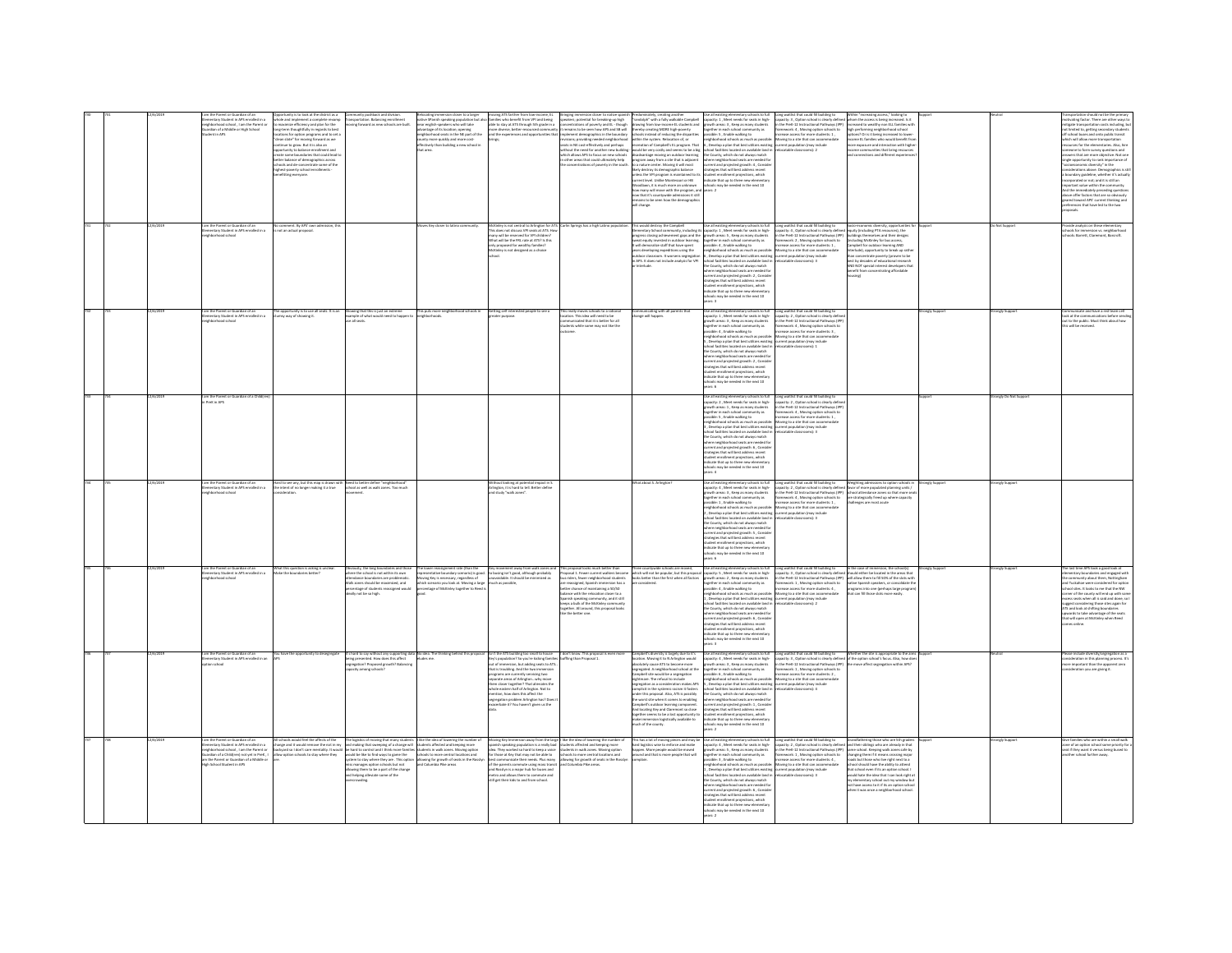|  |           | n the Parent or Guardian of a Chili                                                                                                                    | that this map breaks up some of th                                                                                                                                                                                                                                                                                                                                                                                                                                                                                                                                                                                                                                                                                                                                                                                                                                                                                               | ere are a lot of long boundaries. It does                                                                                                                                                                                                                                                                                            | more seats at ATS would be a boon to                                                                                                                                                                                                                                                                                                                                                                                                                                                                                                                                                                                                                                                    | ATS is still statistically harder than                                                                                                                                                                                                        | ore ATS seats are great. Immersio                                                                                                                                                                                                                                                                                                                                                                                                                                                                                                                                                                                                         |                                                                                                                                                                                                                                                                                                                                                                                                                                                                                                        | Jse all existing elementary schools to ful                                                                                                                                                                                                                                                                                                                                                                                                                                                                                                                                                                                                                                                                                                                                                                                                                                                                                                                                                                                                                                                                                                                                                                             | ong waitlist that could fill building to                                                                                                                                                                                                                                                                                                                                                                                                              | ERSITY. Please consider diversity. No                                                                                                                                                                                                                                                                                                                                                                                                                                                                                                                                                                                                                                                                                                                                                                                            |               |                         | ools that are che<br>n we look at sch                                                                                                                                                                                                                                                                                                                                                                                                                                                                                                                                                                 |
|--|-----------|--------------------------------------------------------------------------------------------------------------------------------------------------------|----------------------------------------------------------------------------------------------------------------------------------------------------------------------------------------------------------------------------------------------------------------------------------------------------------------------------------------------------------------------------------------------------------------------------------------------------------------------------------------------------------------------------------------------------------------------------------------------------------------------------------------------------------------------------------------------------------------------------------------------------------------------------------------------------------------------------------------------------------------------------------------------------------------------------------|--------------------------------------------------------------------------------------------------------------------------------------------------------------------------------------------------------------------------------------------------------------------------------------------------------------------------------------|-----------------------------------------------------------------------------------------------------------------------------------------------------------------------------------------------------------------------------------------------------------------------------------------------------------------------------------------------------------------------------------------------------------------------------------------------------------------------------------------------------------------------------------------------------------------------------------------------------------------------------------------------------------------------------------------|-----------------------------------------------------------------------------------------------------------------------------------------------------------------------------------------------------------------------------------------------|-------------------------------------------------------------------------------------------------------------------------------------------------------------------------------------------------------------------------------------------------------------------------------------------------------------------------------------------------------------------------------------------------------------------------------------------------------------------------------------------------------------------------------------------------------------------------------------------------------------------------------------------|--------------------------------------------------------------------------------------------------------------------------------------------------------------------------------------------------------------------------------------------------------------------------------------------------------------------------------------------------------------------------------------------------------------------------------------------------------------------------------------------------------|------------------------------------------------------------------------------------------------------------------------------------------------------------------------------------------------------------------------------------------------------------------------------------------------------------------------------------------------------------------------------------------------------------------------------------------------------------------------------------------------------------------------------------------------------------------------------------------------------------------------------------------------------------------------------------------------------------------------------------------------------------------------------------------------------------------------------------------------------------------------------------------------------------------------------------------------------------------------------------------------------------------------------------------------------------------------------------------------------------------------------------------------------------------------------------------------------------------------|-------------------------------------------------------------------------------------------------------------------------------------------------------------------------------------------------------------------------------------------------------------------------------------------------------------------------------------------------------------------------------------------------------------------------------------------------------|----------------------------------------------------------------------------------------------------------------------------------------------------------------------------------------------------------------------------------------------------------------------------------------------------------------------------------------------------------------------------------------------------------------------------------------------------------------------------------------------------------------------------------------------------------------------------------------------------------------------------------------------------------------------------------------------------------------------------------------------------------------------------------------------------------------------------------|---------------|-------------------------|-------------------------------------------------------------------------------------------------------------------------------------------------------------------------------------------------------------------------------------------------------------------------------------------------------------------------------------------------------------------------------------------------------------------------------------------------------------------------------------------------------------------------------------------------------------------------------------------------------|
|  |           | ot yet in PreK                                                                                                                                         | t 50 divide. It will pull students in from<br>Herent neighborhoods and hopefully<br>vide some more diversity for certain<br>cols. This is what it takes to create<br>ersity. Walkability still seems like a pla<br>eep neighborhoods affluent.                                                                                                                                                                                                                                                                                                                                                                                                                                                                                                                                                                                                                                                                                   | heak up some neighborhoods and I am<br>orried that part of this map may<br>sip against census data.                                                                                                                                                                                                                                  | many parents given how popular that<br>school is. It's diverse and well balanced and<br>encentrate poverty in some schools, but I woost importantly, kids from all backgroun<br>in't be sure without cross referencing this seems to go well there, which is importan<br>me as a parent. I think Immersion might<br>fare better in a neighborhood where kids<br>tually speak the language                                                                                                                                                                                                                                                                                               | to get into.                                                                                                                                                                                                                                  | should be in an area with more Spanish<br>speakers. The Pike definitely needs<br>enting                                                                                                                                                                                                                                                                                                                                                                                                                                                                                                                                                   | and Long Branch access, but I think that<br>hool could prosper anywhere.                                                                                                                                                                                                                                                                                                                                                                                                                               | capacity: 4, Meet needs for seats in high-<br>growth areas: 2, Keep as many student<br>meether in each orbord community as<br>sible: 5 . Enable walking to<br>borhood schools as much as possib<br>5, Develop a plan that best utilizes existing<br>ool facilities located on available land i<br>he County, which do not always match<br>where neighborhood seats are needed fo<br>current and projected growth: 1 , Conside<br>strategies that will best address recent<br>substitute that we have access received<br>indicate that up to three new elementary<br>chools may be needed in the next 10                                                                                                                                                                                                                                                                                                                                                                                                                                                                                                                                                                                                                | capacity: 4, Option school is clearly defined keeping the groups who scream loudest<br>the PreK-12 Instructional Pathways (IPP)<br>nework: 2, Moving option schools to<br>rease access for more students: 1.<br>ving to a site that can accommodate<br>ent population (may include<br>catable classrooms): 3                                                                                                                                          | happy. Diversity so that all the kids in thes<br>schools have a chance to reach their full<br>potential. Not just the people who live in<br>one end of the county or make it into gifts<br>orrams.                                                                                                                                                                                                                                                                                                                                                                                                                                                                                                                                                                                                                               |               |                         | under enrolled or have large population<br>utside of that school in option schools<br>Nothing in this county is so far a child<br>couldn't ride the bus if there were no<br>affic. Consider some creative solutions<br>can't all be walkability was the biggest                                                                                                                                                                                                                                                                                                                                       |
|  |           | m the Parent or Guardian of an<br>ementary Student in APS enrolled in a<br>rhood school                                                                | the scenarios laid out, the data doesn't<br>mpute: from the data that's been made<br>allable to date, it's not clear to us how<br>PS arrived at the two scenarios it has                                                                                                                                                                                                                                                                                                                                                                                                                                                                                                                                                                                                                                                                                                                                                         | , challenge is understanding the impact of<br>he proposals. The summary statements<br>rould be acceptable if it was possible to<br>nderstand how the proposals came into<br>xistence. Additionally, I'm not able to<br>nderstand the changes coming because<br>he data doesn't calculate from beginning<br>nd including all factors. | It is hard to comment on an opportu<br>this scenario because the summary<br>ments - add data made available<br>elsewhere so far - are not comprehens<br>to address full opportunity and impact. T<br>y opportunity here appears to be fo                                                                                                                                                                                                                                                                                                                                                                                                                                                | e challenge is in un<br>g term impact.                                                                                                                                                                                                        |                                                                                                                                                                                                                                                                                                                                                                                                                                                                                                                                                                                                                                           | This seems like a significant blow to the<br>guiding principles which drive boundary<br>changes. Without short and long term<br>moact obvious it seems to be an incredibly<br>uptive scenario.                                                                                                                                                                                                                                                                                                         | ise all existing elementary schools to full<br>spacity: 4 , Meet needs for seats in high-<br>outh areas: 6, Keep as many students<br>together in each school community as<br>ssible: 3 . Enable walking to<br>pussion: 3, Lisson washing to<br>heighborhood schools as much as possible:<br>2 , Develop a plan that best utilizes existing<br>school facilities located on available land in<br>the County, which do not always match<br>where neighborhood seats are needed for<br>current and projected growth: 5 , Conside<br>strategies that will best address recent<br>udent enrolment projections, which<br>dicate that up to three new elementary<br>ools may be needed in the next 10                                                                                                                                                                                                                                                                                                                                                                                                                                                                                                                         | .<br>Long waitlist that could fill building to the serms imperative to better understanding 2 , Option school is clearly defined the drivers and motivations of families<br>in the PreK-12 Instructional Pathways (IPP) dhoosing opt<br>mework: 1. Moving option schools to<br>ease access for more students: 4 .<br>ving to a site that can accomm<br>rent population (may include<br>>catable classrooms): 3                                        | better inform the changes associated with<br>Option School changes and how the impa<br>other schools. For example, I think you'll<br>find that families are opting into the optio<br>schools to create more of a neighborhor<br>otion (since it is close to them) and/or<br>they are not satisfied with their current<br>option and are willing to bus their child<br>elsewhere. I don't believe the programm<br>is your lory driver. If it is currently, will it<br>tinue to be. The demand for current<br>orgramming may not be the fit for future<br>inrollment so continuing to project grow<br>or option schools may not be a valid<br>motion. Remain focused on high<br>ality neighborhood schools and keep<br>tions schools as a niche - they don't ne<br>expansion and this should also minimize<br>risk to added costs. |               |                         | Revisit the proposal computations so<br>ey provide a holistic view of short and<br>ong term impacts (option school mover<br>rollment projections, op cost impacts<br>inital immu<br>ranges.). 2. Show the work. As a<br>culation is done, be transparent in th<br>cess to minimize anxiety and emotion<br>Do not proceed with the vote on 2/6<br>until data transparency has been offere<br>and a full short and long term analysis is<br>omplete including all factors with overla<br>Additionally, the 6 guiding principles for<br>undary changes should be addressed as<br>ide in the explanation. |
|  |           | im the Parent or Guardian of an<br>mentary Student in APS enrolled in an<br>on school                                                                  | annot answer this question in its entirety<br>will say though that Arlington seems to<br>traw boundaries every few years withou<br>purpose and (2) real parental and<br>idential input. We just went through thi<br>redistricting Spanish Immersion (which<br>e are very supportive of) in Middle<br>hooks, and Arlington managed to ignore<br>puts of every family in North Arlington.<br>ead of listening to us. Arlinaton put th<br>nish Immersion at the southern most<br>int of the County — at Gunston, So man<br>milles opted out of Spanish Immersion<br>ause of the vast distances during rush<br>ur. Which is to say. Arlinaton should<br>ider our input if they ask for it. From<br>current map, I don't have any<br>emation at all -- I want to know the<br>ographic breakdown of schools and<br>lation makeup. There's no real<br>istical reporting here. Just a bunch of<br>bers (without controls, baseline, etc. | Listening to the parents and residents<br>Please don't move Key or Claremont<br>meers con timote way or caremony<br>mmersion Programs just because they are<br>bigger buildings." That's about as smart a<br>digging up a building and moving it to a<br>new housing development.                                                    | here are none. Arlington did not move<br>spanish Immersion middle school to "a<br>ntral location". I am curious about the<br>,<br>definitions of "central", e.g. Gurston in<br>South Arlington is not "central" (for midd<br>chool). This issue will be more problemat<br>with elementary schools. Please please<br>sten to the communities of both Key and<br>nont Immersion. Leave the two<br>mersion Schools where they are. They<br>ently serve a purpose and will cont<br>erve those purposes. The map that is<br>sished above is illegible, and horribly<br>epicted. Moving 23% of neighborhood<br>tudents doesn't make much sense eithe<br>ere are no net seats gained by moving | he challenges are disrupting 80% of your<br>idents lives. Moving schools, now that<br>have settled boundaries, just makes<br>eryone adjust their schedules,<br>mmutes, and routines. Arlington does<br>not, it would seem, have a clear plan. | Need more information. Same problems<br>with Proposal 1. There are none. Arlinaton<br>did not move Spanish Immersion middle<br>school to "a central location". I am curious<br>about the definitions of "central", e.g.<br>Sunston in South Arlinaton is not "central"<br>both Key and Claremont Immersion, Leave<br>e two Immersion Schools where they are<br>They presently serve a purpose and will<br>continue to serve those purposes. The ma<br>that is furnished above is illegible, and<br>horribly depicted. Moving 23% of<br>sighborhood students doesn't make mu<br>se either -- there are no net seats<br>ined by moving them | acting in wanton and capricious manner<br>without vision of purpose. The challenges<br>are disrupting 80% of your residents lives.<br>Moving schools, now that we have settled<br>oundaries, just makes everyone adjust<br>, a whole annu, more come paint. Successive and the come of the come of the come of the come of the come of the<br>Stylend by removal of the come of the come of the come of the come of the come of the computer, and routing t<br><br>o transition plan is a waste of APS | .<br>Same challenges as Proposal 1. Arlington is Use all existing elementary schools to full<br>acting in wanton and capricious manner capacity: 6 , Meet needs for seats in high-<br>growth areas: S, Keep as many students<br>together in each school community as<br>possible: 3 , Enable walking to<br>neighborhood schools as much as possible<br>A , Develop a plan that best utilizes existing<br>school facilities located on available land in<br>the County, which do not always match<br>$\label{eq:1} \begin{minipage}{0.9\textwidth} \begin{minipage}{0.9\textwidth} \begin{tabular}{ c c } \hline & non-adiation of model & non-adiation of model & non-adiation of model & non-adiation of model & non-adiation of model & non-adiation of model & non-adiation of model & non-adiation of model & non-adiation of model & non-adiation of model & non-adiation of model & non-adiation of model & non-adiation of model & non-adiation of model & non-adiation of model & non-adiation of model & non-adiation of model & non-adiation of model & non-adiation of model & non-adiation of model & non-adiation of model & non-adiation of model & non-adiation of model & non-adiation of model & non$ | Long waitlist that could fill building to<br>the PreK-12 Instructional Pathways (IPP) build upwards. Moving schools and childre<br>ework: 2, Moving option schools to<br>hase access for more students: 4,<br>foving to a site that can accommodate<br>rrent population (may include<br>locatable classrooms): 3                                                                                                                                      | Proposal - consider not moving a school.<br>apacity: 1 . Option school is clearly defined Save the money, and build addition. Maybe<br>does not solve the problem. It only<br>iperates an existing problem. I canni<br>stress enough the amount of disruptions<br>and chaos that these past few years of<br>and chaos that these past few years of<br>school redistricting and school alignments<br>have generated. So please, do everyone a<br>favor and stop moving schools as if children<br>nd schools were funzible commodities                                                                                                                                                                                                                                                                                             |               |                         | ocus on the curriculum: Focus on saving<br>oney and building additions, building<br>ants or find hetter solutions Movi-<br>chools and populations do nothing to<br>urther the "math of growing population<br>Mhatever APS does, you will still be faced<br>with growing student bodies. So please<br>ligure out a smarter way.                                                                                                                                                                                                                                                                        |
|  |           | am the Parent or Guardian of an<br>Hementary Student in APS enrolled in a<br>loorload school                                                           | option schools would need to move.                                                                                                                                                                                                                                                                                                                                                                                                                                                                                                                                                                                                                                                                                                                                                                                                                                                                                               | etting pa                                                                                                                                                                                                                                                                                                                            |                                                                                                                                                                                                                                                                                                                                                                                                                                                                                                                                                                                                                                                                                         | Option schools have no say in their own<br>destiny. Putting bigger schools in smaller                                                                                                                                                         | data makes this and option 1 non-<br>parent and useles                                                                                                                                                                                                                                                                                                                                                                                                                                                                                                                                                                                    | None. More poor planning from APS. Its Dation schools have no say in their own<br>inability to project for their future and lack destiny. Putting bigger schools in smaller                                                                                                                                                                                                                                                                                                                            | Use all existing elementary schools to full<br>capacity: 3, Meet needs for seats in high-<br>suth areas: 4, Keep as many students<br>together in each school community as<br>uble: 6 . Enable walking to<br>wighborhood schools as much as possible<br>5, Develop a plan that best utilizes existing<br>hool facilities located on available land in<br>the County, which do not always match<br>where neighborhood seats are needed for<br>current and projected growth: 2 , Conside<br>strategies that will best address recent<br>dent enrollment projections, which<br>dicate that up to three new elem<br>ools may be needed in the next 10                                                                                                                                                                                                                                                                                                                                                                                                                                                                                                                                                                       | Long waitlist that could fill building to What the actual school communities want<br>capacity: 2, Option school is clearly defined and need. Option schools need a say in thi<br>the PreK-12 Instructional Pathways (IPP) process. Community outreach is not the<br>mework: 1, Moving option schools to<br>F - Johannes Gor Morra Students &<br>oving to a site that can accommodate<br>current population (may include<br>relocatable classrooms): 4 | same as engagement. There have been<br>ZERO APS employees out in certain<br>munities explaining these changes a<br>how they realistically affect people                                                                                                                                                                                                                                                                                                                                                                                                                                                                                                                                                                                                                                                                          |               |                         | APS is so concerned about money they<br>hould be requesting some of the county'<br>urplus funds. Relocatables are not the<br>me as "seats". Build more schools or fin<br>tive solutions like using the<br>unity centers or commercial<br>properties. APS is classist and borderlin<br>acist in its policies which benefit some<br>Ties near others                                                                                                                                                                                                                                                    |
|  | 12/6/2010 | l am the Parent or Guardian of an<br>Elementary Student in APS enrolled<br>.<br>Maria de Ar<br>rhood school                                            | really hate this because it moves so man<br>asfs and McKinley.                                                                                                                                                                                                                                                                                                                                                                                                                                                                                                                                                                                                                                                                                                                                                                                                                                                                   |                                                                                                                                                                                                                                                                                                                                      | like this proposal because it puts<br>was released and financial construct                                                                                                                                                                                                                                                                                                                                                                                                                                                                                                                                                                                                              | hink that south Arlington is a better<br>cation for immersion. Proposal 2 is bette<br>his respect.                                                                                                                                            | i otner, neidcating ms immersion to<br>nore may improve matriculation. I like<br>that this supports growing immersion and<br>o breaks up a high powerty school                                                                                                                                                                                                                                                                                                                                                                                                                                                                            | I like it puts both immersion programs near It moves a lot of programs. That is painful<br>er each other. Relocating ms immersion to in the short term, but may be necessary for<br>e long term solution.                                                                                                                                                                                                                                                                                              | Use all existing elementary schools to full<br>r capacity: 6 , Meet needs for seats in high-<br>wth areas: 2, Keep as many students<br>together in each school community as<br>sible: 3 . Enable walking to<br>possese: , Listen waking to:<br>neighborhood schools as much as possible:<br>5 , Develop a plan that best utilizes existing<br>school facilities located on available land in<br>the County, which do not always match<br>ere neighborhood seats are needed for<br>current and projected growth: 1, Consid<br>strategies that will best address recent<br>lent enrollment projections, which<br>ndicate that up to three new elementary<br>als may be needed in the next 10                                                                                                                                                                                                                                                                                                                                                                                                                                                                                                                             | ong waitlist that could fill building to<br>apacity: 1 , Option school is clearly define<br>1 the PreK-12 Instructional Pathways (IPF<br>mework: 4 . Moving option schools to<br>ease access for more students: 2<br>oving to a site that can accomment population (may include<br>rent population (may include<br>locatable classrooms): 3                                                                                                           | Neighborhood schools should be the                                                                                                                                                                                                                                                                                                                                                                                                                                                                                                                                                                                                                                                                                                                                                                                               | analy Support | ongly Suppor            |                                                                                                                                                                                                                                                                                                                                                                                                                                                                                                                                                                                                       |
|  | 12/6/2019 | am the Parent or Guardian of an<br>nentary Student in APS o<br>sentiari in a<br>borhood schoo                                                          | mary seats/space at Nottingham,<br>ahoe, etc. and not enough along the<br>slyn-Ballston corridor, etc.                                                                                                                                                                                                                                                                                                                                                                                                                                                                                                                                                                                                                                                                                                                                                                                                                           |                                                                                                                                                                                                                                                                                                                                      | on't see also depotuaties with News, have in the News of the Manuscullum and needer digitantical felse and process may expect and needer neighborhood folls will be expected and the second in the second standard in the seco<br>native-speaking seats now. Less costly to<br>we just 2 schools than 3 in proposal #2.                                                                                                                                                                                                                                                                                                                                                                 | uge budget deficit(), will be completely<br>tundated with angry parents screaming<br>lon't move me" for the next 13 month<br>which will distract and take away from                                                                           |                                                                                                                                                                                                                                                                                                                                                                                                                                                                                                                                                                                                                                           | uge budget deficit!), will be completely<br>nundated with angry parents screaming<br>don't move me" for the next 13 months<br>hirk will district and take away from                                                                                                                                                                                                                                                                                                                                    | Use all existing elementary schools to full<br>capacity: 4 , Meet needs for seats in high-<br>growth areas: 1, Keep as many students<br>together in each school community as<br>ssible: 6, Enable walking to<br>wightwheel scheds as much as needble<br>Develop a plan that best utilizes existin<br>pol facilities located on available land is<br>the County, which do not always match<br>where neighborhood seats are needed for<br>surrent and projected growth: 5 , Conside<br>trategies that will best address recent<br>student enrollment projections, which<br>indicate that up to three new elementary<br>ools may be needed in the next 10<br>$1 - \infty$                                                                                                                                                                                                                                                                                                                                                                                                                                                                                                                                                 | Long waitlist that could fill building to <b>1</b> 6<br>capacity: 1 . Option school is clearly defined<br>the PreK-12 Instructional Pathways (IPP)<br>imework: 3 , Moving option schools to<br>rease access for more students: 4,<br>mine to a site that can accommodate<br>catable classrooms): 2                                                                                                                                                    | Keeping costs in check. Our county has no<br>money to spare- only moyes schools if the<br>net gain makes sense from a financial<br>perspective (i.e., will this save on busing<br>costs, etc.).                                                                                                                                                                                                                                                                                                                                                                                                                                                                                                                                                                                                                                  | frogo         | <b>Strongly Support</b> | lease look at the real costs of these<br>ential moves and keep parent<br>nour moves and seep person.<br>Institutions in check. Yes, some program<br>moving but buildings are buildings and<br>turrent school community should not be<br>that to take "names" or fistures, etc.<br>n any particular APS school. Children<br>me and go every year -- taxpayers sho<br>tot have to pay for sentimental<br>ttachments because some current<br>wordty (that will be in middle school<br>n) wants to keep "their" name, or their<br>cial classroom fotures, etc.                                            |
|  |           | mentary Student in APS enrolled in a<br>intendery automatic an AP-a embreo in a<br>ghborhood school , I am the Parent or<br>celled in an option school | ate this proposal. The neigh-<br>thool boundaries are not efficient or                                                                                                                                                                                                                                                                                                                                                                                                                                                                                                                                                                                                                                                                                                                                                                                                                                                           |                                                                                                                                                                                                                                                                                                                                      | ke this. It moves immersion to an ar<br>hen it can thrive. Neighborhood                                                                                                                                                                                                                                                                                                                                                                                                                                                                                                                                                                                                                 | are no challeness                                                                                                                                                                                                                             | rally like this. It improves the pots<br>immersion to arow, allows for ats to                                                                                                                                                                                                                                                                                                                                                                                                                                                                                                                                                             | hink seeing el as something beyond a<br>tdoor learning is important. I like that<br>is proposal supports growing that                                                                                                                                                                                                                                                                                                                                                                                  | apacity: 4 . Meet needs for seats in high-<br>packy. 4, annua news tor sease in region<br>gether in each school community as<br>saible: 2 , Enable walking to<br>neighborhood schools as much as possibly<br>3. Develop a plan that best utilizes existing<br>school facilities located on available land in<br>the County, which do not always match<br>where neighborhood seats are needed for<br>urrent and projected growth: 5, Conside<br>trategies that will best address recent<br>dent enrollment projections, which<br>indicate that up to three new elementary<br>schools may be needed in the next 10<br>ears: 6                                                                                                                                                                                                                                                                                                                                                                                                                                                                                                                                                                                            | one waitlist that could fill building to<br>pacity: 1. Option school is clearly defined the building.<br>the Dreft, 12 Instructional Dathways (IDE<br>work: 4, Moving option schools t<br>use access for more students: 2,<br>oving to a site that can accommodate<br>rrant non<br>lation (may include<br>catable classrooms): 3                                                                                                                      | The size of options can erow or shrink to f                                                                                                                                                                                                                                                                                                                                                                                                                                                                                                                                                                                                                                                                                                                                                                                      | analy Support | onely Suppor            |                                                                                                                                                                                                                                                                                                                                                                                                                                                                                                                                                                                                       |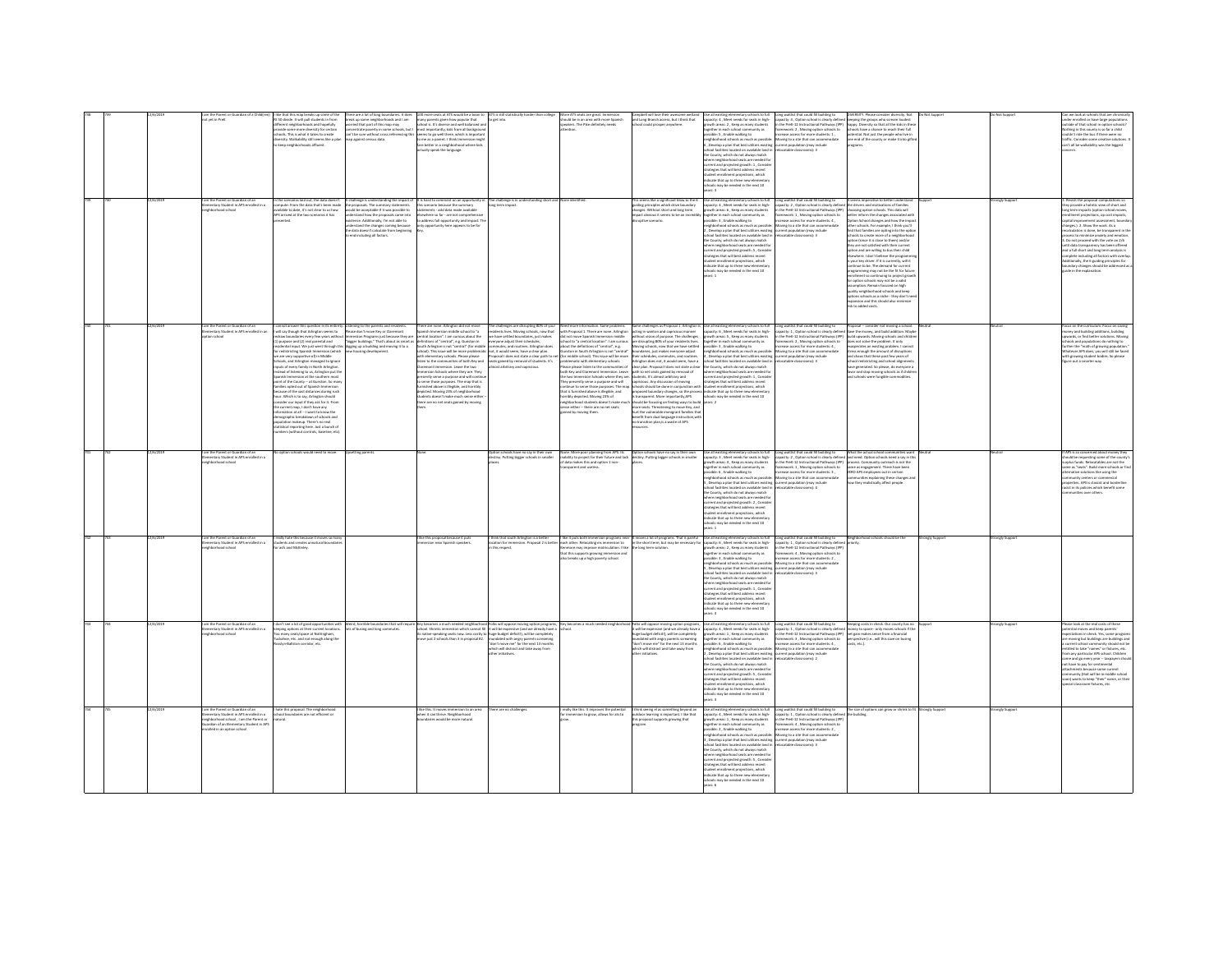|  |           | n the Parent or Guardian of an<br>mentary Student in APS enrolled in an                                                                 |                                                                                                                                                                                                                                                                                                                                                                                 | sks terrible from all perspective - fewer<br>s walkable to schools; more bus needed<br>d hence more pollution. Also how the<br>sario for sure.<br>ew border of McKinley looks ridiculous<br>ho thought of such a horrible idea to<br>ange McKinley area to that?<br>'s difficult to tell because the map is <b>You're moving an option school, ATS, out</b><br>npossible to read. The opportunities seem the center of the county to the side. You'r | ario for sun<br>See above - you're moving a centrally<br>located ATS to the side and impacting                                                                                                                                                                                                                                                                                                                                                                                                                                                                            | See above - you're moving a centrally<br>located ATS to the side and impacting                                                                                                                                                                                                                                                                                                                                                                                                                                                                                                                                                             | wik to full<br>ie as existing elementary schools to full<br>pacity: S , Meet needs for seats in high-<br>owth areas: 4 , Keep as many students<br>together in each school community as<br>possible: 2 , Enable walking to<br>eighborhood schools as much as possible: Moving to a site that can accommodate<br>.<br>Develop a plan that best utilizes existing current population (may include<br>hool facilities located on available land in refocatable classrooms): 2<br>e County, which do not always match<br>where neighborhood seats are needed for<br>rrent and projected growth: 6, Conside<br>trategies that will best address recent<br>subject one will be a sources received<br>subject enrollment projections, which<br>chools may be needed in the next 10<br>ars: 3<br>r all existing elementary schools to full<br>lacity: 6 , Meet needs for seats in high-<br>wth areas: 5 , Keep as many students                                                                              | Long weitlist that could fill building to<br>capacity: 3, Option school is clearly defined<br>in the PreK-12 Instructional Pathways (PP)<br>framework: 4, Moving option schools to<br>increase access for more students: 1,                                                                                                                                                                                                              | he school boundary change.                                                                                                                                                                                                                                                                                                                                                                                                                                                                                                                                                                                                                                                                                                                         |                                         |                                        |                                                                                                                                                                                                                                                                    |
|--|-----------|-----------------------------------------------------------------------------------------------------------------------------------------|---------------------------------------------------------------------------------------------------------------------------------------------------------------------------------------------------------------------------------------------------------------------------------------------------------------------------------------------------------------------------------|------------------------------------------------------------------------------------------------------------------------------------------------------------------------------------------------------------------------------------------------------------------------------------------------------------------------------------------------------------------------------------------------------------------------------------------------------|---------------------------------------------------------------------------------------------------------------------------------------------------------------------------------------------------------------------------------------------------------------------------------------------------------------------------------------------------------------------------------------------------------------------------------------------------------------------------------------------------------------------------------------------------------------------------|--------------------------------------------------------------------------------------------------------------------------------------------------------------------------------------------------------------------------------------------------------------------------------------------------------------------------------------------------------------------------------------------------------------------------------------------------------------------------------------------------------------------------------------------------------------------------------------------------------------------------------------------|-----------------------------------------------------------------------------------------------------------------------------------------------------------------------------------------------------------------------------------------------------------------------------------------------------------------------------------------------------------------------------------------------------------------------------------------------------------------------------------------------------------------------------------------------------------------------------------------------------------------------------------------------------------------------------------------------------------------------------------------------------------------------------------------------------------------------------------------------------------------------------------------------------------------------------------------------------------------------------------------------------|------------------------------------------------------------------------------------------------------------------------------------------------------------------------------------------------------------------------------------------------------------------------------------------------------------------------------------------------------------------------------------------------------------------------------------------|----------------------------------------------------------------------------------------------------------------------------------------------------------------------------------------------------------------------------------------------------------------------------------------------------------------------------------------------------------------------------------------------------------------------------------------------------------------------------------------------------------------------------------------------------------------------------------------------------------------------------------------------------------------------------------------------------------------------------------------------------|-----------------------------------------|----------------------------------------|--------------------------------------------------------------------------------------------------------------------------------------------------------------------------------------------------------------------------------------------------------------------|
|  |           | on school                                                                                                                               | nely limited compared to the drastic                                                                                                                                                                                                                                                                                                                                            | ing Key - which does not want to m                                                                                                                                                                                                                                                                                                                                                                                                                   | dreds of students<br>en more protest T-Shirt sales.                                                                                                                                                                                                                                                                                                                                                                                                                                                                                                                       |                                                                                                                                                                                                                                                                                                                                                                                                                                                                                                                                                                                                                                            | agether in each school community as<br>ossible: 1 , Enable walking to<br>eighborhood schools as much as possible: Moving to a site that can accommodate<br>.<br>"Develop a plan that best utilizes existing exerent population (may include<br>chool facilities located on available land in refocatable classrooms): 2<br>he County, which do not always match<br>where neighborhood seats are needed for<br>urrent and projected growth: 3, Conside<br>trategies that will best address recent<br>tudent enrollment projections, which<br>source encourant projection, which<br>chools may be needed in the next 10<br>rs: 4                                                                                                                                                                                                                                                                                                                                                                      | Long waitlist that could fit building to the impact on location to the families, capacity. 1, Option school is clearly defined (eachers, and the way of fife that has been in the Prefi. 12. Intructional Pathways (DP) built                                                                                                                                                                                                            |                                                                                                                                                                                                                                                                                                                                                                                                                                                                                                                                                                                                                                                                                                                                                    |                                         |                                        |                                                                                                                                                                                                                                                                    |
|  |           | m the Parent or Guardian of a Childfren)<br>st yet in PreK, I am an Arlington resident<br>school-age childre                            | My kids get to go to fleet I guess? Better<br>economic diversity spread across the<br>ols, which is nice                                                                                                                                                                                                                                                                        | ossing Glebe with minimal deaths?                                                                                                                                                                                                                                                                                                                                                                                                                    | I will be able to sell protest T-Shirts to the ATS parents think their kids are better and<br>ATS parents for a nice profit. special (by fact of winning the school<br>ery) so will pitch an absolute fit. "They<br>red their special learning spaces!", "I<br>onated a bazilion dollars to build my kid<br>tean all 3rd eraders a professional level<br>mistry lab and you're stealing it!". "Yo<br>entreasy was also you to accoming, move<br>an't disrupt OUR kid's learning, move<br>arcroft around instead" Note: Stateme<br>stracted if my first kid gets into ATS. | Campbell will have the same issues the<br>Montessori program did when it moved: all<br>the work they had put into to the grounds<br>and building (gardens, classroom setups,<br>etc.) gets left behind. While a boon to the<br>school moving in (if they want those<br>features) it will take time for Campbell to<br>Adjust. Clearly they've put a large amount<br>of work and classroom integration into<br>their outdoor space and learning<br>this epine to the other location. At best a<br>porary loss, at worst they lose nearby                                                                                                    | Use all existing elementary schools to full [Cong weitlist that could fill building to capacity: 4, Meet needs for seats in high-<br>capacity: 4, Meet needs for seats in high-capacity: 1, Option school is clearly defined prov<br>together in each school community as<br>possible: 6 , Enable walking to<br>possese: o , cruese www.way.<br>maighborhood schools as much as possible: Moving to a site that can accommodate<br>S , Develop a plan that best utilizes existing current population (may include<br>school facilities located on available land in refocatable classrooms): 2<br>scribbi facilities idcated on available land<br>the County, which do not always match<br>where neighborhood seats are needed for<br>portunities. I think they will lose much of current and projected growth: 2, Consider<br>strategies that will best address recent<br>student enrollment projections, which<br>relicate that un to three new elem<br>ts may be needed in the next 10<br>ars: 1 | ncrease access for more students: 4,                                                                                                                                                                                                                                                                                                                                                                                                     |                                                                                                                                                                                                                                                                                                                                                                                                                                                                                                                                                                                                                                                                                                                                                    |                                         | o Not Support                          | on expanding the capacity (or ad<br>e/lottery schools. These<br>grams are clearly hugely popular in th<br>nmunity. Re-district the neighborhood<br>ools as needed after the new need and<br>sire for these schools is known.                                       |
|  | 12/6/2019 | am the Parent or Guardian of an<br>mentary Student in APS enrolled in a<br>barhood school                                               | the scenario is really well-designed becaus<br>rovides a rare opportunity for the<br>nty to balance the school admission<br>varity and provides long-term benefi                                                                                                                                                                                                                | ore school buses are needed<br>volves less number of schools                                                                                                                                                                                                                                                                                                                                                                                         | does not address long-term problem of the allows for less number of student<br>imbalance                                                                                                                                                                                                                                                                                                                                                                                                                                                                                  |                                                                                                                                                                                                                                                                                                                                                                                                                                                                                                                                                                                                                                            | does not address long-term needs/pressure Use all existing elementary schools to full<br>pacity: 6 , Meet needs for seats in high-<br>pancy. C, were reeds to seas in region<br>ogether in each school community as<br>ossible: 4 , Enable walking to<br>eighborhood schools as much as possible<br>, Develop a plan that best utilizes existing current population (may include<br>ool facilities located on available land is<br>the County, which do not always match<br>where neighborhood seats are needed for<br>rrent and projected growth: 1, Conside<br>strategies that will best address recent<br>tudent enrollment projections, which<br>dicate that up to three new elementary<br>chools may be needed in the next 10<br>rs: 3                                                                                                                                                                                                                                                         | Long waitlist that could fill building to<br>capacity: 1, Option school is clearly define<br>in the PreK-12 Instructional Pathways (PP)<br>In the PreK-12 Instructional Pathways (PP)<br>Increase access for more students: 3<br>Moving to a site that can accommodate<br>catable classrooms): 4                                                                                                                                         |                                                                                                                                                                                                                                                                                                                                                                                                                                                                                                                                                                                                                                                                                                                                                    | lo Not Support                          |                                        |                                                                                                                                                                                                                                                                    |
|  |           | m the Parent or Guardian of an<br>mentary Student in APS enrolled in an<br>tion school . I am the Parent or Guardi<br>) not yet in Pret | thance to move the cotion schools in                                                                                                                                                                                                                                                                                                                                            | is seats were they are needed<br>his does nothing to fix issues and just kio<br>can down the road. APS doesn't have<br>money to build the number of school<br>t they need and this doesn't fix that                                                                                                                                                                                                                                                  | mersion is not getting enough spares<br>seakers for two programs and there is no<br>dication that this location move will help<br>program so they can get back to the 50/5<br>split. APS doesn't have the money to build<br>the number of schools that they need and<br>is doesn't fix that problem                                                                                                                                                                                                                                                                       | his proposal involves more school moves<br>and the cost and confusion that will come<br>with those moves. Campbell doesn't have a<br>location problem, it has a long waitlist and<br>only took a few non-vpi or sibling children.<br>Immersion is not getting enough spanish<br>speakers for two programs. This location<br>nay help, but the real problem is that<br>there is just not the demand from spanish<br>speakers for two programs. APS should<br>eliminate one immersion program so they<br>can get back to the 50/50 split. APS doesn't<br>have the money to build the number of<br>chools that they need and this doesn't fix | Use all existing elementary schools to full<br>capacity: S , Meet needs for seats in high-<br>a growth areas: 3, Keep as many students<br>together in each school community as<br>possible: 6 , Enable walking to<br>neighborhood schools as much as possible: Moving to a site that can accommodate<br>1, Develop a plan that best utilizes existing current population (may include<br>school facilities located on available land in relocatable classrooms): 3<br>subsections and the country, which do not always match<br>where neighborhood seats are needed for<br>current and projected growth: 4, Consider<br>strategies that will best address recent<br>student enrollment projections, which<br>indicate that un to three new elementary<br>needed in the next 10<br>ars: 2                                                                                                                                                                                                            | Long waitlist that could fill building to<br>capacity: 2 , Option school is clearly define<br>in the PreK-12 Instructional Pathways (IPP)<br>framework: 1, Moving option schools to<br>ncrease access for more students: 4,                                                                                                                                                                                                              | If the school doesn't have a waitlist of is no<br>in the IPP, consider phasing it out.                                                                                                                                                                                                                                                                                                                                                                                                                                                                                                                                                                                                                                                             | rangly Suppor                           | ongly Suppor                           | use out one of the immersion school<br>ce there is not the demand from Spani<br>rs. Phase out ATS since it is not in                                                                                                                                               |
|  | 12/6/2019 | am the Parent or Guardian of an<br>mentary Student in APS enrolled in a<br>storhood school                                              | to schools are moved to new buildings,<br>ASFS is within its district. MCKINLEY IS                                                                                                                                                                                                                                                                                              | dding 12 buses.                                                                                                                                                                                                                                                                                                                                                                                                                                      | CKINLEY IS DISBANDED, two school                                                                                                                                                                                                                                                                                                                                                                                                                                                                                                                                          | MCKINLEY IS DISBANDED, three schools                                                                                                                                                                                                                                                                                                                                                                                                                                                                                                                                                                                                       | Use all existing elementary schools to full<br>apacity: 1 . Meet needs for seats in high-<br>.<br>owth areas: 4 , Keep as many students<br>gether in each school community as<br>gether in each school community as<br>issible: 3 , Enable walking to<br>iighborhood schools as much as possible<br>, Develop a plan that best utilizes existing current population (may include<br>ool facilities located on available land in<br>he County, which do not always match<br>where neighborhood seats are needed for<br>current and projected growth: 5 , Consider<br>strategies that will best address recent<br>tudent enrollment projections, which<br>dicate that up to three new elementary<br>chools may be needed in the next 10                                                                                                                                                                                                                                                               | Long waitlist that could fill building to Moving schools to other buildings results in Strongly Do Not Support<br>capacity: 1, Option school is clearly defined the loss of one neighborhood school<br>supersory = x your number of the Pref. 22 Instructional Pathways (IPP)<br>framework: 2 , Moving option schools to<br>increase access for more students: 4 ,<br>. Moving to a site that can accommodate<br>cratable classrooms): 3 | reparts of the magnetic materials and the material of the state of the state of the state of the material of the state of the state of the state of the state of the state of the state of the state of the state of the state<br>tragedy. It not only effects families with<br>.<br>hool age children, but resale values of<br>smes without current elementary scho<br>dren. The effects of losing this<br>neighborhood school are rippling. Not to<br>mention that the option school you are<br>thinking of replacing this GREAT<br>ighborhood school with gives ZERO<br>eference to the kids already here in this<br>eterence to the kids aiready nere in th<br>ighborhood. It is such a highly ranked<br>tool, how could you close its doors?! |                                         | ongly Do Not Support                   | O. NOT. MOVE. SCHOOLS.                                                                                                                                                                                                                                             |
|  | 12/6/2019 | im the Parent or Guardian of an<br>mentary Student in APS enrolled in an<br>ion school<br>im the Parent or Guardian of a Childín        | is difficult to comment on this scenario<br>is the contribution of the state used to create it. Landerstanding of the choices made to<br>this it could be drawn differently to have develop it.<br>In elongated boundaries in different parts<br>of the county, which could address a lack<br>emographic diversity and also improve<br>fficiency of bus routes (north-south vs. | The challenge is commenting without full<br>oval of walking students, in particular                                                                                                                                                                                                                                                                                                                                                                  | fost of Key would still have to be bus<br>us or vey would see never to be bussed,<br>learns, and the Key community would be<br>lintered. Arlington Traditional, an option<br>hool, would be located at McKinley, a site<br>that was previously determined to be<br>suitable for an option school.<br>reos as walkable as possible. Specialty                                                                                                                                                                                                                              | is unclear that moving Key near a large<br>nodel would be harmed. Campbell would<br>veguire more buses. The bus routes going<br>to the Carlin Springs building would be<br>longer and costlier. What is the cost<br>(dollars) of moving this many schools?                                                                                                                                                                                                                                                                                                                                                                                 | Use all existing elementary schools to full<br>$\alpha$ is the contract of the contract of the contract of the contract of the contract of the interaction program. The Campball growth areas: 3, Keep as many students<br>for the interaction program. The Campball growth areas:<br>proximes . 4, rankle waking to a biffer<br>mean access for more students: 3, $\sigma$ , allowing to a side that can accommodate<br>5, poweling to a side that can accommodate 5, roweling the side of the control of<br>the studients in th<br>urrent and projected growth: 6, Conside<br>strategies that will best address recent<br>tudent enrollment projections, which<br>ndicate that up to three new elementary<br>chools may be needed in the next 10<br>ears: 4<br>liuf of adotting themselve serious act                                                                                                                                                                                             | Long waitlist that could fill building to<br>capacity: 4 , Option school is clearly defined<br>in the PreK-12 Instructional Pathways (IPP)<br>framework: 1 , Moving option schools to<br>increase access for more students: 3,<br>Long waitlist that could fill building to                                                                                                                                                              | e opportunity to preserve or incre<br>explanating to preserve to increase<br>traction Traffic impacts in areas<br>rounding option schools                                                                                                                                                                                                                                                                                                                                                                                                                                                                                                                                                                                                          | ronely Do Not Support<br>ronely Support | onely Do Not Support<br>ronely Support | e you considered placing an option<br>rram in one of the nort<br>gram in one or the northwestern scho<br>Idings to maximize capacity? Have you<br>sidered an urban-style school in<br>asslyn/Courthouse, with access to a<br>unty park but not necessarily its own |
|  |           | <b>Coat in Drex</b>                                                                                                                     |                                                                                                                                                                                                                                                                                                                                                                                 | ars students in Glabaumed area with<br>t of school would be in new distrci                                                                                                                                                                                                                                                                                                                                                                           | grams should not be detrimental to<br>resion of standard programs.                                                                                                                                                                                                                                                                                                                                                                                                                                                                                                        |                                                                                                                                                                                                                                                                                                                                                                                                                                                                                                                                                                                                                                            | capacity: 5 , Meet needs for seats in high-<br>growth areas: 4 , Keep as many students<br>together in each school community as<br>ssible: 3, Enable walking to<br>eighborhood schools as much as possible: Movine to a site that can accommodate<br>. Develop a plan that best utilizes existing current population (may include<br>school facilities located on available land in<br>school facilities located on available land in<br>the County, which do not always match<br>here neighborhood seats are needed for<br>urrent and projected growth: 6, Conside<br>trategies that will best address recent<br>tudent enrollment projections, which<br>indicate that up to three new elementary<br>schools may be needed in the next 10<br>ars: 2                                                                                                                                                                                                                                                 | capacity: 2, Option school is clearly define<br>in the PreK-12 Instructional Pathways (IPP<br>framework: 3, Moving option schools to<br>ease access for more students: 4,<br>atable classer<br>pmsh <sub>1</sub>                                                                                                                                                                                                                         |                                                                                                                                                                                                                                                                                                                                                                                                                                                                                                                                                                                                                                                                                                                                                    |                                         |                                        |                                                                                                                                                                                                                                                                    |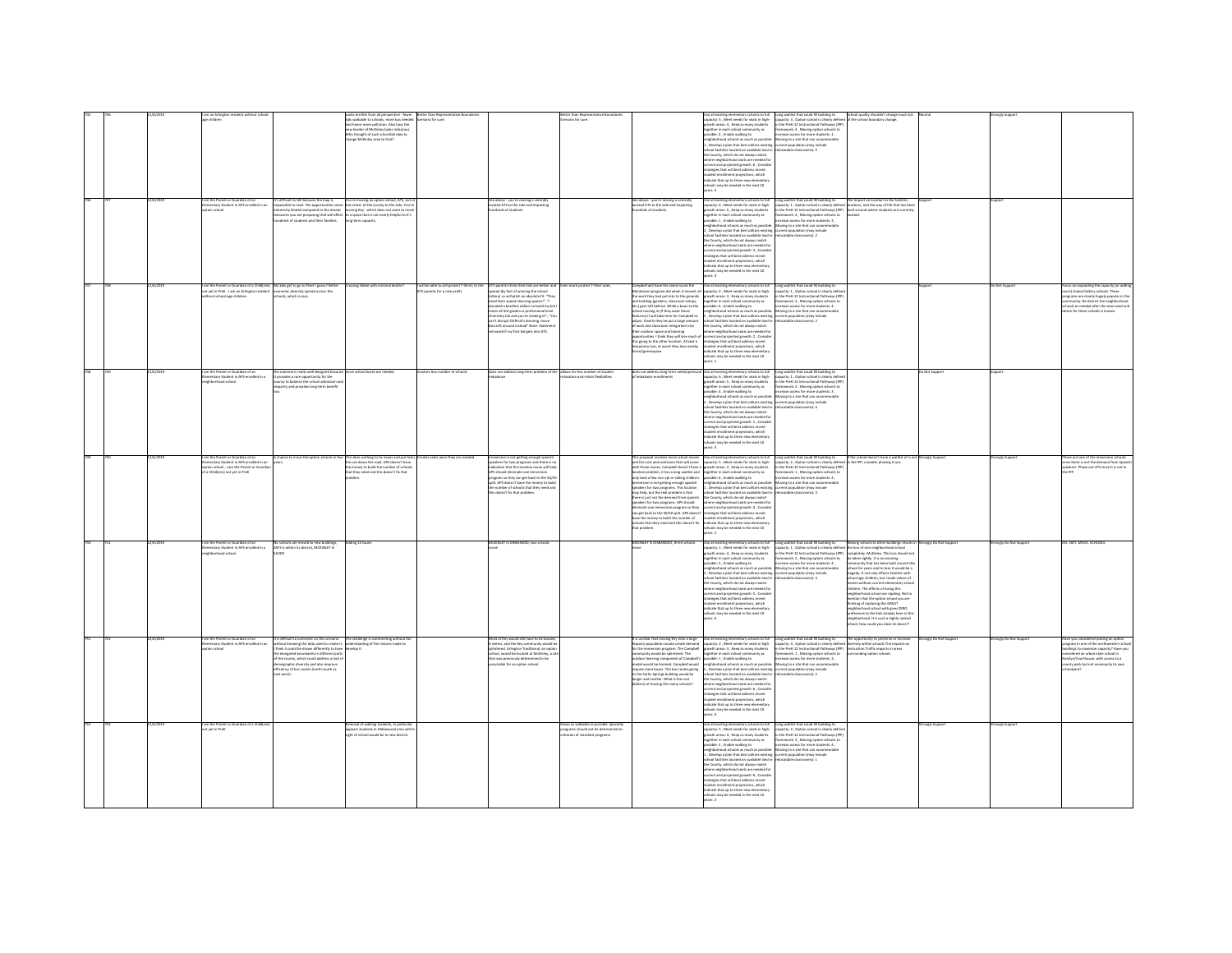|  | 2/6/2019<br>m the Parent or Guardian of an<br>ion school | mentary Student in APS enrolled in an<br>tion school .Other (Please specify) : I am<br>seent of a child not yet in elementar<br>nentary Student in APS enrolled in a |                                                                                                                                                                                                                                                                                                                                                                                                             |                                                                       |                                                                                                                                                                                                                                                                                                                                                                                                                                                                                                                                                                                            | l to edge o<br>County - decentralizes. Takes option school<br>from mixed-use area with overflow parking<br>and decent transit access and places in the<br>middle of a neighborhood - how will<br>arking work for school events? This mo<br>a lot of kids. If this proposal were to be<br>accepted, APS needs to GUARANTEE that if<br>will follow through the the subsequent<br>districting needed to complete the<br>ercise or all of this would be for naught                                                                                                                                                                                                                                                                                                                                                                                                                                                                                                                                                                                                                                              | ning capacity v                        | .<br>Moving countywide school to edge of<br>Jounty - decentralizes. Takes option school<br>om mixed-use area with overflow parking serowth areas: 4 . Keep as many students<br>and decent transit access and places in the<br>middle of a neighborhood - how will<br>sarking work for school events? This move<br>i lot of kids. If this proposal were to be<br>iccepted, APS needs to GUARANTEE that it<br>will follow through the the subsequent<br>istricting needed to complete the<br>ercise or all of this would be for naught. | capacity: 1, Meet needs for seats in high-<br>ogether in each school community as<br>ossible: 5 , Enable walking to<br>eighborhood schools as much as possibl<br>.<br>Develop a plan that best utilizes existin<br>hool facilities located on available land i<br>the County, which do not always match<br>ere neighborhood seats are needed for<br>rent and projected growth: 3 , Conside<br>tesies that will best address recent<br>dent enrollment projections, which<br>licate that up to three new elementar<br>chools may be needed in the next 10<br>ars 6<br>light of abortors element to the said to full<br>pacity: 1 . Meet needs for seats in high-<br>growth areas: 3, Keep as many students<br>together in each school community as<br>sible: 6 . Enable walking to<br>hborhood schools as much as possible<br>. Develop a plan that best utilizes existing<br>ed family<br>Incated on available land is<br>County, which do not always match<br>there neighborhood seats are needed fo<br>errent and projected growth: 4 , Conside<br>rategies that will best address recent<br>lent enrollment projections, which | Long waitlist that could fill building to That the configuration of the school mee<br>capacity: 2 , Option school is clearly defined the needs of the program. Enough band<br>in the PreK-12 Instructional Pathways (IPP) rooms, eno<br>amework: 4, Moving option schools to<br>screase access for more students: 3,<br>lunchroom capacity, enough auditorium<br>space to fit the whole school.<br>loving to a site that can accommodate<br>rent population (may include<br>scatable classrooms): 1<br>Long waitlist that could fill building to<br>capacity: 3 . Option school is clearly define<br>n the PreK-12 Instructional Pathways (IPF<br>framework: 4 . Moving option schools to<br>pasa arress for more students- 2<br>loving to a site that can accommodat<br>screent population (may include<br>pratable rlassmoms): 1 |                |                              | e ATS Program. The information provi<br>n the proposal acknowledges the move of<br>he ATS program to the McKinky building<br>sut then removes the ATS name from the<br>aphics. APS has just introduced the IPP<br>.<br>amework into the conversation, which<br>oes not respect the integrity of the ATS<br>program. APS needs to be crystal clear<br>bout its intent to continue or discontinue.<br>his highly successful and unique option.<br>therwise, this entire effort is |
|--|----------------------------------------------------------|----------------------------------------------------------------------------------------------------------------------------------------------------------------------|-------------------------------------------------------------------------------------------------------------------------------------------------------------------------------------------------------------------------------------------------------------------------------------------------------------------------------------------------------------------------------------------------------------|-----------------------------------------------------------------------|--------------------------------------------------------------------------------------------------------------------------------------------------------------------------------------------------------------------------------------------------------------------------------------------------------------------------------------------------------------------------------------------------------------------------------------------------------------------------------------------------------------------------------------------------------------------------------------------|-------------------------------------------------------------------------------------------------------------------------------------------------------------------------------------------------------------------------------------------------------------------------------------------------------------------------------------------------------------------------------------------------------------------------------------------------------------------------------------------------------------------------------------------------------------------------------------------------------------------------------------------------------------------------------------------------------------------------------------------------------------------------------------------------------------------------------------------------------------------------------------------------------------------------------------------------------------------------------------------------------------------------------------------------------------------------------------------------------------|----------------------------------------|---------------------------------------------------------------------------------------------------------------------------------------------------------------------------------------------------------------------------------------------------------------------------------------------------------------------------------------------------------------------------------------------------------------------------------------------------------------------------------------------------------------------------------------|-----------------------------------------------------------------------------------------------------------------------------------------------------------------------------------------------------------------------------------------------------------------------------------------------------------------------------------------------------------------------------------------------------------------------------------------------------------------------------------------------------------------------------------------------------------------------------------------------------------------------------------------------------------------------------------------------------------------------------------------------------------------------------------------------------------------------------------------------------------------------------------------------------------------------------------------------------------------------------------------------------------------------------------------------------------------------------------------------------------------------------------|------------------------------------------------------------------------------------------------------------------------------------------------------------------------------------------------------------------------------------------------------------------------------------------------------------------------------------------------------------------------------------------------------------------------------------------------------------------------------------------------------------------------------------------------------------------------------------------------------------------------------------------------------------------------------------------------------------------------------------------------------------------------------------------------------------------------------------|----------------|------------------------------|---------------------------------------------------------------------------------------------------------------------------------------------------------------------------------------------------------------------------------------------------------------------------------------------------------------------------------------------------------------------------------------------------------------------------------------------------------------------------------|
|  | 2/6/2019<br>PreK in APS                                  | am the Parent or Guardian of a Child                                                                                                                                 |                                                                                                                                                                                                                                                                                                                                                                                                             | many kids assigned to new schools<br>nging existing boundary too much | kids/families stay at current scho                                                                                                                                                                                                                                                                                                                                                                                                                                                                                                                                                         |                                                                                                                                                                                                                                                                                                                                                                                                                                                                                                                                                                                                                                                                                                                                                                                                                                                                                                                                                                                                                                                                                                             | e kids/families stay at current school | iv immersion moving too far away.                                                                                                                                                                                                                                                                                                                                                                                                                                                                                                     | dirate that un to three new elementar<br>hools may be needed in the next 10<br>ars: 5<br>Use all existing elementary schools to full<br>capacity: 5 , Meet needs for seats in high-<br>wth areas: 4 . Keep as many students<br>ogether in each school community as<br>rossible: 1 , Enable walking to<br>abborbood schools as much as nossible<br>Nevelop a plan that best utilizes exis<br>ool facilities located on available land is<br>County, which do not always match<br>urrent and projected growth: 6, Conside<br>strategies that will best address recent<br>student enrollment projections, which<br>indicate that up to three new elementar<br>Of trees will ni habenes a                                                                                                                                                                                                                                                                                                                                                                                                                                             | Long waitlist that could fill building to<br>capacity: 2 , Option school is clearly define<br>the Dreft, 12 Instructional Dathways (ID)<br>sework: 4, Moving option schools to<br>rease access for more students: 1<br>Moving to a site that can accommo<br>current population (may include<br>ocatable classrooms): 3                                                                                                                                                                                                                                                                                                                                                                                                                                                                                                             |                | ongly Suppe                  |                                                                                                                                                                                                                                                                                                                                                                                                                                                                                 |
|  | 2/6/2019<br>m the Parent or Guardian of an               | am the Parent or Guardian of an<br>lementary Student in APS enrolled in as<br>tion school . I am the Parent or Guardia<br>Middle or High School Student in APS       |                                                                                                                                                                                                                                                                                                                                                                                                             | many kids on buses, doesn't make                                      | sortunity to create neighborhood seat:<br>1 least disruption if Key was moved to<br>tckinley and leaving ATS in place, which<br>vould allow an immersion in Central<br>cation (McKinley location is less than 2<br>niles from ATS location). It will also allow<br>or the only Blue Ribbon elementary sch<br>be in a central location, which has ro<br>to grow to allow more students to attend<br><b>ITS.</b> Proposal 1. if amended to move Key<br>inley accomplishes all of the benefits<br>with the least disruption.<br>support this proposal as long as the                          | llenges under this plan are the size of                                                                                                                                                                                                                                                                                                                                                                                                                                                                                                                                                                                                                                                                                                                                                                                                                                                                                                                                                                                                                                                                     | like the low percentages of kids that  | fost disruption<br>ou want to keep the 50/50 model                                                                                                                                                                                                                                                                                                                                                                                                                                                                                    | rrowth areas: 3 . Keep as many students<br>rether in each school community as<br>ible: 1, Enable walking to<br>neighborhood schools as much as possible:<br>Develop a plan that best utilizes existing current population (may include<br>ilities located on available land in<br>the County, which do not always match<br>ere neighborhood seats are needed fo<br>rent and projected growth: 6, Conside<br>strategies that will best address recent<br>dent enrollment projections, which<br>icate that up to three new elements<br>looks may be needed in the next 10<br><b>Draw</b><br>ie all existing elementary schools to ful                                                                                                                                                                                                                                                                                                                                                                                                                                                                                               | Lise all existing elementary schools to full <b>Long weitlist that could fill building to</b><br>capacity: 2 , Meet needs for seats in high- capacity: 1 , Option school is clearly defin<br>in the PreK-12 Instructional Pathways (IP)<br>ramework: 4 . Moving option schools to<br>ease access for more students: 3,<br>Moving to a site that can accommodate<br>ocatable classrooms): 2<br>Long waitlist that could fill building to<br>tize walkability, ensure stud                                                                                                                                                                                                                                                                                                                                                           | Do Not Suppor  | ongly Support<br>ongly Suppo |                                                                                                                                                                                                                                                                                                                                                                                                                                                                                 |
|  | hbarhood school                                          | nentary Student in APS enrolled in a                                                                                                                                 |                                                                                                                                                                                                                                                                                                                                                                                                             | se eiven the current budget crunch in                                 | walkable planning units around Reed<br>.<br>Including those that currently attend<br>Fuckahoe and Nottingham) are in fact<br>siened to Reed in the boundary proce<br>What I would not support is prioritizing<br>Mckinley students being bussed to Reed<br>and those in the walkable planning units of<br>the north side of Reed being bussed to<br><b>Fuckahoe or Nottingham. Equal</b><br>needs in the school system. Additionally,<br>the PUs around Reed that will attend<br>anson should also attend an elementa<br>cheel where the majority of those childs<br>ttend Swanson as well | wing all of the existing McKinley<br>nts to other schools. I wonder if it wa<br>attely considered to move the optio<br>ool to Tuckahoe or Nottineham that<br>remain under capacity after these moves.<br>Also, if the ATS philosophy/model change<br>n how can you be assured that you can fill a<br>large school like the current McKinley<br>building with an IB option elementary<br>reportantance to all of the walkable PUs to school for example. Also, if you want to<br>teed should be the priority as it will free up losep the 50/50 model for immersion and<br>resources and budget to address other given the la<br>results, why are we considering keeping 2<br>nels? What makes us the<br>we will be able to fill them in the future?<br>Are we sure that Spanish speakers want<br>their kids in an immersion program? I won<br>with lots of people from native Spanish<br>speaking countries and they in contrast,<br>want to immerse their children in English<br>and see school as the best opportunity to<br>do that. They keep up the Spanish speak<br>he evenings and weekends at home. | uld need a bus under this option.      | ersion and given the last 5 years of<br>ion lottery results, why are we<br>idering keeping 2 immersion scho<br>What makes us think we will be able to fill<br>hem in the future? Are we sure that<br>panish speakers want their kids in an<br>mersion program? I work with lots of<br>ople from native Spanish speaking<br>untries and they in contrast, want to<br>nerse their children in English and see<br>chool as the best opportunity to do that.<br>They keep up the Spanish speaking in the<br>enines and weekends at home.  | sacity: 4, Meet needs for seats in high-<br>th areas: 5, Keep as many students<br>ether in each school community as<br>sible: 6 . Enable walking to<br>.<br>Whoehood schools as much as possible: Moving to a site that can accomm<br>Develop a plan that best utilizes existing current population (may include<br>ool facilities located on available land in<br>County, which do not always match<br>re neighborhood seats are needed fo<br>rrent and projected growth: 2 , Consider<br>rategies that will best address recent<br>dent enrollment projections, which<br>virute that un to three new elementar<br>seeded in the next 10                                                                                                                                                                                                                                                                                                                                                                                                                                                                                         | capacity: 4, Option school is clearly defined to the extent possible with peers that they<br>in the PreK-12 Instructional Pathways (IPP) will attend middle and/or high school with,<br>framework: 1, Moving option schools to fotur<br>rease access for more students: 2.<br>e gotion school going forward<br>foving to a site that can accommodate<br>locatable classrooms): 3                                                                                                                                                                                                                                                                                                                                                                                                                                                   |                |                              |                                                                                                                                                                                                                                                                                                                                                                                                                                                                                 |
|  | e children                                               | am an Arlington resident without sch                                                                                                                                 |                                                                                                                                                                                                                                                                                                                                                                                                             |                                                                       |                                                                                                                                                                                                                                                                                                                                                                                                                                                                                                                                                                                            |                                                                                                                                                                                                                                                                                                                                                                                                                                                                                                                                                                                                                                                                                                                                                                                                                                                                                                                                                                                                                                                                                                             |                                        |                                                                                                                                                                                                                                                                                                                                                                                                                                                                                                                                       | all existing elementary schools to full<br>pacity: 1 . Meet needs for seats in high-<br>ath areas: 2, Keep as many students<br>together in each school community as<br>ssible: 6 . Enable walking to<br>.<br>ghborhood schools as much as possible: Moving to a site that can accomr<br>Develop a plan that best utilizes existing -current population (may include<br>ool facilities located on available land is<br>e County, which do not always match<br>here neighborhood seats are needed for<br>urrent and projected erowth: 4. Conside<br>strategies that will best address recent<br>student enrollment projections, which<br>indicate that up to three new elementary<br>may be needed in the next 10<br>ars: 5                                                                                                                                                                                                                                                                                                                                                                                                         | Long waitlist that could fill building to<br>ong waitlist that could fill building to putting magnet schools/lottery schools.<br>apacity: 4 , Option school is clearly defined open to all in a CENTRAL location. Moving.<br>n the PreK-12 Instructional Pathways (IPP)<br>ATS (which is already located in the north<br>framework: 3, Moving option schools to<br>part of the county) to McKinley, which is<br>crease access for more students: 1.<br>further in the north part of the county is a<br>foving to a site that can accomm<br>stake. It should be centrally located.<br>ocatable classrooms): 2                                                                                                                                                                                                                       |                | Not Suppo                    |                                                                                                                                                                                                                                                                                                                                                                                                                                                                                 |
|  | 2/6/2019<br>Industrial boothpdfail                       | am the Parent or Guardian of an<br>Jementary Student in APS enrolled in a                                                                                            | <b>Changing Arlington Science Focus</b><br>boundaries makes sense. Moving it insic<br>its neighborhood is loaical. We live<br><b>Sover to ASFS than our bus stop for Taylor</b><br>Adding a crossing guard at the cross walk<br>w the stairs on the kirkwood side of ASFS<br>dd make it very walkable for a lot of<br>yon Village. Please take note of those<br>tairs as they go right up to the school fro |                                                                       | Ley could be a great neighborhood schoo<br>the Rossyln and Courthouse area. I this<br>his also encourages ASFS to be inside of it'<br>abbooks of here<br>orhood by encompassing the<br>astern edge of Lyon Village and th<br>urrounding neighborhoods around the<br>chool. Adding a crossing guard on<br>lirkwood would make most of Lyon Villay<br>alkable to ASFS.                                                                                                                                                                                                                       |                                                                                                                                                                                                                                                                                                                                                                                                                                                                                                                                                                                                                                                                                                                                                                                                                                                                                                                                                                                                                                                                                                             |                                        | Campbell is such a great, creative way of<br>ning because of it's accessibility to<br>utdoor parks and wildlife. Moving<br>ampbell to ATS' building would res<br>at benefit.                                                                                                                                                                                                                                                                                                                                                          | with areas: 3 . Keep as many students<br>ther in each school com<br>as vinum<br>sible: 6, Enable walking to<br>eighborhood schools as much as possible<br>.<br>Develop a plan that best utilizes existing<br>hool facilities located on available land in<br>the County, which do not always match<br>rhood seats are needed fo<br>urrent and projected growth: 4, Consider<br>rategies that will best address recent<br>ctions, which<br>student enrollment projections, which<br>indicate that up to three new elementary<br>ools may be needed in the next 10<br>are 1                                                                                                                                                                                                                                                                                                                                                                                                                                                                                                                                                         | se all existing elementary schools to full <b>Long weitlist that could fill building to</b><br>spacity: 2 , Meet needs for seats in high- capacity: 2 , Option school is clearly defir<br>in the PreK-12 Instructional Pathways (IP)<br>mework: 4, Moving option schools to<br>ease access for more students: 1,<br>Moving to a site that can accommodate<br>rrent population (may include<br>focatable classrooms): 3                                                                                                                                                                                                                                                                                                                                                                                                             | rongly Support | Not Suppor                   |                                                                                                                                                                                                                                                                                                                                                                                                                                                                                 |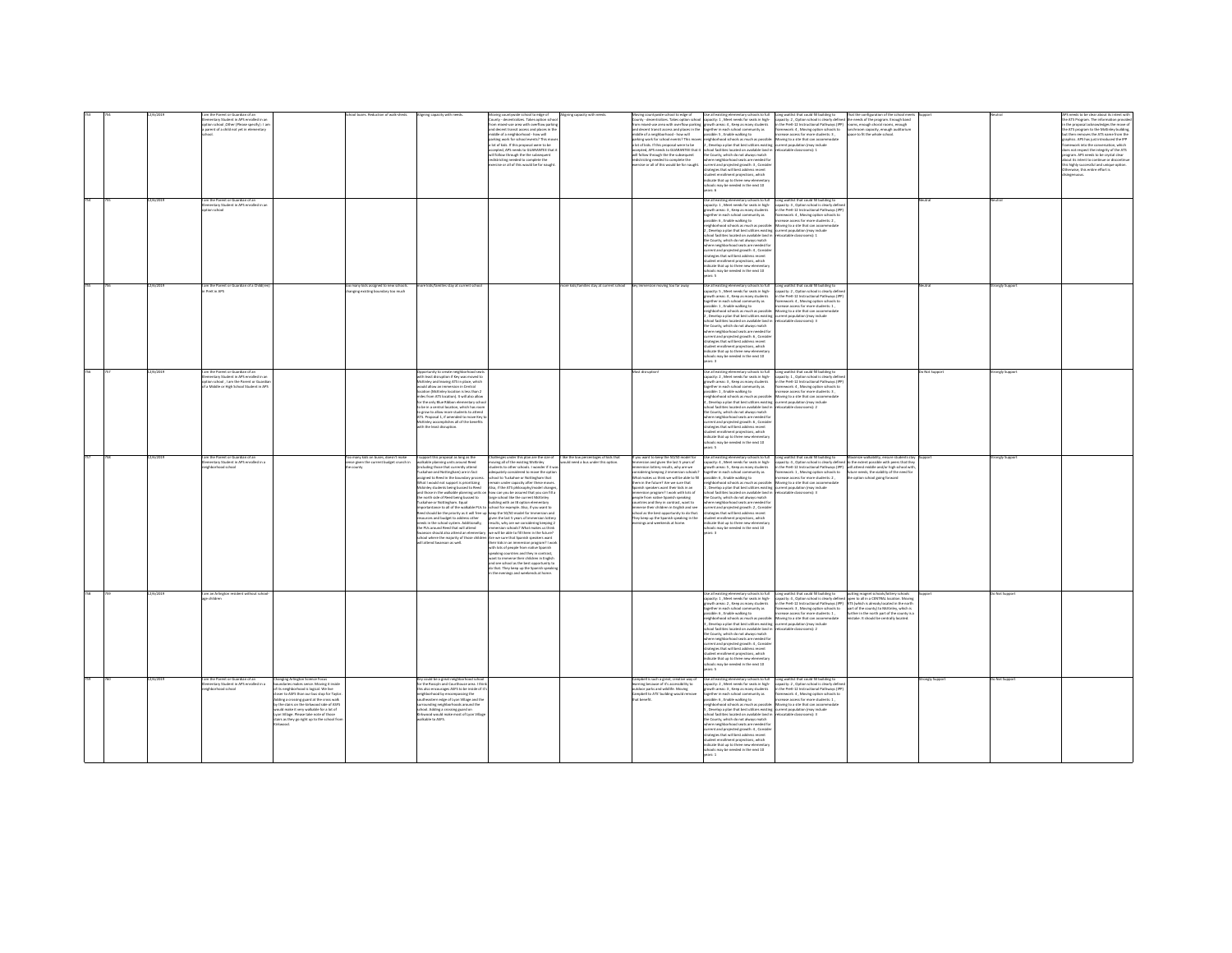|  |           | entary Student in APS enrolled in an<br>ion school, I am the Parent or Guardi<br>a Middle or High School Student in APS<br>m the Parent or Guardian of an                                                                                                                                                                                                             | hink it is FANTASTIC that many                                                                                                                                                                                                                                             |                                                                                                                                                                                                                                                    | e data pointing to the dramatic increase This proposal is, my apologies, nonsense.<br>children, especially in the southeast and There are currently TWO immersion                                                                                                                                                                                                                  | If you are acknowledging that ATS should                                                                                                                                                                                                                                                                                                                                                                                                                                                                                                                                                                                                                                                                                                                                                                                                                                                                                                                                                                                          | .<br>westioning the number of buses needed.<br>westioning the number of buses needed                                                                                                                                                                                                                                                                                       | Campbell loses its proximity to the nature                                                                                                                                                                                                                                                                                                                                                                                                                                                                                                                                                                                                                                                                                                                                                                                                                                                                                                                                                                                                                  | acity: 4, Meet needs for seats in high-<br>rowth areas: 3, Keep as many students<br>seether in each school community as<br>sible: 5 . Enable walking to<br>borhood schools as much as possible<br>Develop a plan that best utilizes existing<br>ol facilitis<br>s located on available land is<br>County, which do not always match<br>where neighborhood seats are needed for<br>current and projected growth: 2 , Conside<br><b>Magian that will hast address rerent</b><br>dent enrollment projections, which<br>icate that up to three new elementar<br>ools may be needed in the next 10<br>all existing elementary schools to full                                                                          | www.winnst snat could fill building to<br>capacity: 2 , Option school is clearly define<br>in the PreK-12 Instructional Pathways (IPP<br>ramework: 4 . Moving option schools to<br>F - Jonates for more students to<br>toving to a site that can accommodate<br>screent population (may include<br>ocatable classrooms): 1<br>Long waitlist that could fill building to Traffic studies. An option School bring<br>capacity: 2 , Option school is clearly defined of bus and other traffic to a walkable | Traffic studies. An option School brings a                                                                                                                                                                                                                                                                                                                                                                                                                                                       |             | Not Suppor                 | McKinley and be done with it. Either<br>at, or purchase land and build 2 or 3 ne<br>tentary schools as needed.<br>. Your "definition of option schoo                                                                                                                                                                                                                                                                                                                                                                                                                                                                             |
|--|-----------|-----------------------------------------------------------------------------------------------------------------------------------------------------------------------------------------------------------------------------------------------------------------------------------------------------------------------------------------------------------------------|----------------------------------------------------------------------------------------------------------------------------------------------------------------------------------------------------------------------------------------------------------------------------|----------------------------------------------------------------------------------------------------------------------------------------------------------------------------------------------------------------------------------------------------|------------------------------------------------------------------------------------------------------------------------------------------------------------------------------------------------------------------------------------------------------------------------------------------------------------------------------------------------------------------------------------|-----------------------------------------------------------------------------------------------------------------------------------------------------------------------------------------------------------------------------------------------------------------------------------------------------------------------------------------------------------------------------------------------------------------------------------------------------------------------------------------------------------------------------------------------------------------------------------------------------------------------------------------------------------------------------------------------------------------------------------------------------------------------------------------------------------------------------------------------------------------------------------------------------------------------------------------------------------------------------------------------------------------------------------|----------------------------------------------------------------------------------------------------------------------------------------------------------------------------------------------------------------------------------------------------------------------------------------------------------------------------------------------------------------------------|-------------------------------------------------------------------------------------------------------------------------------------------------------------------------------------------------------------------------------------------------------------------------------------------------------------------------------------------------------------------------------------------------------------------------------------------------------------------------------------------------------------------------------------------------------------------------------------------------------------------------------------------------------------------------------------------------------------------------------------------------------------------------------------------------------------------------------------------------------------------------------------------------------------------------------------------------------------------------------------------------------------------------------------------------------------|-------------------------------------------------------------------------------------------------------------------------------------------------------------------------------------------------------------------------------------------------------------------------------------------------------------------------------------------------------------------------------------------------------------------------------------------------------------------------------------------------------------------------------------------------------------------------------------------------------------------------------------------------------------------------------------------------------------------|----------------------------------------------------------------------------------------------------------------------------------------------------------------------------------------------------------------------------------------------------------------------------------------------------------------------------------------------------------------------------------------------------------------------------------------------------------------------------------------------------------|--------------------------------------------------------------------------------------------------------------------------------------------------------------------------------------------------------------------------------------------------------------------------------------------------------------------------------------------------------------------------------------------------------------------------------------------------------------------------------------------------|-------------|----------------------------|----------------------------------------------------------------------------------------------------------------------------------------------------------------------------------------------------------------------------------------------------------------------------------------------------------------------------------------------------------------------------------------------------------------------------------------------------------------------------------------------------------------------------------------------------------------------------------------------------------------------------------|
|  |           | mentary Student in APS enrolled in an<br>ion school . I am the Parent or Guardia<br>Child(ren) not yet in Prek                                                                                                                                                                                                                                                        | ndaries reach across Route 50 and has<br>ong boundaries reaching across the other<br>main corridors in Arlington thus adding<br>main corridors in Arlington thus adding<br>MUCH NEEDED DIVERSITY at many<br>Izloodar nation                                                | chool board's and former<br>tendent LACK OF FORESIGHT.                                                                                                                                                                                             | marren, especial y minister estable YEARS - programs - they DO NOT NEEED, NOR DO<br>Il see no other challenges here, except - THEY WANT ATS' central location. Also they<br>have more students than the footprint of<br>the building. You could move Key to the<br>McKinley building and thus moving only<br>one school. For some reason this is not<br>1997 - Whategoog huoy anom | expanded because it is "so successful<br>and so popular" (your words!) Then why<br>would you move it to the border of the<br>inty effectively limiting access to this<br>hool? Why are you not instead outting<br>out a proposal TO *EXPAND* ATS AT ITS<br>*CURRENT* CENTRAL LOCATION?                                                                                                                                                                                                                                                                                                                                                                                                                                                                                                                                                                                                                                                                                                                                            | exusting the nations of boxes needed<br>pecially and you also did not look at<br>iffic needs of option schools. Why did<br>u vote for the expansion of McKinley<br>Iv completed 2 years ago (II). WHILE YOU<br><b>READY KNEW that you were building<br/>ed, this creating too many seats in the</b><br>oing to be an explosion of kids south of                            | senter and their wetlands. McKinley is, just<br>anded, now disbanded. ATS is moving<br>m its needed central location to a<br>Ikable neighborhood location: How<br>any more buses??? Is the neighborhood<br>ready for 16, 17, 18 buses - have you done<br>a traffic study? ATS pulls from all areas of<br>WV quadrant? While you KNEW there was the county equally and NEEDS its central<br>or county equally and receive as center<br>cration to function. If you go through with<br>his, applicants from the southeast to ATS<br>will drop sharply, they would spend one<br>our on a bus. The southeast is already<br>ealing with not enough seats - you are n<br>illowing equal access to ATS anymore, if<br>you move ATSI ATS is APS' most successful<br>chool. You would've doing the County a<br>uge disservice.                                                                                                                                                                                                                                       | apacity: 4 . Meet needs for seats in high-<br>wth areas: 2, Keep as many students<br>ether in each school community as<br>isible: 6 , Enable walking to<br>iehborhood schools as much as possibl<br>.<br>Develop a plan that best utilizes existing current population (may include<br>ool facilities located on available land in refocatable classrooms): 3<br>the County, which do not always match<br>here neighborhood seats are needed for<br>rrent and projected growth: 5 , Consider<br>rategies that will best address recent<br>dent enrollment projections, which<br>finate that un to three new elementar<br>ichools may be needed in the next 10<br>vars: 1                                          | n the PreK-12 Instructional Pathways (IPP)<br>amework: 4, Moving option schools to<br>ease access for more students: 1,<br>Moving to a site that can accommodate                                                                                                                                                                                                                                                                                                                                         | hborhood. Do not move option sch<br>a perfectly walkable neighborhood. Do<br>ot move option schools to locations wh-<br>t can be anticipated that it would limit a<br>large portion of Arlington's residents fr<br>attending. Your presented "optional<br>cenarios" are too limited and too<br>hiphazard. They lack planning, data, deti<br>ind transparency.                                                                                                                                    |             |                            | eds to be revisited !!! (IPPT) It is<br>vable that you on one hand say<br>hat ATS should be expanded by 100 seats<br>ecause it is so desired, but on the other<br>and say that it is not a desired option (a<br>your IPP] III This is completely                                                                                                                                                                                                                                                                                                                                                                                 |
|  | 12/6/2010 | am the Parent or Guardian of a Childfren) It is hard to see many positive<br>Fuet in Drett                                                                                                                                                                                                                                                                            | s scenario would keep an immersio                                                                                                                                                                                                                                          | tra buses is a negative, the extender<br>oundaries are difficult for logistical<br>sons for both the county and<br>lies/students, so many children are<br>.<br>Hari                                                                                | This seems to present many positive<br>opportunities, and much less negative                                                                                                                                                                                                                                                                                                       |                                                                                                                                                                                                                                                                                                                                                                                                                                                                                                                                                                                                                                                                                                                                                                                                                                                                                                                                                                                                                                   | Again, many positive opportunities, which<br>much less negative impact.                                                                                                                                                                                                                                                                                                    |                                                                                                                                                                                                                                                                                                                                                                                                                                                                                                                                                                                                                                                                                                                                                                                                                                                                                                                                                                                                                                                             | Use all existing elementary schools to full<br>capacity: 4 , Meet needs for seats in high-<br>growth areas: 6, Keep as many students<br>ogether in each school community as<br>ssible: 3 . Enable walking to<br>i<br>hborhood schools as much as possible<br>Develop a plan that best utilizes existing<br>ool facilities located on available land is<br>.<br>County, which do not always match<br>ere neighborhood seats are needed f<br>urrent and projected growth: S., Conside<br>rategies that will best address recent<br>rtines which<br>icate that up to three new elemen<br>ools may be needed in the next 10<br>$-2$                                                                                   | Long waitlist that could fill building to<br>capacity: 3 , Option school is clearly define<br>in the PreK-12 Instructional Pathways (IPP)<br>ramework: 4, Moving option schools to<br>rease access for more students: 1.<br>oving to a site that can accome<br>rent population (may include<br>ocatable classrooms): 2                                                                                                                                                                                   | strongly disagree with prioritizing keeping                                                                                                                                                                                                                                                                                                                                                                                                                                                      | engly Suppo | ongly Suppor<br>ongly Supp | trongly disagree with prioritizing loeping                                                                                                                                                                                                                                                                                                                                                                                                                                                                                                                                                                                       |
|  |           | mentary Student in APS enrolled in an<br>inn srbood                                                                                                                                                                                                                                                                                                                   | tions in the eastern half of the county<br>d ATS in its present, central location                                                                                                                                                                                          | allow, to the extent possible, kids who up needed neighborhood seats for the<br>n walk to school to walk to school, and at Rossiyn-Ballston corridor.<br>rease to scribbe to was to scribbe, and<br>remunity. This scenario does not allow<br>that | ighborhood boundaries should be drawn Moving Key from its current location fre                                                                                                                                                                                                                                                                                                     | What is gained by Key moving to ATS's<br>smaller building rather than straight to<br>cKinley with its higher seat count? What<br>the evidence indicating that Key would<br>more successful attracting Spanish<br>eakers from the ATS building compare<br>McKinley? Why is APS chasing Spanis<br>aking applicants in this costly fashion<br>uming this location will be more<br>sealing) rather than appealing to Spa<br>eakers in a more direct and targeted<br>shion? Why is a program that hasn't b<br>able to attract enough applicants to<br>intain its model for five years disolacis<br>county's most in dan<br>tion program? Why is the county's mo<br>in-demand elementary option program<br>being displaced into a location which will<br>mine its diversity (ethnic and<br>somic) by distancing it into a richer<br>whiter, less accessible location? Why is APS<br>vine the ATS student body without<br>committing to moving its existing program<br>Why hasn't APS address what it means th<br>ATS is not in the IPP? | oving Key from its current location free<br>p needed neighborhood seats for the<br>dan Juliaten corridor                                                                                                                                                                                                                                                                   | What is gained by Key moving to ATS's<br>maller building rather than straight to<br>McKinley with its higher seat count? What<br>s the evidence indicating that Key would<br>be more successful attracting Spanish-<br>sealers from the ATS building compared<br>McKinley? Why is APS chasing Spanish-<br>seaking applicants in this costly fashion<br>ssuming this location will be more<br>cealing) rather than appealing to Spani<br>seakers in a more direct and targeted<br>shion? Why is a program that hasn't be<br>ble to attract enough applicants to<br>intain its model for five years displacing<br>county's most in-dem<br>ption program? Why is the county's most<br>demand elementary option program<br>seing displaced into a location which will<br>ermine its diversity (ethnic and<br>somic) by distancing it into a richer<br>whiter, less accessible location? Why is AF<br>wing the ATS student body without<br>committing to moving its existing program<br>Why hasn't APS address what it means th<br><b>NTS</b> is not in the IPP? | ie all existing elementary schools to ful<br>apacity: 2, Meet needs for seats in high-<br>owth areas: 3 , Keep as many students<br>gether in each school community as<br>ssible: 6 , Enable walking to<br>eighborhood schools as much as possibl<br>Develop a plan that best utilizes existing<br>ool facilities located on available land in<br>the County, which do not always match<br>here neighborhood seats are needed fo<br>orrent and projected growth: 5 , Conside<br>trategies that will best address recent<br>dent enrollment projections, which<br>dicate that up to three new elementar<br>rels may be needed in the next 10<br>ears: 4                                                             | Long waitlist that could fill building to<br>Long weitlist that could be ostwore.<br>Capacity: 2, Option school is clearly defined (current student populations togenow weit<br>Lapkelty: 2, Option school to Validaty defined (CPP) assigning planning units to schools to which<br>nework: 4, Moving option schools to<br>vase access for more students: 3,<br>Movine to a site that can accommodate<br>rrent population (may include<br>catable classrooms): 1                                        | nits which would have to be bused to<br>Reed should instead be assigned to<br>Ashlawn or Tuckahoe so that current<br>kahoe units which are highly walkable<br>o Reed can be assigned there without<br>owding Reed and/or emptying Tuckaho<br>itudents walking to school are a building<br>ilock of a community that endures (and<br>is resources). Prioritizing fleeting<br>nentary friendships based on sharing<br>col building is short-term thinking thi<br>uld not guide long-term decision- |             |                            | rent student populations together ove<br>igning planning units to schools to whic<br>y can easily walk. For example, McKinle<br>its which would have to be bused to<br>of bensizes ad besteni bloods bes<br>lawn or Tuckahoe so that current<br>kahoe units which are highly walkable<br>Reed can be assigned there without<br>wding Reed and/or emptying Tuckaho<br>udents walking to school are a building<br>ock of a community that endures (and<br>is resources). Prioritizing fleeting<br>mentary friendships based on sharing<br>hool building is short-term thinking that<br>suld not guide long-term decision-<br>abine |
|  |           | m the Parent or Guardian of an<br>imentary Student in APS enrolled in a<br>eighborhood school . I am the Parent of<br>relian of an Flamentary Student in AP<br>clied in an option school , I am the<br>offed in an option school , I am the<br>ent or Guardian of a Child(ren) not yet<br>PreK . I am the Parent or Guardian of a<br>de or High School Student in APS | like this scenario. Too much busing                                                                                                                                                                                                                                        |                                                                                                                                                                                                                                                    | allows for immersion to be closer to<br>ve speakers and allows for ats to grov                                                                                                                                                                                                                                                                                                     | oposal 2 is a better location for                                                                                                                                                                                                                                                                                                                                                                                                                                                                                                                                                                                                                                                                                                                                                                                                                                                                                                                                                                                                 | mersion is optimally placed. It all<br>e most flexibility. Ats can grow.                                                                                                                                                                                                                                                                                                   | lot of program moves . I feel this is<br>ssary though                                                                                                                                                                                                                                                                                                                                                                                                                                                                                                                                                                                                                                                                                                                                                                                                                                                                                                                                                                                                       | .<br>Use all existing elementary schools to full<br>capacity: 3 , Meet needs for seats in high-<br>rowth areas: 1, Keep as many students<br>other in each school come<br>sunity as<br>sone in each school community as<br>isible: 2 , Enable walking to<br>ghborhood schools as much as possible<br>Develop a plan that best utilizes existing<br>col facilities located on available land in<br>County, which do not always match<br>where neighborhood seats are needed fo<br>urrent and projected growth: S , Conside<br>trategies that will best address recent<br>ent enrollment projections, which<br>dicate that up to three new elementar<br>ols may be needed in the next 10<br>rs6                      | Long waitlist that could fill building to<br>capacity: 1 , Option school is clearly define<br>in the PreK-12 Instructional Pathways (IPF<br>mework: 4 . Moving option schools to<br>increase access for more students: 2,<br>Moving to a site that can accommodate<br>surrent population (may include<br>ocatable classrooms): 3                                                                                                                                                                         |                                                                                                                                                                                                                                                                                                                                                                                                                                                                                                  | angly Suppo | ongly Sup                  |                                                                                                                                                                                                                                                                                                                                                                                                                                                                                                                                                                                                                                  |
|  | 1/6/2019  | m the Parent or Guardian of an<br>entary Student in APS enrolled in a<br>d school, I am the Parent or<br>rdian of a Middle or High School<br>dent in APS                                                                                                                                                                                                              | sts or challenges associated with moving<br>program or school, including hardships<br>staff, having to handle features uniqu<br>those schools, less emotional stress or<br>lies - Faciar on APS Staff and Teache<br>cially for the 5 schools that would<br>tially be moved | No schools need to move locations, so no Large number of students impacted by the Provides needed neighborhood seats in th<br>undary process and would need to                                                                                     | dun corridor                                                                                                                                                                                                                                                                                                                                                                       | chool moves are a challenge to handle.<br>d change is hard on families and school<br>taff/teachers Misses an opportunity<br>n option program at the new Reed<br>ation Uncertainty for immersion<br>gram by moving Key, and loses an<br>rsion program in a neighborhood t<br>si zaulsv vlter                                                                                                                                                                                                                                                                                                                                                                                                                                                                                                                                                                                                                                                                                                                                       | ovides needed neighborhood seats in the So many school moves which causes                                                                                                                                                                                                                                                                                                  | emotional stress and anxiety of families<br>and staff/teachers who need to move<br>ampbell's program is so unique to its<br>rent location Misses an opportunity to<br>it an option program at the new Reed<br>cation Uncertainty for immersion<br>program by moving Key, and loses an<br>ersion program in a neighborhood th<br>atly values it                                                                                                                                                                                                                                                                                                                                                                                                                                                                                                                                                                                                                                                                                                              | se all existing elementary schools to full<br>iacity: 3 , Meet needs for seats in high-<br>wth areas: 1 , Keep as many students<br>ether in each school community as<br>sible: 4 . Enable walking to<br>thherhood schools as much as nossile<br>velop a plan that best utilizes existing current population (may include<br>ool facilities located on available land is<br>re County, which do not always match<br>e neighborhood seats are needed fo<br>rrent and projected growth: 5 , Consider<br>rategies that will best address recent<br>tudent enrollment projections, which<br>idicate that up to three new elementar<br>hools may be needed in the next 10<br>ears: 2                                    | Long waitlist that could fill building to<br>.<br>capacity: 2, Option school is clearly defined Outdoor learning at Campbell Features<br>in the PreK-12 Instructional Pathways (PP) unique to that school's community (i.e.<br>mework: 4, Moving option schools to<br>ease access for more students: 3 .<br>oving to a site that can accommo<br>ocatable classrooms): 1                                                                                                                                  | Features unique to that school (i.e.<br>utive Spanish speakers near Key) Staff<br>edback and engagement to ensure the<br>institute would be as searcless as nossi<br>them; staff morale is extremely<br>important for the benefit of the students<br>and school community Costs of the actual<br>re - make sure the benefits of moving<br>weigh the costs                                                                                                                                        |             |                            | ntify any other school locations for ner<br>the financial seats, or expand current<br>sols to handle additional neighborh<br>ts Investigate county owned buildings<br>alternative to moving schools or other<br>on to add seats to current sites I not at<br>ys to add second stories or additional<br>lassrooms at current schools ASFS: Expan<br>o the Buck/Quincy site (or make it a new<br>ool site) ASFS: Build out the dirt room<br>a lower cost alternative to adding seats                                                                                                                                               |
|  |           | n the Parent or Guardian of an<br>mentary Student in APS enrolled in a<br>nn orbonn                                                                                                                                                                                                                                                                                   |                                                                                                                                                                                                                                                                            |                                                                                                                                                                                                                                                    |                                                                                                                                                                                                                                                                                                                                                                                    |                                                                                                                                                                                                                                                                                                                                                                                                                                                                                                                                                                                                                                                                                                                                                                                                                                                                                                                                                                                                                                   | ven the two options I favor Option 2: Challenges would be to address<br>e Expeditionary Learning model would<br>come accessible to more students county m<br>emunity. The earders and erounds of Sorines Road.<br>.<br>S would allow for an easy transition for<br>e EL model. ATS is fairly close to<br>aremont. Locating Key in Carlin Springs<br>uld serve a wider area | ansportation concerns. Trails exist ne<br>nany schools but they are not walker<br>exercine accession to main accessive process and the Carlin Springs mightborhood, a friendly for students. We need safer<br>ide. In the Carlin Springs neighborhood, a friendly for students. We need safer<br>prion Immersion schoo                                                                                                                                                                                                                                                                                                                                                                                                                                                                                                                                                                                                                                                                                                                                      | ie all existing elementary schools to full<br>apacity: 6, Meet needs for seats in high-<br>wth areas: S . Keep as many students<br>ether in each school community as<br>sable: 4 , Enable walking to<br>sable: 4 , Enable walking to<br>ighborhood schools as much as possible<br>Develop a plan that best utilizes existing current population (may include<br>col facilities located on available land is<br>County, which do not always match<br>tere neighborhood seats are needed for<br>rrent and projected erowth: 1. Conside<br>regies that will best address recent<br>student enrollment projections, which<br>indicate that up to three new elementary<br>hools may be needed in the next 10<br>ars: 3 | Long waitlist that could fill building to<br>capacity: 2, Option school is clearly defin<br>n the PreK-12 Instructional Pathways (IP)<br>amework: 3, Moving option schools to<br>use access for more students: 1,<br>Moving to a site that can accommodate<br>ocatable classrooms): 4                                                                                                                                                                                                                    | ct on traffe                                                                                                                                                                                                                                                                                                                                                                                                                                                                                     |             | ongly Do Not Suppo         | th so many parents driving their kids to<br>hool, creating additional traffic on majo<br>inty roadways (Carlin Springs and<br>te Mason) bus trans<br>uid be reevaluated and enhanced. I<br>rrently drive my 2nd grader to school as<br>ur designate stop is .4 mi away on a busy                                                                                                                                                                                                                                                                                                                                                 |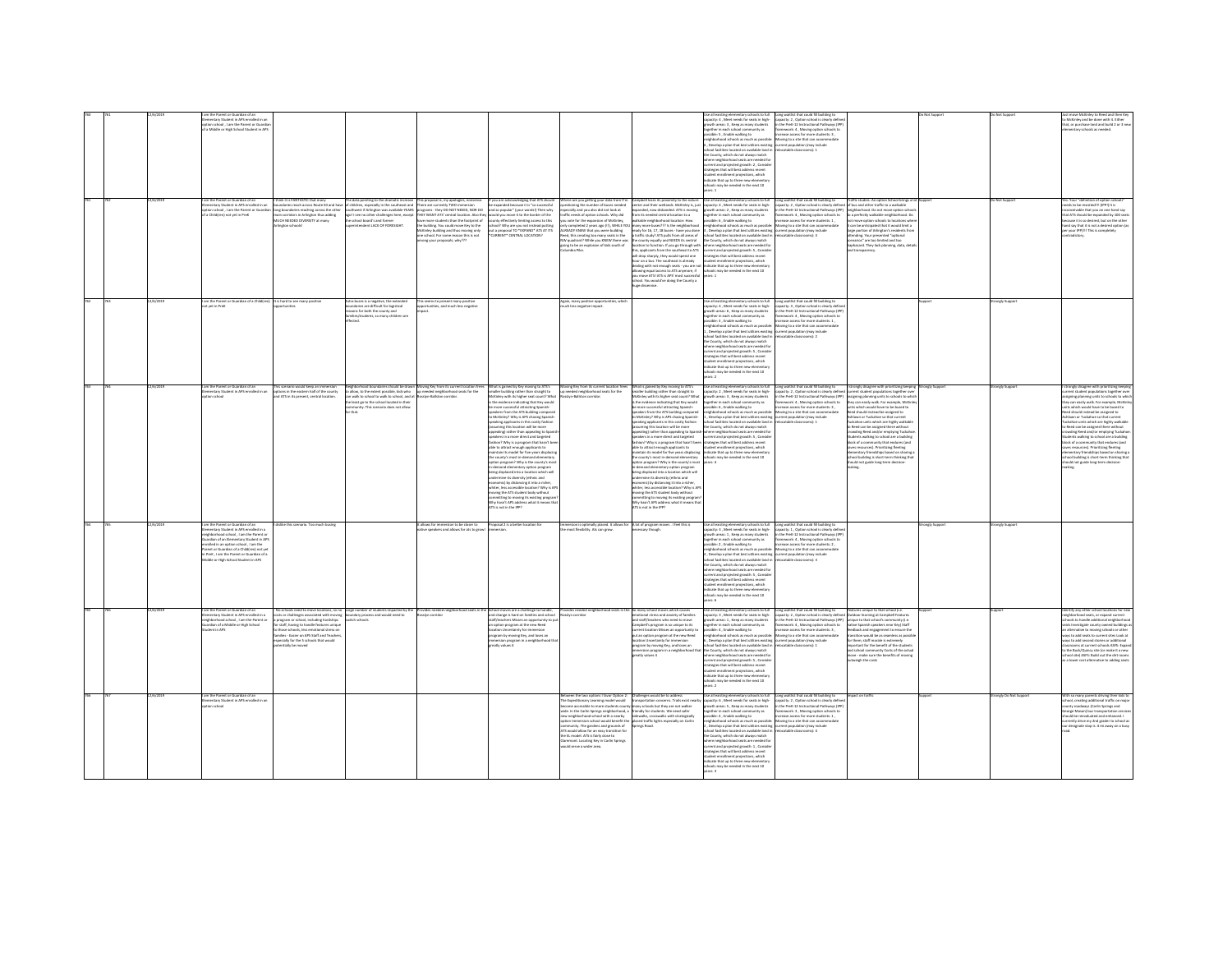|  | 12/6/2019 | the Parent or Guardian of an<br>mentary Student in APS enrolled in a<br>hborhood school, I am the Parent o<br>ardian of a Middle or High School<br>lent in APS<br>am the Parent or Guardian of an | haps because we read L to R and too to                                                                                                                                                                                                                                                                                                                                                                                                                                                                                                                                                                                                                                                                                                                                                      |                                                                                                                                                                                                                                                                                                  |                                                                                                                                                                                                                                                                                                                                                                                                                                                                                                                                                                                                                                |                                                                                                                                                                                                                                                                                                                                                                                                                                                                                                                                                                                                                                                                                                    |                                                                                                                                                                                                                                                                                                                                                                                                                                                                                                                                                                                                                                                                                                                                                    |                                                                                                                                                                                                       | tary schools to ful<br>apacity: 4 . Meet needs for seats in high-<br>wth areas: 3 , Keep as many students<br>gether in each school community as<br>sible: 2 . Enable walking to<br><i>i</i><br>hborhood schools as much as possibl<br>Develop a plan that best utilizes existing current population (may include<br>nol farilities located on available land in reforatable classrooms) 3<br>County, which do not always match<br>ere neighborhood seats are needed for<br>urrent and projected growth: 6 , Conside<br>trategies that will best address recent<br>.<br>dent enrollment projections, which<br>dicate that up to three new elementa<br>ools may be needed in the next 10 | ong waitlist that could fill building to<br>capacity: 1, Option school is clearly define<br>in the PreK-12 Instructional Pathways (IPP<br>ramework: 2, Moving option schools to<br>hase access for more students: 4.<br>oving to a site that can accomm                                                                                                                            | The traffic and bus costs must be huee with Stronely Support                                                                                                                                                                                                                                                                                                                                                                                                                                                                                                     |                | angly Do No<br>rongly Support | ep McKinley School as a neighbo<br>valisable school. The proposals set by APS<br>re very shortsighted and planning has<br>seen shortsighted for the LAST 15 years!!<br>The people of Madison Manor and<br>nion Hills are NOT in support of eithe<br>roposal, KEEP McKinley our neighborho |
|--|-----------|---------------------------------------------------------------------------------------------------------------------------------------------------------------------------------------------------|---------------------------------------------------------------------------------------------------------------------------------------------------------------------------------------------------------------------------------------------------------------------------------------------------------------------------------------------------------------------------------------------------------------------------------------------------------------------------------------------------------------------------------------------------------------------------------------------------------------------------------------------------------------------------------------------------------------------------------------------------------------------------------------------|--------------------------------------------------------------------------------------------------------------------------------------------------------------------------------------------------------------------------------------------------------------------------------------------------|--------------------------------------------------------------------------------------------------------------------------------------------------------------------------------------------------------------------------------------------------------------------------------------------------------------------------------------------------------------------------------------------------------------------------------------------------------------------------------------------------------------------------------------------------------------------------------------------------------------------------------|----------------------------------------------------------------------------------------------------------------------------------------------------------------------------------------------------------------------------------------------------------------------------------------------------------------------------------------------------------------------------------------------------------------------------------------------------------------------------------------------------------------------------------------------------------------------------------------------------------------------------------------------------------------------------------------------------|----------------------------------------------------------------------------------------------------------------------------------------------------------------------------------------------------------------------------------------------------------------------------------------------------------------------------------------------------------------------------------------------------------------------------------------------------------------------------------------------------------------------------------------------------------------------------------------------------------------------------------------------------------------------------------------------------------------------------------------------------|-------------------------------------------------------------------------------------------------------------------------------------------------------------------------------------------------------|----------------------------------------------------------------------------------------------------------------------------------------------------------------------------------------------------------------------------------------------------------------------------------------------------------------------------------------------------------------------------------------------------------------------------------------------------------------------------------------------------------------------------------------------------------------------------------------------------------------------------------------------------------------------------------------|------------------------------------------------------------------------------------------------------------------------------------------------------------------------------------------------------------------------------------------------------------------------------------------------------------------------------------------------------------------------------------|------------------------------------------------------------------------------------------------------------------------------------------------------------------------------------------------------------------------------------------------------------------------------------------------------------------------------------------------------------------------------------------------------------------------------------------------------------------------------------------------------------------------------------------------------------------|----------------|-------------------------------|-------------------------------------------------------------------------------------------------------------------------------------------------------------------------------------------------------------------------------------------------------------------------------------------|
|  |           | nentary Student in APS o<br>collect in a<br>hborhood school                                                                                                                                       | om - this maps looks nice and neat<br>West to East in the North section but<br>n becomes very convoluted in the<br>Idle of the county. Have you consider<br>apping in the opposite direction? Perha-<br>t at the middle of the county and worl<br>ward. Reed's zone is gigantic but no<br>tion is made of it's "long and<br>ded" boundary. If any percent of<br>dren have to move to make things we<br>or the county why not look at all<br>oundaries except those just changed by<br>eet? So my opportunity play for this<br>sario is to draw these maps again the<br>nario is to draw these maps again the<br>issite/different way than was done<br>viously, accounting for increasing<br>iv want to be ereen, let's see how eree<br>ry really are when their children's scho<br>at stake | incongruous boundaries don't play well for Planning for future growth is a great<br>neighborhoods, socialization and opportunity, but your presentation itse<br>nunity good will. The bus costs see<br>to be too high as well                                                                    | ويربون<br>ays most of student growth is driven by<br>.<br>VH. Rosslyn is developing for a smarter<br>Arlington, but these are multi family<br>dwellines. Are your planners sure that<br>sary families will choose multi dwelling<br>"H in more modest cost areas such as<br>outh Arlinaton and those closer to Falls<br>rch/Seven Corners? There are very few<br>eighborhoods where you can get a house<br>under \$750K and none exist in Rosslyn or<br>that corridor. Where do they exist? 22204<br>22205. Closing a neighborhood school that<br>eves 22205 is likely a bad option for<br>ure growth you aren't planning for. | ithout specific planning unit data, it<br>ems like Reed will open over capacity.<br>s is like deja vu from McKinley's<br>tion. The PU numbers aren't accura<br>oving such a large school in bulk and<br>en adding in surrounding Glebe and<br>:<br>kahoe neighborhoods only adds to that<br>scern. Traffic is a concern on McKinkry<br>Road as well with 13-15 buses. Has<br>ahoe been vetted as an option sch<br>They are perfectly primed for multiple<br>on as 76th street has few SFH with Paul<br>live in a neighborhood that mainly attends<br>McKinley. Some of the students will attend<br>Reed. The school is smaller and option<br>programs can control for size.<br>ighborhoods cannot. | On the flip side of my above comments - if Campbell cannot leave. How will you<br>you kept the majority of McK kids together provide new wetlands for their<br>r best opportunity to gain support<br>ald likely be to rename Reed to McK or<br>porate McK into the name; move<br>achers and staff as a unit as well. McK<br>es have an arts integration program and<br>achers who have built amazing grade<br>el teams for an excellent learning<br>svironment. The staff consistency grows<br>early at this school, teachers move out of<br>the and when they return they return to<br>cross the street. Some of their students McK. They enjoy teaching there and it<br>shows that's an incredible attribute vo-<br>nnot place a dollar value on | editionary learning? This is ridiculous<br>ATS wants to stay small - isn't that the poir<br>of the "traditional" program? Is Immersion<br>ntended to just service Spanish speaking<br>lies? Moving Ke | ther in each school community as<br>sible: 2, Enable walking to<br>eighborhood schools as much as possible<br>Develop a plan that best utilizes existing<br>col facilities located on available land in<br>he County, which do not always match<br>.<br>where neighborhood seats are needed for<br>urrent and projected growth: 5 , Consider<br>degies that will best address recent<br>ent enrollment projections, which<br>dicate that up to three new elementary<br>ts may be needed in the next 10                                                                                                                                                                                 | .<br>ramework: 2 , Moving option schools to<br>ncrease access for more students: 3 ,<br>Movine to a site that can accommodate<br>rrent population (may include<br>locatable classrooms): 1                                                                                                                                                                                         | option programs. Are these programs reall<br>still inline with the county's vision? Should<br>there be an ootion for immersion at sew<br>tols depending on the needs of the<br>particular community versus in 1 or 2<br>locations. Does ATS really have a special<br>program that needs growth? I'm unclear<br>hat makes their school stand out in<br>aking with those that attend, except it<br>very heavy on homework, every kid is a<br>patrol and every kid plays an instrument<br>uld this program be reconsidered and<br>n another neighborhood school can |                |                               | hank you for doing a very thankless job!!<br>'s a difficult ouzzle for sure.                                                                                                                                                                                                              |
|  | 37673019  | am the Parent or Guardian of an<br>nentary Student in APS enrolled in an<br>tion school                                                                                                           | mizes school use and decrease<br>owding.                                                                                                                                                                                                                                                                                                                                                                                                                                                                                                                                                                                                                                                                                                                                                    | Moves too many kids to different schor                                                                                                                                                                                                                                                           | ripossible to tell without attens<br>dary proposals                                                                                                                                                                                                                                                                                                                                                                                                                                                                                                                                                                            | ossible to tell without attendar<br>dary proposals                                                                                                                                                                                                                                                                                                                                                                                                                                                                                                                                                                                                                                                 | pssible to tell without attendar<br>dary proposals                                                                                                                                                                                                                                                                                                                                                                                                                                                                                                                                                                                                                                                                                                 | oossible to tell without attendar<br>lary proposals.                                                                                                                                                  | lut of doctor elementary schools to full<br>pacity: 4, Meet needs for seats in high-<br>owth areas: 2, Keep as many students<br>ether in each school community as<br>sible: S., Enable walking to<br>eighborhood schools as much as possibl<br>Develop a plan that best utilizes existing current population (may include<br>chool facilities located on available land in<br>he County, which do not always match<br>are neighborhood seats are needed for<br>rrent and projected erowth: 6. Conside<br>begies that will best address recent<br>itudent enrollment projections, which<br>sdicate that up to three new elementary<br>tols may be needed in the next 10                 | Long waitlist that could fill building to<br>capacity: 2, Option school is clearly defined meighborhoods in desperate need for mo<br>in the PreK-12 Instructional Pathways (IPP) in bounds neighborhood seats should be<br>amework: 4, Moving option schools to<br>ease access for more students: 1,<br>Noving to a site that can accommodate<br>relocatable classrooms): 3        | Moving option schools out of<br>the highest priority. APS should also study<br>hether current/future attendees would<br>ctually move with the school if it move<br>and if the new location would lead to<br>eater/less demand.                                                                                                                                                                                                                                                                                                                                   | onely Support  | rongly Suppor                 | oup option schools together and stage<br>t times so that buses can pick up gros<br>kids in the same area attending differ<br>nels in noter to minimize tra-                                                                                                                               |
|  |           | im the Parent or Guardian of an<br>ementary Student in APS enrolled in a<br><b>Montheyed</b> school                                                                                               | a do not seem like the only way that<br>the boundaries could and should be drawn. Would like to see.<br>It looks to me that you started at the top of<br>map and worked your way down. Wh<br>no start in the middle or at the hottom                                                                                                                                                                                                                                                                                                                                                                                                                                                                                                                                                        | It does require more busing then anyone                                                                                                                                                                                                                                                          | Ipening up the Key building for<br>eighborhood seats in that area is great. I<br>sule list 2TA hours area add it assem<br>ou the most diverse of students that you<br>eed to make a immersion program the<br>tost successful. I also am unsure how yo<br>now that the majority of McKinley<br>tudents would go to Reed unless you<br>cide boundary changes along with sc<br>neer                                                                                                                                                                                                                                               | fou are moving several communities th<br>are well established and don't want to be<br>want 1 think more rists nearly to her<br>ented and maybe another couple<br>marin hafnra anvenna ram trulu hallaus<br>is what is best for the entire o                                                                                                                                                                                                                                                                                                                                                                                                                                                        |                                                                                                                                                                                                                                                                                                                                                                                                                                                                                                                                                                                                                                                                                                                                                    | milar to above except now we are movi<br>ven more of the population and i am not<br>ure that data supports uprooting this<br>nany schools and families results in a<br>ther final needset             | Se all existing elementary schools to full<br>apacity: 3, Meet needs for seats in high-<br>owth areas: 4 , Keep as many students<br>gether in each school community as<br>sible 2 Footh walking to<br>lood schools as much as possibl<br>, Develop a plan that best utilizes existing current population (may include<br>nool facilities located on available land in<br>e County, which do not always match<br>here neighborhood seats are needed for<br>rrent and projected erowth: 6. Consid<br>ategies that will best address recent<br>udent enrollment projections, which<br>dicate that up to three new elementar<br>ools may be needed in the next 10                          | Long waitlist that could fill building to<br>capacity: 4, Option school is clearly defined attend the option school. Is it because of<br>in the PreK-12 Instructional Pathways (IPP) the program, is it because of the location, i<br>framework: 1, Moving option schools to<br>repasa arress for more students-2<br>loving to a site that can accom<br>relocatable classrooms): 3 | Take a look at the reason that people<br>infrastructural and are the waitfiet the<br>ason outside the desire for that<br>ption school. Moving a program may<br>hanze the desire for it completely if som<br>ple are attending just for location                                                                                                                                                                                                                                                                                                                  |                |                               | im not in support of options school taki<br>riority over neighborhood schools. I think<br>hen a neighborhood has easy access to<br>ool building and is surrounded by<br>susing the people in that neighborhoo-                                                                            |
|  | 12/6/2019 | I am the Parent or Guardian of a Middle (<br>ich School Student in APS                                                                                                                            |                                                                                                                                                                                                                                                                                                                                                                                                                                                                                                                                                                                                                                                                                                                                                                                             | ore kids on buses                                                                                                                                                                                                                                                                                | laces Countywide programs more<br>strally ensuring less overall bus time<br>sises access (seats) to at least one O                                                                                                                                                                                                                                                                                                                                                                                                                                                                                                             | foving County wide programs could<br>crease busine needs in the short-term                                                                                                                                                                                                                                                                                                                                                                                                                                                                                                                                                                                                                         | entralized CW programs - more likelihood No one likes change - will face a LOT of<br>articination from all narts of the count                                                                                                                                                                                                                                                                                                                                                                                                                                                                                                                                                                                                                      |                                                                                                                                                                                                       | Use all existing elementary schools to full<br>acity: 1, Meet needs for seats in high-<br>wth areas: 4, Keep as many students<br>pether in each school community as<br>sible: 2, Enable walking to<br>eighborhood schools as much as possible<br>.<br>Develop a plan that best utilizes existing<br>hool facilities located on available land in<br>the County, which do not always match<br>.<br>here neighborhood seats are needed fo<br>urrent and projected growth: 5 , Conside<br>atesies that will best address recent<br>tudent enrollment projections, which<br>rdicate that up to three new elementar<br>07 type adt ni habaan ad vam sin                                     | Long waitlist that could fill building to<br>capacity: 3 , Option school is clearly define<br>the PreK-12 Instructional Pathways (IPF<br>ramework: 2 Mouine ordina schools to<br>ase access for more students: 1<br>Moving to a site that can accommoda<br>rrent population (may include<br>locatable classrooms): 4                                                               |                                                                                                                                                                                                                                                                                                                                                                                                                                                                                                                                                                  | onely Support  | ongly Support                 |                                                                                                                                                                                                                                                                                           |
|  |           | im the Parent or Guardian of an<br>ementary Student in APS enrolled in a<br>loorload school                                                                                                       |                                                                                                                                                                                                                                                                                                                                                                                                                                                                                                                                                                                                                                                                                                                                                                                             | o many students moved to new scho                                                                                                                                                                                                                                                                |                                                                                                                                                                                                                                                                                                                                                                                                                                                                                                                                                                                                                                | Moving ATS to the McKinley site make<br>less desirable because it is no longer<br>intrally located in Arlinaton. It makes ATS<br>far more desirable to north and west<br>Arlington students. This is not where the<br>eest seat deficit is located                                                                                                                                                                                                                                                                                                                                                                                                                                                 | aves to McKinley Key moves to ATS                                                                                                                                                                                                                                                                                                                                                                                                                                                                                                                                                                                                                                                                                                                  | .<br>ATS moves to Carlin Springs location? Carlin ATS moves to Carlin Springs Carlin Springs<br>Springs moves to Campbell Campbell moves to Campbell Campbell moves to ATS<br>moves to McKinley       | ise all existing elementary schools to full<br>apacity: 5 , Meet needs for seats in high-<br>wth areas: 2 . Keep as many students<br>ether in each school community as<br>ssible: 3 , Enable walking to<br>hborhood schools as much as possible<br>Develop a plan that best utilizes existing<br>pol facilities located on available land in<br>County, which do not always match<br>there neighborhood seats are needed fo<br>rrent and projected erowth: 6. Conside<br>tegies that will best address recent<br>dent enrollment projections, which<br><b>Scate that up to three new elementa</b><br>chools may be needed in the next 10<br>are 1                                      | Long waitlist that could fill building to<br>capacity: 3 , Option school is clearly defin<br>n the PreK-12 Instructional Pathways (IPF<br>ramework: 4, Moving option schools to<br>tcrease access for more students: 1,<br>Moving to a site that can accomm<br>current population (may include<br>pratable classrooms): 2                                                          |                                                                                                                                                                                                                                                                                                                                                                                                                                                                                                                                                                  |                | angly Supp                    | moves to Carlin Springs Carlin Springs<br>ves to Campbell Campbell moves to<br><b>Griley Key moves to ATS location</b>                                                                                                                                                                    |
|  | 12/6/2019 | I am the Parent or Guardian of an<br>entary Student in APS enrolled in a<br>sighborhood school, I am the Parent or<br>ardian of a Childfren) not vet in PreK                                      | see zero reasons why this is a good                                                                                                                                                                                                                                                                                                                                                                                                                                                                                                                                                                                                                                                                                                                                                         | Moving 40% of all APS students instead of Himmersion program is in a more Spanish-<br>ng choice schools that families oot<br>loorlaa bebnefor snol sniden bne<br>induries to avoid moving choice school<br>dents to the same school, with the sam<br>achers, just in a different location is als | peaking community. Makes sense -half of<br>to by choice is absurd. - busing more kids McKinley moves to a brand new school that<br>they can walk to -less students countywis                                                                                                                                                                                                                                                                                                                                                                                                                                                   |                                                                                                                                                                                                                                                                                                                                                                                                                                                                                                                                                                                                                                                                                                    | iven less students are redistributed<br>intywide. -choice programs are in mor<br>tralized areas -more walkers to<br><b>Indom</b>                                                                                                                                                                                                                                                                                                                                                                                                                                                                                                                                                                                                                   | lots of school shifting. Even though it<br>akes sense loeically and what the county<br>ould do, I don't see it happening because<br>of all the push back                                              | Use all existing elementary schools to full<br>capacity: 5 , Meet needs for seats in high-<br>wth areas: 6, Keep as many students<br>arether in each school community as<br>sible: 2 . Enable walking to<br>eighborhood schools as much as possible:<br>, Develop a plan that best utilizes existing<br>tol facilities located on available land in<br>the County, which do not always match<br>ere neighborhood seats are needed for<br>rent and projected growth: 4, Conside<br>atesies that will best address recent<br>student enrollment projections, which<br>indicate that up to three new elementary<br>chools may be needed in the next 10<br>$F -$                           | Long waitlist that could fill building to<br>sacity: 4 . Option school is clearly defin<br>the PreK-12 Instructional Pathways (IPP<br>ramework: 3 . Moving option schools to<br>tase arress for more students: 1<br>Aoving to a site that can accommodat<br>rrent oopulation (may include<br>ocatable classrooms): 2                                                               |                                                                                                                                                                                                                                                                                                                                                                                                                                                                                                                                                                  | ronely Support | onely Support                 |                                                                                                                                                                                                                                                                                           |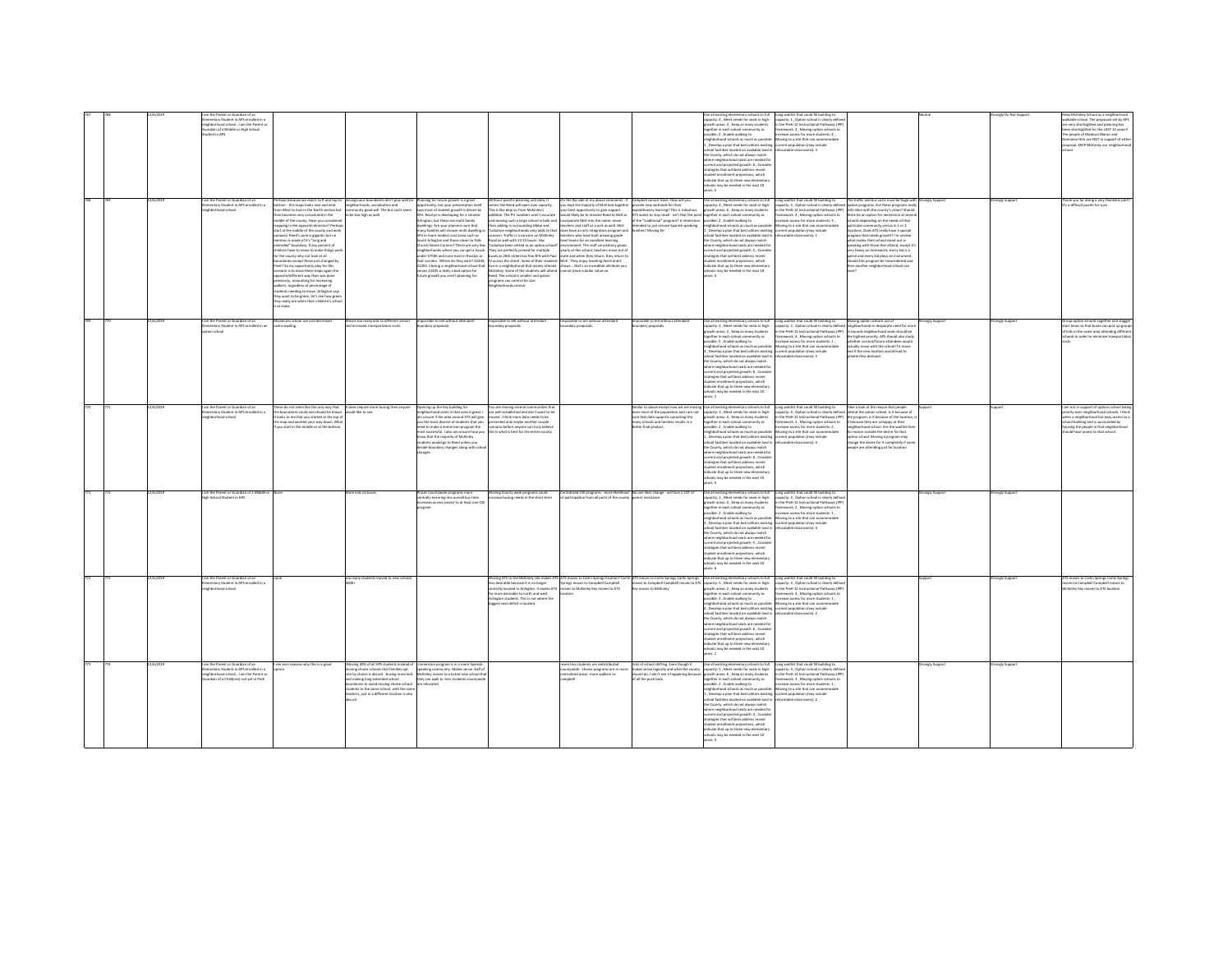|  |          | mentary Student in APS enrolled in a<br>hood school, I am the Parent o<br>ardian of a Middle or High School<br>lent in APS<br>am the Parent or Guardian of a Middle r                         | tain existing neighborhood schools                                                                                                                    | kes no sense to split schools into no<br>ritiquous areas or locate a school outside<br>Loss of walk zones is unfortunat                                                                                                                                                                   | ies a school where space is nee<br>Avoids redundancy of having McKinley and you're going to have is a bunch of whiner<br>ed so close to each other with<br>fcKinky space and ability to<br>.<br>commodate busses (vs other<br>hools).Also brilliant to focus on a scho<br>e population already was going to be<br>hifted and solit up in the status guo with<br>nate the ATS program. It's no longe | can tell the primary challeng<br>m McKinley who dont like this plan<br>rlagging walking populations. Gives ats vishich I dont understand any principled<br>rtunity to grow. Takes advantage of basis for their objection, which seems to<br>mount to "I dont want to be affected!"<br>st only does someone have to be<br>fected, but McKinley was a school whose<br>sulation already was going to be moved<br>and separated when Reed opens.<br>rene 100% of McKinley students to oth                                                                                                                                                                                                                                                                                                                                                                                                                                                                                                                                                            | me as above with proposal one (I will<br>at this conceptually relocated immersi<br>a place with more native speakers.<br>nities as noted above which seem<br>plicable here: Provides a school where<br>e is needed. Avoids redundancy of<br>iving McKinley and Reed so close to each<br>er with overlapping walking<br>sulations. Gives option school an<br>etunity to grow. Takes advantage o<br>(Kinley space and ability to<br>.<br>commodate busses (vs other<br>hook).Also brilliant to focus on a school<br>.<br>hose population already was going to be<br>hifted and split up in the status quo with<br>minate the ATS program. It's no longer | ime challenges as with proposal 1, which<br>paste). One other potential opportunity is will re paste. This proposal also has unique quacky: 1, Meet needs for seats in high- capacity: 1, Option school is clearly defined among the schools in the process.<br>at this conce<br>hallenges in how it disrupts additional<br>chool populations which seems<br>essary and to have little upside with<br>ure downside (cost, disruption, etc ) As I<br>rstand it the EL has various campus<br>ecific opportunities in the current<br>cation (nature center etc), which makes it<br>em extra silly to move it. Comments re<br>allenges made to proposal 1 which seem<br>policable here: From what I can tell the<br>like this plan (which I dont understand any<br>ncipled basis for their objection, which<br>ms to amount to "I dont want to be<br>affected!" Not only does someone have to<br>e affected, but McKinley was a school<br>hose population already was aping to be<br>ved and separated when Reed opens<br>Moving 100% of McKinky students to other Use all existing elementary schools to full | Use all existing elementary schools to full<br>arether in each school community as<br>ssible: 3, Enable walking to<br>neighborhood schools as much as possible<br>, Develop a plan that best utilizes existing current population (may include<br>school facilities located on available land in<br>the County, which do not always match<br>where neighborhood seats are needed for<br>urrent and projected growth: 2, Conside<br>trategies that will best address recent<br>.<br>Imary challenge you're going to have is a student enrollment projections, which<br>unch of whiners from McKinky who dont and cate that up to three new elementary<br>chools may be needed in the next 10<br>ears: 5                                                                                                                                                                                                                | Long waitlist that could fill building to<br>framework: 3 . Moving option schools to<br>hase access for more students: 4 .<br>Movine to a site that can accommodate<br>locatable classrooms): 2<br>Long waitlist that could fill building to                                                                          | ybe it's time to consider eliminating                                                                                                                                                                                                                                                                                                                                                                                                                               | angly Suppo<br>onaly Do Not Support | Not Suppor<br>onely Do Not Suppor | none the schools in the process<br>site the elementary level option                                                                                                                                                                                                                                                                                                                                                                                                     |
|--|----------|-----------------------------------------------------------------------------------------------------------------------------------------------------------------------------------------------|-------------------------------------------------------------------------------------------------------------------------------------------------------|-------------------------------------------------------------------------------------------------------------------------------------------------------------------------------------------------------------------------------------------------------------------------------------------|-----------------------------------------------------------------------------------------------------------------------------------------------------------------------------------------------------------------------------------------------------------------------------------------------------------------------------------------------------------------------------------------------------|--------------------------------------------------------------------------------------------------------------------------------------------------------------------------------------------------------------------------------------------------------------------------------------------------------------------------------------------------------------------------------------------------------------------------------------------------------------------------------------------------------------------------------------------------------------------------------------------------------------------------------------------------------------------------------------------------------------------------------------------------------------------------------------------------------------------------------------------------------------------------------------------------------------------------------------------------------------------------------------------------------------------------------------------------|--------------------------------------------------------------------------------------------------------------------------------------------------------------------------------------------------------------------------------------------------------------------------------------------------------------------------------------------------------------------------------------------------------------------------------------------------------------------------------------------------------------------------------------------------------------------------------------------------------------------------------------------------------|------------------------------------------------------------------------------------------------------------------------------------------------------------------------------------------------------------------------------------------------------------------------------------------------------------------------------------------------------------------------------------------------------------------------------------------------------------------------------------------------------------------------------------------------------------------------------------------------------------------------------------------------------------------------------------------------------------------------------------------------------------------------------------------------------------------------------------------------------------------------------------------------------------------------------------------------------------------------------------------------------------------------------------------------------------------------------------------------------------|-----------------------------------------------------------------------------------------------------------------------------------------------------------------------------------------------------------------------------------------------------------------------------------------------------------------------------------------------------------------------------------------------------------------------------------------------------------------------------------------------------------------------------------------------------------------------------------------------------------------------------------------------------------------------------------------------------------------------------------------------------------------------------------------------------------------------------------------------------------------------------------------------------------------------|-----------------------------------------------------------------------------------------------------------------------------------------------------------------------------------------------------------------------------------------------------------------------------------------------------------------------|---------------------------------------------------------------------------------------------------------------------------------------------------------------------------------------------------------------------------------------------------------------------------------------------------------------------------------------------------------------------------------------------------------------------------------------------------------------------|-------------------------------------|-----------------------------------|-------------------------------------------------------------------------------------------------------------------------------------------------------------------------------------------------------------------------------------------------------------------------------------------------------------------------------------------------------------------------------------------------------------------------------------------------------------------------|
|  |          | igh School Student in APS                                                                                                                                                                     |                                                                                                                                                       |                                                                                                                                                                                                                                                                                           | ded. Move Immersion to Reed.<br>ntain McKinley as a neighborhood                                                                                                                                                                                                                                                                                                                                    | ols is not an acceptable solution. Move<br>intywide program to Reed. It doesn't<br>e an attendance zone (since it's new) so<br>doesn't have any impacted families.                                                                                                                                                                                                                                                                                                                                                                                                                                                                                                                                                                                                                                                                                                                                                                                                                                                                               | eded. Move Immersion to Reed.<br>aintain McKinley as a neighborhood<br>.<br>chool. McKinley is a neighborhood school.<br>fake Reed the countywide school instead.                                                                                                                                                                                                                                                                                                                                                                                                                                                                                      | s<br>ve an attendance zone (since it's new) so together in each school con<br>t doesn't have any impacted families. [possible: 2 , Enable walking                                                                                                                                                                                                                                                                                                                                                                                                                                                                                                                                                                                                                                                                                                                                                                                                                                                                                                                                                          | ook is not an acceptable solution. Move capacity: 6 , Meet needs for seats in high-<br>cuntywide program to Reed. It doesn't growth areas: 5 , Keep as many students<br>munity as<br>ssible: 2, Enable walking to<br>. Develop a plan that best utilizes existing<br>s located on available land in<br>ed familie<br>he County, which do not always match<br>here neighborhood seats are needed for<br>rrent and projected growth: 3 , Conside<br>legies that will best address recent<br>udent enrollment projections, which<br>dicate that up to three new element<br>ools may be needed in the next 10                                                                                                                                                                                                                                                                                                             | capacity: 2, Option school is clearly define<br>the PreK-12 Instructional Pathways (IPP)<br>nework: 1, Moving option schools to<br>crease access for more students: 4,<br>phborhood schools as much as possible: Moving to a site that can accommodate<br>surrent population (may include<br>F damnensche aldeho      | e of the elementary level optio<br>ools. Ending a program should be<br>onsidered, too. Neighborhood schools i<br>ast as good as the option programs.                                                                                                                                                                                                                                                                                                                |                                     |                                   | ols starting with ATS. Turn ATS back<br>to a neighborhood school. If a<br>ountywide school is moved, move it to<br>sed where there's less of an impact on<br>her schools especially McKinley.<br>tinating McKinley as a neighborhoos<br>heed is a hart idea                                                                                                                                                                                                             |
|  |          | l am the Parent or Guardian of an<br>Elementary Student in APS enrolled in a<br><b>Innehand school</b>                                                                                        | intains the strength of neighborhood<br>iools. Promotes diversity with north /<br>th districts. Flexibly allocates<br>eighborhood capacity throughout | ome transportation challenges                                                                                                                                                                                                                                                             | ling Rose                                                                                                                                                                                                                                                                                                                                                                                           | Importing a second choice school with 1.5 Campbell gets to rebuilt it outdoor learning Importing a second choice school with 1.5 Use all existing elementary schools to full<br>miles of McKinley & Ashlawn mega schools capacity<br>nediately places all school in the<br>dioining neighborhoods at max capacity<br>Reed will open already overcrowded and<br>the presence of the 2 choice schools limits<br>y opportunity to handle new capacity.<br>rrible idea. ATS causes enough<br>rcrowding problems already. Two<br>tice schools crammed into the wester<br>irt of the county will exacerbate the                                                                                                                                                                                                                                                                                                                                                                                                                                        |                                                                                                                                                                                                                                                                                                                                                                                                                                                                                                                                                                                                                                                        | nediately places all school in the<br>dioining neighborhoods at max capacity.<br>teed will open already overcrowded and<br>he presence of the 2 choice schools limits<br>ny opportunity to handle new capacity.<br>'errible idea. ATS causes enough<br>rcrowding problems already. Two<br>toice schools crammed into the westers<br>art of the county will exacerbate the                                                                                                                                                                                                                                                                                                                                                                                                                                                                                                                                                                                                                                                                                                                                  | owth areas: 4, Keep as many students<br>together in each school community as<br>ossible: 3 . Enable walking to<br>ighborhood schools as much as possibl<br>Develop a plan that best utilizes existing current population (may include<br>ool facilities located on available land is<br>e County, which do not always match<br>tere neighborhood seats are needed fo<br>rrent and projected growth: 5, Consid<br>rategies that will best address recent<br>dant annibment necipitans which<br>dicate that up to three new elementar<br>ols may be needed in the next 10<br>ars: 6                                                                                                                                                                                                                                                                                                                                     | Long waitlist that could fill building to<br>capacity: 2, Option school is clearly defi<br>in the PreK-12 Instructional Pathways (IPP)<br>framework: 1 . Moving option schools to<br>Problem to a more students to<br>Moving to a site that can accommoda<br>catable classrooms): 4                                   |                                                                                                                                                                                                                                                                                                                                                                                                                                                                     | rangly Do Not Suppo                 | ongly Do Not Suppo                |                                                                                                                                                                                                                                                                                                                                                                                                                                                                         |
|  | 2/6/2019 | am the Parent or Guardian of an<br>a ni hallenna 204 ni trakut2 unatran<br>loorlas noit                                                                                                       | he opportunities are that it would open                                                                                                               | Obviously one of the major challenges is<br>that many students would no longer be<br>able to walk to school. Parents move to th<br>seighborhoods they live in so that their kis<br>can walk to to school, not so they can get<br>a bus and bypass the closest school to<br>to another one | The opportunities are that it would coan                                                                                                                                                                                                                                                                                                                                                            | There are several challenges. First and<br>nel blume checken's by tel a town<br>wing and switching schools when it is not of positives.<br>ecessary. Why not just move Key instea<br>I moving ALL these schools? Secondly,<br>:<br>McKinley is a prime location for a<br>seighborhood school. There would be so<br>ny students that would no longer be<br>able to walk. Then there is the problem o<br>ATS. This school is a Nua Ribbon School ar<br>rents and the PTA are incredibly proud of<br>his school. To move it and NOT carry the<br>ame would be a huge blow to all the<br>rents, staff, and students who have out<br>ethora of time, money, and resources<br>to creating this school into what it is. If it<br>moved to McKinley, the name NEEDS t<br>moved with it. But creating a school of<br>er 800 students takes away from what<br>the school is and stands for. Why not crea<br>econd school in S Arlington where the<br>more space to build, with the same<br>ilosophy as ATS, like there are two<br>snish immersion schools? | The opportunities are that it would open<br>re seats. Seems like there are not a lot                                                                                                                                                                                                                                                                                                                                                                                                                                                                                                                                                                   | There are several challenges. First and<br>set blows atested to the total compa<br>cessary. Why not just move Key instead<br>moving ALL these schools? Secondly,<br>ckinley is a prime location for a<br>eighborhood school. There would be so<br>any students that would no longer be<br>ible to walk. Then there is the problem of<br>TS. This school is a filing filibon School and subara naighborhood seats are needed for<br>.<br>his school. To move it and NOT carry the<br>name would be a huge blow to all the<br>lethora of time, money, and resources schools =<br>nto creating this school into what it is: If it years: 1<br>moved to McKinley, the name NEEDS to<br>moved with it. But creating a school of<br>er 800 students takes away from what<br>he school is and stands for. Why not crea<br>econd school in S Arlington where the<br>nore space to build, with the same<br>ilosophy as ATS, like there are two<br>nish immersion schools?                                                                                                                                           | Use all existing elementary schools to full Long weitlist that could fill building to<br>capacity: 2, Meet needs for seats in high- capacity: 3, Option school is clearly define<br>oving and switching schools when it is not growth areas: 5, Keep as many students<br>.<br>together in each school community as<br>possible: 4 , Enable walking to<br>eighborhood schools as much as possible: Moving to a site that can accomn<br>I, Develop a plan that best utilizes existing current population (may include<br>chool facilities located on available land in<br>the County, which do not always match<br>arents and the PTA are incredibly proud of current and projected growth: 6, Conside<br>strategies that will best address recent<br>student enrollment projections, which<br>ents, staff, and students who have put a indicate that up to three new elementar<br>schools may be needed in the next 10 | in the PreK-12 Instructional Pathways (IPP)<br>framework: 1, Moving option schools to<br>increase access for more students: 4,<br>wing to a site that can accommodate<br>C-famonosista elektronic                                                                                                                     | I think it would make the most sense to<br>up the least amount of schools. This<br>could mean moving Key to Mckinley and<br>en McKinley students to Ashlawn and<br>eed. In addition, since ATS has a larger<br>dist than Claremont and Key, why not<br>ert to ONE spanish immersion schoo<br>ed turn Claremont into a served school<br>hat follows the ATS philosophy but then<br>not all the Snanish Immersion students in<br>e large school (currently McKinley). | rongly Do Not Suppor                |                                   | hink it would make the most sense to<br>on the least amount of schools. This<br>ould mean moving Key to Mckinley and<br>then McKinley students to Ashlawn and<br>Iteed. In addition, since ATS has a larger<br>itlist than Claremont and Key, why not<br>vert to ONE spanish immersion school<br>ad turn Claremont into a served school<br>hat follows the ATS philosophy but then<br>un all the Snanish Immersion students in<br>ne large school (currently McKinley). |
|  |          | im an Arlington resident without sch<br>children                                                                                                                                              |                                                                                                                                                       |                                                                                                                                                                                                                                                                                           | sion program is centrally located.<br>e distance each move is made is less th<br>C lazene                                                                                                                                                                                                                                                                                                           |                                                                                                                                                                                                                                                                                                                                                                                                                                                                                                                                                                                                                                                                                                                                                                                                                                                                                                                                                                                                                                                  |                                                                                                                                                                                                                                                                                                                                                                                                                                                                                                                                                                                                                                                        | mehall has created a sense of niare<br>where it is. There is no need to move a<br>roaram from a place that owes some of its arouth areas: 3 . Keep as many students<br>identity to its place and location next to the together in each school community as<br>Vature Center. The Outdoor Learning<br>which he moved                                                                                                                                                                                                                                                                                                                                                                                                                                                                                                                                                                                                                                                                                                                                                                                        | Use all existing elementary schools to full<br>capacity: 4, Meet needs for seats in high-<br>possible: S . Enable walking to<br>wided is perfectly located where it is and meighborhood schools as much as possible<br>2. Develop a plan that best utilizes existing<br>ool facilities located on available land is<br>the County which do not always match<br>here neighborhood seats are needed fo<br>rrent and projected erowth: 6. Conside<br>ategies that will best address recent<br>.<br>udent enrollment projections, which<br>dicate that up to three new elementar<br>01 type adt ni habaan ad vam slop                                                                                                                                                                                                                                                                                                     | Long waitlist that could fill building to<br>capacity: 2, Option school is clearly defi<br>a the Dreft, 12 Instructional Dathways (IDD)<br>framework: 1, Moving option schools to<br>crease access for more students: 3 .<br>Moving to a site that can accomm<br>rent population (may include<br>catable classrooms): |                                                                                                                                                                                                                                                                                                                                                                                                                                                                     |                                     | Not Support                       |                                                                                                                                                                                                                                                                                                                                                                                                                                                                         |
|  | 1/6/201  | am an APS Staff Member , I am the Pare<br>Cuardian of an Elementary Student in<br>VS enrolled in a neighborhood school,<br>m the Parent or Guardian of a Middle o<br>th School Student in APS |                                                                                                                                                       |                                                                                                                                                                                                                                                                                           |                                                                                                                                                                                                                                                                                                                                                                                                     |                                                                                                                                                                                                                                                                                                                                                                                                                                                                                                                                                                                                                                                                                                                                                                                                                                                                                                                                                                                                                                                  |                                                                                                                                                                                                                                                                                                                                                                                                                                                                                                                                                                                                                                                        | think Campbell's expeditionary learning<br>roaram would be difficult in another                                                                                                                                                                                                                                                                                                                                                                                                                                                                                                                                                                                                                                                                                                                                                                                                                                                                                                                                                                                                                            | Use all existing elementary schools to full<br>apacity: 3 . Meet needs for seats in high-<br>wth areas: 2, Keep as many students<br>prether in each school community as<br>sible: 6, Enable walking to<br>ighborhood schools as much as nossible<br>, Develop a plan that best utilizes existing current population (may include<br>chool facilities located on available land in refocatable classrooms): 1<br>e County, which do not always match<br>ere neighborhood seats are needed fo<br>rent and projected growth: 4, Conside<br>trategies that will hast address rerent<br>Iment projections, which<br>dicate that up to three new elementary<br>ools may be needed in the next 10<br>ears: 5                                                                                                                                                                                                                 | Long waitlist that could fill building to<br>capacity: 4. Option school is clearly defin<br>in the PreK-12 Instructional Pathways (IPP<br>ramework: 3 . Moving option schools to<br>ease access for more students: 2,<br>Moving to a site that can accommodate                                                        |                                                                                                                                                                                                                                                                                                                                                                                                                                                                     | rangly Suppor                       |                                   |                                                                                                                                                                                                                                                                                                                                                                                                                                                                         |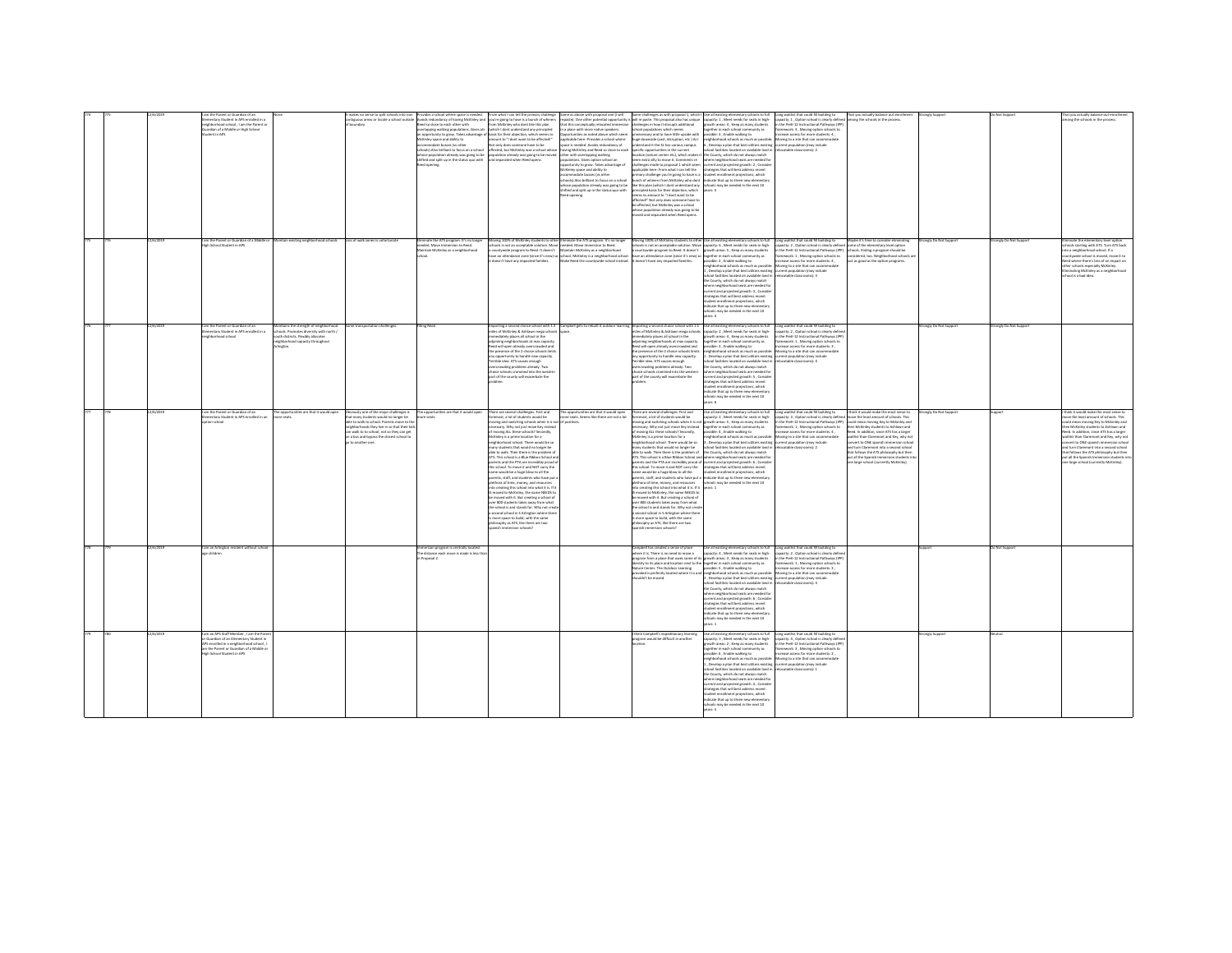|  |           | PreK in APS, I am the Parent or Guardi<br>a Childfren) not yet in PreK                                                                                     |                                                                                                                                                               |                                                                                                                                                                                                                                                                                                                                                                                                                                                                                   |                                                                                                                                                                                                                                                                                                                                                                                         | ongest schools in the county, and this<br>add close it. You wouldn't simply be<br>oving the school to a new location. You's<br>displacing 160+ kids somewhere else. I<br>derstand why we have option schools.<br>but at what expense? Why is their well-<br>being given priority over thriving (or ANY)<br>neighborhood schools? The McKinley<br>mmunity was led to believe that the<br>ening of Reed would allowate<br>prowding in McKinley - not close it<br>iown. This is an amazing neighborhood<br>chool with a LARGE number of walkers<br>who would now be bussed to what will als<br>be a crowded school (opening Reed under<br>prop 1 or 2 would have it near capacity<br>nediately). What about the expected<br>owth in that area? Are my kids going to<br>shuffled somewhere else in a few year<br>ecause Reed will soon be over capacity?<br>son't want my children moving from schor<br>school. It's crossed our minds to leave<br>the district before our oldest enters<br>dentarten if this is the norm |                                                                                                                                                            | McKinley kids in this proposal, and putting<br>shlawn overcapacity. Option schools<br>houldn't be able to just shut down a<br>reighborhood school. We can't really<br>control the numbers in erowing<br>eighborhood schools, but you can control<br>e numbers in option schools. If they can't<br>it into their school, why can't their<br>.<br>capacity be capped? Why does supporting<br>their growth become more important than<br>thriving neighborhood school? We moved strategies that will best address recent<br>into the amazing McKinley neighborhood<br>so thrilled to be able to send our kids to<br>this school, and now you're considering<br>uprooting us, for what will only be a<br>emporary fix. Looking at the NW school<br>sumbers, it's very, very clear that an optic<br>chool works better up there. Will they be<br>ble to push it on us over and over again<br>These videos and informational ppts are<br>nsulting - please stop speaking to us like<br>we aren't smart enough to understand<br>what is truly going on. | Use all existing elementary schools to full<br>capacity: 5 , Meet needs for seats in high-<br>growth areas: 4 . Keep as many students<br>wher in each school co<br>unity as<br>ible: 3, Enable walking to<br>ighborhood schools as much as possib<br>, Develop a plan that best utilizes existing<br>chool facilities located on available land is<br>the County, which do not always match<br>where neighborhood seats are needed for<br>current and projected growth: 6, Conside<br>student enrollment projections, which<br>indicate that up to three new elementar<br>hools may be needed in the next 10<br>$-2$                                                                                                                          | Long waitlist that could fill building to<br>capacity: 2 , Option school is clearly defined<br>in the PreK-12 Instructional Pathways (IPP)<br>mework: 1 , Moving option schools to<br>rease access for more students: 3 ,<br>Noving to a site that can accommodate<br>ent population (may include<br>catable classrooms): 4                                                                                                    | is progras<br>sping a neighborhood school together?<br>it better to bus neighborhood children to a<br><b>Ferent</b> , overcroy<br>wheel school? Can we had<br>t least slow) the growth of option<br>tools to accommodate the growth of<br>Sidoodsi boothodr |               |                   |                                                                                                                                                                                                                                                                                                          |
|--|-----------|------------------------------------------------------------------------------------------------------------------------------------------------------------|---------------------------------------------------------------------------------------------------------------------------------------------------------------|-----------------------------------------------------------------------------------------------------------------------------------------------------------------------------------------------------------------------------------------------------------------------------------------------------------------------------------------------------------------------------------------------------------------------------------------------------------------------------------|-----------------------------------------------------------------------------------------------------------------------------------------------------------------------------------------------------------------------------------------------------------------------------------------------------------------------------------------------------------------------------------------|-----------------------------------------------------------------------------------------------------------------------------------------------------------------------------------------------------------------------------------------------------------------------------------------------------------------------------------------------------------------------------------------------------------------------------------------------------------------------------------------------------------------------------------------------------------------------------------------------------------------------------------------------------------------------------------------------------------------------------------------------------------------------------------------------------------------------------------------------------------------------------------------------------------------------------------------------------------------------------------------------------------------------|------------------------------------------------------------------------------------------------------------------------------------------------------------|--------------------------------------------------------------------------------------------------------------------------------------------------------------------------------------------------------------------------------------------------------------------------------------------------------------------------------------------------------------------------------------------------------------------------------------------------------------------------------------------------------------------------------------------------------------------------------------------------------------------------------------------------------------------------------------------------------------------------------------------------------------------------------------------------------------------------------------------------------------------------------------------------------------------------------------------------------------------------------------------------------------------------------------------------|-----------------------------------------------------------------------------------------------------------------------------------------------------------------------------------------------------------------------------------------------------------------------------------------------------------------------------------------------------------------------------------------------------------------------------------------------------------------------------------------------------------------------------------------------------------------------------------------------------------------------------------------------------------------------------------------------------------------------------------------------|--------------------------------------------------------------------------------------------------------------------------------------------------------------------------------------------------------------------------------------------------------------------------------------------------------------------------------------------------------------------------------------------------------------------------------|-------------------------------------------------------------------------------------------------------------------------------------------------------------------------------------------------------------------------------------------------------------|---------------|-------------------|----------------------------------------------------------------------------------------------------------------------------------------------------------------------------------------------------------------------------------------------------------------------------------------------------------|
|  | 2/6/201   | m the Parent or Guardian of a Child<br>ot wet in PreK                                                                                                      |                                                                                                                                                               |                                                                                                                                                                                                                                                                                                                                                                                                                                                                                   |                                                                                                                                                                                                                                                                                                                                                                                         |                                                                                                                                                                                                                                                                                                                                                                                                                                                                                                                                                                                                                                                                                                                                                                                                                                                                                                                                                                                                                       | akes a needed systemic change that a<br>wides an opportunity to relocate the<br>mersion program to a neighborhood<br>vith a higher level of native Spanish |                                                                                                                                                                                                                                                                                                                                                                                                                                                                                                                                                                                                                                                                                                                                                                                                                                                                                                                                                                                                                                                  | all existing elementary schools to full<br>apacity: 1 . Meet needs for seats in high-<br>outh areas: 6, Keep as many students<br>together in each school community as<br>ssible: 3 . Enable walking to<br>hborhood schools as much as possible<br>, Develop a plan that best utilizes existing current population (may include<br>ool facilities located on available land in<br>e County, which do not always match<br>here neighborhood seats are needed for<br>urrent and projected arowth: S. Conside<br>ategies that will best address recent<br>adent enrollment projections, which<br>dicate that up to three new elementary<br>ols may be needed in the next 10                                                                       | Long waitlist that could fill building to<br>capacity: 3 . Option school is clearly defin<br>n the PreK-12 Instructional Pathways (IP)<br>framework: 1, Moving option schools to<br>ncrease access for more students: 2.<br>Moving to a site that can accome<br>catable classrooms): 4                                                                                                                                         |                                                                                                                                                                                                                                                             | angly Suppor  | angly Suppor      |                                                                                                                                                                                                                                                                                                          |
|  | 12/6/2019 | am the Parent or Guardian of a Child(r<br>ot yet in PreK                                                                                                   | .<br>This seems like it will create transition<br>ssues for lost of students and the idea of<br>wing schools not located in their own<br>czone is problematic | soks to potentially create long<br>mmutes for students and doesn't ad:<br>mbalances in demographics at<br>dolph and Drew. It also seems to be<br>tically deferring to parents who have<br>en yocal in the past. Fairlinaton parent<br>their way in the past and North<br>ington parents are catered to.<br>nwhile parents in other parts of the<br>unty are being asked to shift their<br>lies in part because we are less likely<br>mplain. This is transparent and<br>strating. | I like this option, but is there any reason<br>why it wasn't considered to also make<br>Drew the one elementary immersion<br>school and Claremont a neighborhood<br>school. Would this alleviate an issue at<br>Drew and allow for one place for<br>rsion? Could this also eliminate se<br>as with Fairlington? Putting choice<br>schools at currently hard-to-fill schools<br>ms smart | The parents at Key and ATS are likely to<br>make this a big deal and these are paren<br>th more power traditionally, than the<br>t of the county.                                                                                                                                                                                                                                                                                                                                                                                                                                                                                                                                                                                                                                                                                                                                                                                                                                                                     |                                                                                                                                                            | Arlington Traditional seems like a bad<br>ocation for the expeditionary learning<br>program, which is currently adjacent to a<br>ture center. This is a throw-away                                                                                                                                                                                                                                                                                                                                                                                                                                                                                                                                                                                                                                                                                                                                                                                                                                                                               | Use all existing elementary schools to full<br>capacity: S , Meet needs for seats in high-<br>buth areas: 3 . Keep as many students<br>.<br>ogether in each school commu<br>rossible: 4 , Enable walking to<br>unity as<br>eighborhood schools as much as possible: Movine to a site that can accommodate<br>Develop a plan that best utilizes existing current population (may include<br>ool facilities located on available land i<br>the County, which do not always match<br>ere neighborhood seats are needed for<br>rrent and projected growth: 6, Conside<br>strategies that will best address recent<br>udent enrollment projections, which<br>dicate that up to three new eleme<br>02 tools may be needed in the next 10<br>ers: 1  | Long waitlist that could fill building to<br>capacity: 4 , Option school is clearly defin<br>in the PreK-12 Instructional Pathways (IPP)<br>nework: 3 , Moving option schools to<br>ease access for more students: 1 ,<br>catable classrooms): 2                                                                                                                                                                               | .<br>Rules for projecting and grandfathering<br>families needs to take effect. 2 or 3 mov<br>hin an elementary school career is<br>cceptable if it happens because of pr<br>vning or political weakness.                                                    | rongly Suppor |                   | es the kind of growth that Arlington i<br>seriencing really allow for the kinds o<br>tice programs that currently exist? It is<br>undaries move so often. In areas when<br>ents are reticent to send their children<br>should be providing incentives for the<br>est teachers and administrators to work |
|  |           | n the Parent or Guardian of an<br>mentary Student in APS enrolled in an<br>on school                                                                       |                                                                                                                                                               |                                                                                                                                                                                                                                                                                                                                                                                                                                                                                   |                                                                                                                                                                                                                                                                                                                                                                                         |                                                                                                                                                                                                                                                                                                                                                                                                                                                                                                                                                                                                                                                                                                                                                                                                                                                                                                                                                                                                                       |                                                                                                                                                            |                                                                                                                                                                                                                                                                                                                                                                                                                                                                                                                                                                                                                                                                                                                                                                                                                                                                                                                                                                                                                                                  | to all existing elementary schools to fu<br>apacity: 1 . Meet needs for seats in high-<br>outh areas: 2, Keep as many students<br>ogether in each school community as<br>ssible: 5 . Enable walking to<br>eighborhood schools as much as possible: Moving to a site that can accomn<br>i, Develop a plan that best utilizes existing current population (may include<br>chool facilities located on available land in relocatable classrooms): 3<br>e County, which do not always match<br>tere neighborhood seats are needed fo<br>urrent and projected erowth: 3 . Conside<br>ategies that will best address recent<br>adent enrollment projections, which<br>indicate that up to three new elementary<br>he needed in the next 10<br>rs: 4 | Long waitlist that could fill building to<br>capacity: 4 . Option school is clearly defin<br>n the PreK-12 Instructional Pathways (IPF<br>ramework: 1 , Moving option schools to<br>rease access for more students: 2.                                                                                                                                                                                                         |                                                                                                                                                                                                                                                             |               | nely Do Not Suppe | walkability less of a priority. This i<br>e only way to achieve equity in APS.                                                                                                                                                                                                                           |
|  |           | m the Parent or Guardian of an<br>nentary Student in APS enrolled in a<br>eighborhood school . I am the Parent of<br>rdian of a Childfren) not yet in PreK |                                                                                                                                                               | scenario moves away many students<br>1 Glebe who are currently in the walk<br>ne and who indeed walk to school daily                                                                                                                                                                                                                                                                                                                                                              | connected an except figures high-                                                                                                                                                                                                                                                                                                                                                       | nonnotal leases ton many kirk at<br>be. It underestimates the additional<br>undary changes that will be necessary t<br>anno damand with seats                                                                                                                                                                                                                                                                                                                                                                                                                                                                                                                                                                                                                                                                                                                                                                                                                                                                         | is monest fessoar birti                                                                                                                                    | his olan doesn't match seats with demand<br>ome schools are still left overcrowded<br>while others have empty seats.                                                                                                                                                                                                                                                                                                                                                                                                                                                                                                                                                                                                                                                                                                                                                                                                                                                                                                                             | Ne all evicting plan<br>ardary schools to full<br>apacity: 2, Meet needs for seats in high-<br>rowth areas: 4 . Keep as many students<br>eather in each school co<br><b>HEIRING</b><br>sible: 3, Enable walking to<br>eighborhood schools as much as possibl<br>Develop a plan that best utilizes existing<br>ool facilities located on available land in<br>the County, which do not always match<br>harp naighborhood seats are needed for<br>urrent and projected growth: 6 , Conside<br>trategies that will best address recent<br>tudent enrollment projections, which<br>idicate that up to three new elementary<br>ools may be needed in the next 10<br>$2 - \alpha$                                                                   | Long waitlist that could fill building to<br>capacity: 2 , Option school is clearly defined im<br>in the PreK-12 Instructional Pathways (IPP) W<br>nework: 4 , Moving option schools to<br>ease access for more students: 1 ,<br>Moving to a site that can accommodate<br>urrent population (may include<br>catable classrooms): 3                                                                                             | Traffic and busing costs. Long term plan to Strongly Suppor<br>imize future boundary changes.<br>Walkability                                                                                                                                                |               | anely Suppo       |                                                                                                                                                                                                                                                                                                          |
|  |           | im an APS Staff Member , I am an<br>assimilation to office tradition notari                                                                                | rew lots of people<br>d of just a few<br>nds mora fair                                                                                                        | much shufflel Streets are already<br>arents driving their kids to /from<br>ool. This will worsen it! Maximize<br>kability instead of so many pet<br>erams                                                                                                                                                                                                                                                                                                                         | in schools should be the first to move<br>be dissolved. This is a chance to just get<br>id of them and stop wasting money or<br>outique education schemes. We're a<br>Hywky silver                                                                                                                                                                                                      | siving McKinley sounds like shootin<br>urself in the foot. Why create such a                                                                                                                                                                                                                                                                                                                                                                                                                                                                                                                                                                                                                                                                                                                                                                                                                                                                                                                                          | is will confuse and upset people enough<br>at you can do anything and nobody will<br>able to follow                                                        | Holy cowl Just dissolve the damn choice<br>thools and keep it simple! We cannot<br>fford this! We need seats, not shell                                                                                                                                                                                                                                                                                                                                                                                                                                                                                                                                                                                                                                                                                                                                                                                                                                                                                                                          | se all existing elementary schools to full<br>spacity: 4 , Meet needs for seats in high-<br>rowth areas: 2 , Keep as many students<br>gether in each school community as<br>ssible: 5 . Enable walking to<br>and schools as much as nossibl<br>Develop a plan that best utilizes existing current population (may include<br>nel farilities located on available land in<br>e County, which do not always match<br>here neighborhood seats are needed for<br>urrent and projected growth: 6 , Conside<br>trategies that will best address recent<br>dent enrollment projections, which<br>vicate that un to three new elementary<br>eded in the next 10<br>ars: 3                                                                             | Long waitlist that could fill building to<br>capacity: 1, Option school is clearly defined so very many problems! Pack the kids in as<br>in the PreK-12 Instructional Pathways (IPP) best you can and teach them well!<br>framework: 2, Moving option schools to<br>F - Jonateur annex Vol Joanna azant<br>foving to a site that can acco<br>ratable riassmoms): 4                                                             | Get rid of the choice programs! This so                                                                                                                                                                                                                     |               |                   | rid of the choice schools! Every scho<br>neighborhood school. Kids out of the<br>zone should be bused up to two<br>ools further away to balance<br>ncluding SES factors).                                                                                                                                |
|  | 37673010  | the Parent or Guardian of an<br>nentary Student in APS enrolled in a<br>ion school                                                                         | 'o puedo opinar al respecto. El mapa n<br>estra información esencial para hace<br>intarios. No se oueden ver los límite<br>ombres de las calles.              |                                                                                                                                                                                                                                                                                                                                                                                                                                                                                   |                                                                                                                                                                                                                                                                                                                                                                                         | a distancia, riesgo de perder al personal<br>ctual de la escuela, transporte en casos d<br>raencia.                                                                                                                                                                                                                                                                                                                                                                                                                                                                                                                                                                                                                                                                                                                                                                                                                                                                                                                   |                                                                                                                                                            | distancia. El tiempo de viale en bus de<br>ni hijo. Riesgo de perder a los maestros<br>con los que la escuela Key cuenta<br>mente. Falta de transporte en casos<br>de emergencia. Por qué poner dos escuela<br>de inmersión en una misma área?<br>certidumbre en saber si mantendrán el<br>rograma de inmersión en el futuro.                                                                                                                                                                                                                                                                                                                                                                                                                                                                                                                                                                                                                                                                                                                    | Se all existing elementary schools to full<br>apacity: 6, Meet needs for seats in high-<br>owth areas: 2 . Keep as many students<br>ether in each school community as<br>ssible: 4, Enable walking to<br>neighborhood schools as much as possible<br>, Develop a plan that best utilizes existing<br>hool facilities located on available land in<br>e County, which do not always match<br>orhood seats are needed for<br>rrent and projected growth: S, Conside<br>trategies that will best address recent<br>tudent enrollment projections, which<br>idicate that up to three new elementary<br>hools may be needed in the next 10<br>are 1                                                                                                | Long waitlist that could fill building to Prioridades y opinión de la comunidad.<br>capacity: 2 , Option school is clearly defined es posible no mover la escuela a otro<br>in the PreK-12 Instructional Pathways (IPP) espacio cons<br><b>framework: 3, Moving option schools to</b><br>ease access for more students: 4,<br>Moving to a site that can accommodate<br>rrent population (may include<br>catable classrooms): 1 | oridades y opinión de la comunidad. Si<br><b>uniones</b>                                                                                                                                                                                                    | Not Support   | Not Support       |                                                                                                                                                                                                                                                                                                          |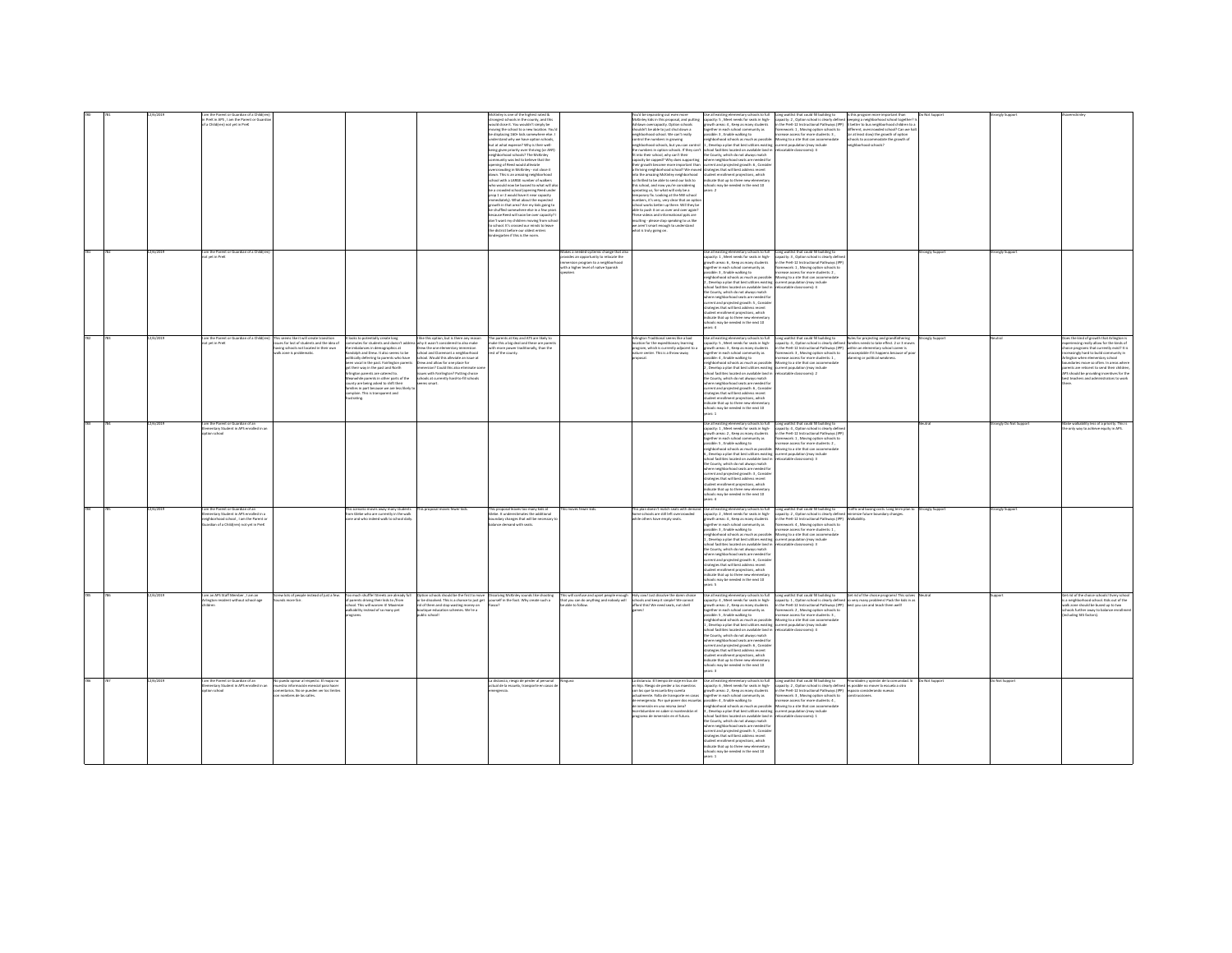|  |           |                                                                                         |                                                                                                                      |                                                                                                                                                                                 |                                                                                                                                                                                                                                      |                                                                                                                               |                                                                                   |                                                                                                                                      |                                                                                                                                                                                                                                      |                                                                                                                                            | ing seats                                                                                                                     |                    |                |                                                                                        |
|--|-----------|-----------------------------------------------------------------------------------------|----------------------------------------------------------------------------------------------------------------------|---------------------------------------------------------------------------------------------------------------------------------------------------------------------------------|--------------------------------------------------------------------------------------------------------------------------------------------------------------------------------------------------------------------------------------|-------------------------------------------------------------------------------------------------------------------------------|-----------------------------------------------------------------------------------|--------------------------------------------------------------------------------------------------------------------------------------|--------------------------------------------------------------------------------------------------------------------------------------------------------------------------------------------------------------------------------------|--------------------------------------------------------------------------------------------------------------------------------------------|-------------------------------------------------------------------------------------------------------------------------------|--------------------|----------------|----------------------------------------------------------------------------------------|
|  |           | ementary Student in APS enrolled in a<br>eighborhood school , I am the Parent or        |                                                                                                                      |                                                                                                                                                                                 |                                                                                                                                                                                                                                      | tter suited for option schools, removing                                                                                      |                                                                                   | setter suited for option schools, removing                                                                                           | capacity: 3 , Meet needs for seats in high-<br>growth areas: 4 , Keep as many students                                                                                                                                               | Long waitlist that could fill building to<br>capacity: 2 , Option school is clearly defined<br>in the PreK-12 Instructional Pathways (IPP) | king seats away from growing<br>ighborhoods, bus traffic in residential                                                       |                    |                |                                                                                        |
|  |           | ardian of a Middle or High School                                                       |                                                                                                                      |                                                                                                                                                                                 |                                                                                                                                                                                                                                      | neighborhood school capacity in rapidly<br>wine metro corridor (EFC)                                                          |                                                                                   | neighborhood school capacity in rapidly<br>Swing metro corridor (EFC)                                                                | prether in each school community as                                                                                                                                                                                                  |                                                                                                                                            | hborhoods like McKinley's                                                                                                     |                    |                |                                                                                        |
|  |           | dent in APS                                                                             |                                                                                                                      |                                                                                                                                                                                 |                                                                                                                                                                                                                                      |                                                                                                                               |                                                                                   |                                                                                                                                      | ssible: 5 . Enable walking to                                                                                                                                                                                                        | .<br>Iramework: 1, Moving option schools to<br>increase access for more students: 4.                                                       |                                                                                                                               |                    |                |                                                                                        |
|  |           |                                                                                         |                                                                                                                      |                                                                                                                                                                                 |                                                                                                                                                                                                                                      |                                                                                                                               |                                                                                   |                                                                                                                                      | borhood schools as much as possibl                                                                                                                                                                                                   | toving to a site that can accor                                                                                                            |                                                                                                                               |                    |                |                                                                                        |
|  |           |                                                                                         |                                                                                                                      |                                                                                                                                                                                 |                                                                                                                                                                                                                                      |                                                                                                                               |                                                                                   |                                                                                                                                      | , Develop a plan that best utilizes existing                                                                                                                                                                                         | current population (may include                                                                                                            |                                                                                                                               |                    |                |                                                                                        |
|  |           |                                                                                         |                                                                                                                      |                                                                                                                                                                                 |                                                                                                                                                                                                                                      |                                                                                                                               |                                                                                   |                                                                                                                                      | pol facilities located on available land is                                                                                                                                                                                          | catable classrooms): 3                                                                                                                     |                                                                                                                               |                    |                |                                                                                        |
|  |           |                                                                                         |                                                                                                                      |                                                                                                                                                                                 |                                                                                                                                                                                                                                      |                                                                                                                               |                                                                                   |                                                                                                                                      | County, which do not always match                                                                                                                                                                                                    |                                                                                                                                            |                                                                                                                               |                    |                |                                                                                        |
|  |           |                                                                                         |                                                                                                                      |                                                                                                                                                                                 |                                                                                                                                                                                                                                      |                                                                                                                               |                                                                                   |                                                                                                                                      | here neighborhood seats are needed for<br>rrent and projected growth: 6 , Conside                                                                                                                                                    |                                                                                                                                            |                                                                                                                               |                    |                |                                                                                        |
|  |           |                                                                                         |                                                                                                                      |                                                                                                                                                                                 |                                                                                                                                                                                                                                      |                                                                                                                               |                                                                                   |                                                                                                                                      | trategies that will best address recent                                                                                                                                                                                              |                                                                                                                                            |                                                                                                                               |                    |                |                                                                                        |
|  |           |                                                                                         |                                                                                                                      |                                                                                                                                                                                 |                                                                                                                                                                                                                                      |                                                                                                                               |                                                                                   |                                                                                                                                      | י השנים באי או או איז השנים במשפט המודע.<br>של של המודע של המודע במודע המודע המודע.<br>של המודע של המודע המודע המודע המודע המודע המודע המודע המודע המודע המודע.                                                                      |                                                                                                                                            |                                                                                                                               |                    |                |                                                                                        |
|  |           |                                                                                         |                                                                                                                      |                                                                                                                                                                                 |                                                                                                                                                                                                                                      |                                                                                                                               |                                                                                   |                                                                                                                                      |                                                                                                                                                                                                                                      |                                                                                                                                            |                                                                                                                               |                    |                |                                                                                        |
|  |           |                                                                                         |                                                                                                                      |                                                                                                                                                                                 |                                                                                                                                                                                                                                      |                                                                                                                               |                                                                                   |                                                                                                                                      | ools may be needed in the next 10<br>$-2$                                                                                                                                                                                            |                                                                                                                                            |                                                                                                                               |                    |                |                                                                                        |
|  |           |                                                                                         |                                                                                                                      |                                                                                                                                                                                 |                                                                                                                                                                                                                                      |                                                                                                                               |                                                                                   |                                                                                                                                      |                                                                                                                                                                                                                                      |                                                                                                                                            |                                                                                                                               |                    |                |                                                                                        |
|  |           |                                                                                         | one for existing ATS co.                                                                                             | srupt the entire ATS community which                                                                                                                                            |                                                                                                                                                                                                                                      | erything at stake for ATS' thriving statu                                                                                     |                                                                                   | ATS as we know it has never guaranteed to                                                                                            |                                                                                                                                                                                                                                      |                                                                                                                                            | tain ALL aspects of ATS Option                                                                                                | onely Do Not Suppo |                |                                                                                        |
|  |           | n the Parent or Guardian of an<br>mentary Student in APS enrolled in an                 | inter's                                                                                                              | ently thriving with no guarantee of                                                                                                                                             |                                                                                                                                                                                                                                      |                                                                                                                               |                                                                                   | have the integrity of its program                                                                                                    | Use all existing elementary schools to full<br>capacity: 6 , Meet needs for seats in high-                                                                                                                                           | Long waitlist that could fill building to<br>capacity: 2, Option school is clearly defined                                                 | orram                                                                                                                         |                    |                | nunity is feeling and sign somethin                                                    |
|  |           | ion school                                                                              |                                                                                                                      | staining its name nor program.                                                                                                                                                  |                                                                                                                                                                                                                                      |                                                                                                                               |                                                                                   | feauarded.                                                                                                                           | owth areas: 4 . Keep as many students                                                                                                                                                                                                | in the PreK-12 Instructional Pathways (IPP)                                                                                                |                                                                                                                               |                    |                | riting that shows you agree NOT to<br>sange any aspects of ATS Program und             |
|  |           |                                                                                         |                                                                                                                      |                                                                                                                                                                                 |                                                                                                                                                                                                                                      |                                                                                                                               |                                                                                   |                                                                                                                                      | together in each school community as<br>possible: 2 , Enable walking to                                                                                                                                                              | nework: 1, Moving option schools to<br>wase access for more students: 3,                                                                   |                                                                                                                               |                    |                |                                                                                        |
|  |           |                                                                                         |                                                                                                                      |                                                                                                                                                                                 |                                                                                                                                                                                                                                      |                                                                                                                               |                                                                                   |                                                                                                                                      | ighborhood schools as much as possib                                                                                                                                                                                                 | Moving to a site that can accommodate                                                                                                      |                                                                                                                               |                    |                |                                                                                        |
|  |           |                                                                                         |                                                                                                                      |                                                                                                                                                                                 |                                                                                                                                                                                                                                      |                                                                                                                               |                                                                                   |                                                                                                                                      |                                                                                                                                                                                                                                      | rrent population (may include<br>locatable classrooms): 4                                                                                  |                                                                                                                               |                    |                |                                                                                        |
|  |           |                                                                                         |                                                                                                                      |                                                                                                                                                                                 |                                                                                                                                                                                                                                      |                                                                                                                               |                                                                                   |                                                                                                                                      | , Develop a plan that best utilizes existing<br>chool facilities located on available land in                                                                                                                                        |                                                                                                                                            |                                                                                                                               |                    |                |                                                                                        |
|  |           |                                                                                         |                                                                                                                      |                                                                                                                                                                                 |                                                                                                                                                                                                                                      |                                                                                                                               |                                                                                   |                                                                                                                                      | he County, which do not always match                                                                                                                                                                                                 |                                                                                                                                            |                                                                                                                               |                    |                |                                                                                        |
|  |           |                                                                                         |                                                                                                                      |                                                                                                                                                                                 |                                                                                                                                                                                                                                      |                                                                                                                               |                                                                                   |                                                                                                                                      | where neighborhood seats are needed for<br>turrent and projected growth: S , Consider<br>strategies that will best address recent<br>student enrollment projections, which                                                           |                                                                                                                                            |                                                                                                                               |                    |                |                                                                                        |
|  |           |                                                                                         |                                                                                                                      |                                                                                                                                                                                 |                                                                                                                                                                                                                                      |                                                                                                                               |                                                                                   |                                                                                                                                      |                                                                                                                                                                                                                                      |                                                                                                                                            |                                                                                                                               |                    |                |                                                                                        |
|  |           |                                                                                         |                                                                                                                      |                                                                                                                                                                                 |                                                                                                                                                                                                                                      |                                                                                                                               |                                                                                   |                                                                                                                                      |                                                                                                                                                                                                                                      |                                                                                                                                            |                                                                                                                               |                    |                |                                                                                        |
|  |           |                                                                                         |                                                                                                                      |                                                                                                                                                                                 |                                                                                                                                                                                                                                      |                                                                                                                               |                                                                                   |                                                                                                                                      | dicate that up to three new elementary                                                                                                                                                                                               |                                                                                                                                            |                                                                                                                               |                    |                |                                                                                        |
|  |           |                                                                                         |                                                                                                                      |                                                                                                                                                                                 |                                                                                                                                                                                                                                      |                                                                                                                               |                                                                                   |                                                                                                                                      | Is may be needed in the next 10                                                                                                                                                                                                      |                                                                                                                                            |                                                                                                                               |                    |                |                                                                                        |
|  |           |                                                                                         |                                                                                                                      |                                                                                                                                                                                 |                                                                                                                                                                                                                                      |                                                                                                                               |                                                                                   |                                                                                                                                      |                                                                                                                                                                                                                                      |                                                                                                                                            |                                                                                                                               |                    |                |                                                                                        |
|  | 15073019  |                                                                                         |                                                                                                                      |                                                                                                                                                                                 |                                                                                                                                                                                                                                      |                                                                                                                               |                                                                                   |                                                                                                                                      |                                                                                                                                                                                                                                      |                                                                                                                                            |                                                                                                                               | rnealy Sunnor      | Net Sunner     | Fis neressary to eliminate a                                                           |
|  |           | im the Parent or Guardian of an<br>ementary Student in APS enrolled<br>.<br>Heliottin e | iancing capacity among schools; utiliz<br>seats more equitably; maintaining                                          | .<br>Jolic outcry because more students<br>we to chanze schools; busing costs                                                                                                   |                                                                                                                                                                                                                                      | ninating a prized neighborhood school-<br>Kiršey, likely moving capacity crunch at<br>Kiršey to Reed; potentially breaking up |                                                                                   | Eliminating a prized meighborhood school-<br>McKinley; likely moving capacity crunch at<br>McKinley to Reed; potentially breaking up | Use all existing elementary schools to full<br>capacity: 1 , Meet needs for seats in high-<br>growth areas: 4 , Keep as many students                                                                                                | Long waitlist that could fill building to<br>capacity: 3 , Option school is clearly defined<br>in the PreK-12 Instructional Pathways (IPP) | Cost. Why move schools at all? Whether we S<br>should continue option programs. We have<br>amazing neighborhood schools. Your |                    |                | thood school to favor an ontine                                                        |
|  |           | rhood school                                                                            | ets more equinectory, one of the best<br>nley Elementary, one of the best                                            |                                                                                                                                                                                 |                                                                                                                                                                                                                                      |                                                                                                                               |                                                                                   |                                                                                                                                      |                                                                                                                                                                                                                                      |                                                                                                                                            |                                                                                                                               |                    |                | ol, consider one that is on the edge o                                                 |
|  |           |                                                                                         | forming elementary schools in the                                                                                    |                                                                                                                                                                                 |                                                                                                                                                                                                                                      | azing educational team at McKinky or                                                                                          |                                                                                   | mazing educational team at McKinley or                                                                                               | together in each school community as                                                                                                                                                                                                 | framework: 4 . Moving option schools to                                                                                                    | sions here are destroving a                                                                                                   |                    |                | he county that is undercapacity, e.g.,<br>luckahoe or Discovery. They will never       |
|  |           |                                                                                         | anty by any metric                                                                                                   |                                                                                                                                                                                 |                                                                                                                                                                                                                                      | ne members of this amazine team du                                                                                            |                                                                                   | osing members of this amazing team due                                                                                               | ossible: 5 . Enable walking to                                                                                                                                                                                                       | ease access for more students: 2.                                                                                                          | rhborhood school that is bette                                                                                                |                    |                |                                                                                        |
|  |           |                                                                                         |                                                                                                                      |                                                                                                                                                                                 |                                                                                                                                                                                                                                      | stress and uncertainty of move; busing<br>ain on streets surrounding McKinley;                                                |                                                                                   | stress and uncertainty of move; busing<br>train on streets surrounding McKinley;                                                     | possues - a , sueure was much as possible: Moving to a site that can accommodate<br>its photophood schools as much as possible: Moving to a site that can accommodate<br>is, Develop a plan that best utilizes existing current popu |                                                                                                                                            | rforming than all of the option school<br>that you can preserve the option                                                    |                    |                | e enough walkers to fill those schools<br>covery is also very well set up for          |
|  |           |                                                                                         |                                                                                                                      |                                                                                                                                                                                 |                                                                                                                                                                                                                                      | efficiencies due to moving three school                                                                                       |                                                                                   | nefficiencies due to moving three schools                                                                                            | school facilities located on available land in                                                                                                                                                                                       |                                                                                                                                            | programs. This is a ridiculous choice that                                                                                    |                    |                | ceiving a lot of buses. It is also a beautifi                                          |
|  |           |                                                                                         |                                                                                                                      |                                                                                                                                                                                 |                                                                                                                                                                                                                                      |                                                                                                                               |                                                                                   |                                                                                                                                      |                                                                                                                                                                                                                                      |                                                                                                                                            | wild he considered carefully                                                                                                  |                    |                |                                                                                        |
|  |           |                                                                                         |                                                                                                                      |                                                                                                                                                                                 |                                                                                                                                                                                                                                      | (ATS, Key, and McKinley) to gain space of<br>one; unclear whether will elliminate                                             |                                                                                   | (ATS, Claremont, and McKinley) to gain<br>space of one; unclear whether will                                                         | the County, which do not always match<br>where neighborhood seats are needed fo                                                                                                                                                      |                                                                                                                                            |                                                                                                                               |                    |                | .<br>hool that people would be drawn to. And<br>is not performing as well as McKinley. |
|  |           |                                                                                         |                                                                                                                      |                                                                                                                                                                                 |                                                                                                                                                                                                                                      | pacity crunch in Rosslyn/Clarendo                                                                                             |                                                                                   | inate capacity crunch in                                                                                                             | rrent and projected growth: 6, Conside                                                                                                                                                                                               |                                                                                                                                            |                                                                                                                               |                    |                |                                                                                        |
|  |           |                                                                                         |                                                                                                                      |                                                                                                                                                                                 |                                                                                                                                                                                                                                      | arter: fails to utilize all seats by leaving<br>re schools under capacity (e.e.                                               |                                                                                   | tosslyn/Clarendon quarter: fails to utilize<br>I seats by leaving some schools under                                                 | strategies that will best address recent<br>tudent enrollment projections, which                                                                                                                                                     |                                                                                                                                            |                                                                                                                               |                    |                |                                                                                        |
|  |           |                                                                                         |                                                                                                                      |                                                                                                                                                                                 |                                                                                                                                                                                                                                      |                                                                                                                               |                                                                                   | spacity (e.g., Discovery, Tuckahoe) and                                                                                              | dicate that up to three new elem                                                                                                                                                                                                     |                                                                                                                                            |                                                                                                                               |                    |                |                                                                                        |
|  |           |                                                                                         |                                                                                                                      |                                                                                                                                                                                 |                                                                                                                                                                                                                                      |                                                                                                                               |                                                                                   |                                                                                                                                      | schools may be needed in the next 10                                                                                                                                                                                                 |                                                                                                                                            |                                                                                                                               |                    |                |                                                                                        |
|  |           |                                                                                         |                                                                                                                      |                                                                                                                                                                                 |                                                                                                                                                                                                                                      | account for study from previous year                                                                                          |                                                                                   | others over capacity (e.g., Glebe, probably<br>Reed); fails to account for study from                                                | ears: 2                                                                                                                                                                                                                              |                                                                                                                                            |                                                                                                                               |                    |                |                                                                                        |
|  |           |                                                                                         |                                                                                                                      |                                                                                                                                                                                 |                                                                                                                                                                                                                                      | ting that McKinley would not be an                                                                                            |                                                                                   | previous year noting that McKinley would<br>not be an optimal option school; creates<br>distrust from community because APS          |                                                                                                                                                                                                                                      |                                                                                                                                            |                                                                                                                               |                    |                |                                                                                        |
|  |           |                                                                                         |                                                                                                                      |                                                                                                                                                                                 |                                                                                                                                                                                                                                      | mal option school; creates distrust fr                                                                                        |                                                                                   |                                                                                                                                      |                                                                                                                                                                                                                                      |                                                                                                                                            |                                                                                                                               |                    |                |                                                                                        |
|  |           |                                                                                         |                                                                                                                      |                                                                                                                                                                                 |                                                                                                                                                                                                                                      | nunity because APS previously note                                                                                            |                                                                                   |                                                                                                                                      |                                                                                                                                                                                                                                      |                                                                                                                                            |                                                                                                                               |                    |                |                                                                                        |
|  |           |                                                                                         |                                                                                                                      |                                                                                                                                                                                 |                                                                                                                                                                                                                                      | Ninley was not a good option for an<br>tion school and now changes course w                                                   |                                                                                   | previously noted McKinley was not a good<br>ption for an option school and now                                                       |                                                                                                                                                                                                                                      |                                                                                                                                            |                                                                                                                               |                    |                |                                                                                        |
|  |           |                                                                                         |                                                                                                                      |                                                                                                                                                                                 |                                                                                                                                                                                                                                      | explanation                                                                                                                   |                                                                                   | anges course with no explanation                                                                                                     |                                                                                                                                                                                                                                      |                                                                                                                                            |                                                                                                                               |                    |                |                                                                                        |
|  |           |                                                                                         |                                                                                                                      |                                                                                                                                                                                 |                                                                                                                                                                                                                                      |                                                                                                                               |                                                                                   |                                                                                                                                      |                                                                                                                                                                                                                                      |                                                                                                                                            |                                                                                                                               |                    |                |                                                                                        |
|  |           |                                                                                         |                                                                                                                      |                                                                                                                                                                                 |                                                                                                                                                                                                                                      |                                                                                                                               |                                                                                   |                                                                                                                                      |                                                                                                                                                                                                                                      |                                                                                                                                            |                                                                                                                               |                    |                |                                                                                        |
|  | 2/6/2019  |                                                                                         | m not sure I understand the opportunitie                                                                             |                                                                                                                                                                                 |                                                                                                                                                                                                                                      | Logistics of facility move                                                                                                    |                                                                                   |                                                                                                                                      |                                                                                                                                                                                                                                      |                                                                                                                                            |                                                                                                                               |                    |                |                                                                                        |
|  |           | am the Parent or Guardian of a Middle o<br>eh School Student in AP                      |                                                                                                                      | tore busing; too much change                                                                                                                                                    | expands reach of ATS. Moves immersion so<br>sone pres                                                                                                                                                                                |                                                                                                                               | poses a different part of the county to<br>programs at Campb                      | Not sure why we would have two<br>ersion schools within close proximit                                                               | Use all existing elementary schools to full<br>capacity: 1 , Meet needs for seats in high-                                                                                                                                           | Long waitlist that could fill building to<br>capacity: 4, Option school is clearly defi                                                    |                                                                                                                               | onaly Suppo        |                |                                                                                        |
|  |           |                                                                                         |                                                                                                                      |                                                                                                                                                                                 |                                                                                                                                                                                                                                      |                                                                                                                               |                                                                                   | each other.                                                                                                                          | owth areas: 5 . Keep as many students                                                                                                                                                                                                | in the PreK-12 Instructional Pathways (IPF                                                                                                 |                                                                                                                               |                    |                |                                                                                        |
|  |           |                                                                                         |                                                                                                                      |                                                                                                                                                                                 |                                                                                                                                                                                                                                      |                                                                                                                               |                                                                                   |                                                                                                                                      |                                                                                                                                                                                                                                      |                                                                                                                                            |                                                                                                                               |                    |                |                                                                                        |
|  |           |                                                                                         |                                                                                                                      |                                                                                                                                                                                 |                                                                                                                                                                                                                                      |                                                                                                                               |                                                                                   |                                                                                                                                      | ether in each school community as<br>isible: 3 , Enable walking to                                                                                                                                                                   | mework: 3 , Moving option schools to<br>rease access for more students: 1 ,                                                                |                                                                                                                               |                    |                |                                                                                        |
|  |           |                                                                                         |                                                                                                                      |                                                                                                                                                                                 |                                                                                                                                                                                                                                      |                                                                                                                               |                                                                                   |                                                                                                                                      | eighborhood schools as much as possible: Movine to a site that can accommodate                                                                                                                                                       |                                                                                                                                            |                                                                                                                               |                    |                |                                                                                        |
|  |           |                                                                                         |                                                                                                                      |                                                                                                                                                                                 |                                                                                                                                                                                                                                      |                                                                                                                               |                                                                                   |                                                                                                                                      | Develop a plan that best utilizes existing current population (may include                                                                                                                                                           | catable classrooms): 2                                                                                                                     |                                                                                                                               |                    |                |                                                                                        |
|  |           |                                                                                         |                                                                                                                      |                                                                                                                                                                                 |                                                                                                                                                                                                                                      |                                                                                                                               |                                                                                   |                                                                                                                                      | chool facilities located on available land in<br>the County, which do not always match                                                                                                                                               |                                                                                                                                            |                                                                                                                               |                    |                |                                                                                        |
|  |           |                                                                                         |                                                                                                                      |                                                                                                                                                                                 |                                                                                                                                                                                                                                      |                                                                                                                               |                                                                                   |                                                                                                                                      | ere neighborhood seats are needed fo                                                                                                                                                                                                 |                                                                                                                                            |                                                                                                                               |                    |                |                                                                                        |
|  |           |                                                                                         |                                                                                                                      |                                                                                                                                                                                 |                                                                                                                                                                                                                                      |                                                                                                                               |                                                                                   |                                                                                                                                      | rrent and projected arowth: 6. Conside                                                                                                                                                                                               |                                                                                                                                            |                                                                                                                               |                    |                |                                                                                        |
|  |           |                                                                                         |                                                                                                                      |                                                                                                                                                                                 |                                                                                                                                                                                                                                      |                                                                                                                               |                                                                                   |                                                                                                                                      | trategies that will best address recent<br>tudent enrollment projections, which<br>ndicate that up to three new elementary                                                                                                           |                                                                                                                                            |                                                                                                                               |                    |                |                                                                                        |
|  |           |                                                                                         |                                                                                                                      |                                                                                                                                                                                 |                                                                                                                                                                                                                                      |                                                                                                                               |                                                                                   |                                                                                                                                      |                                                                                                                                                                                                                                      |                                                                                                                                            |                                                                                                                               |                    |                |                                                                                        |
|  |           |                                                                                         |                                                                                                                      |                                                                                                                                                                                 |                                                                                                                                                                                                                                      |                                                                                                                               |                                                                                   |                                                                                                                                      | ools may be needed in the next 10                                                                                                                                                                                                    |                                                                                                                                            |                                                                                                                               |                    |                |                                                                                        |
|  |           |                                                                                         |                                                                                                                      |                                                                                                                                                                                 |                                                                                                                                                                                                                                      |                                                                                                                               |                                                                                   |                                                                                                                                      |                                                                                                                                                                                                                                      |                                                                                                                                            |                                                                                                                               |                    |                |                                                                                        |
|  |           |                                                                                         |                                                                                                                      |                                                                                                                                                                                 |                                                                                                                                                                                                                                      |                                                                                                                               |                                                                                   |                                                                                                                                      |                                                                                                                                                                                                                                      |                                                                                                                                            |                                                                                                                               |                    |                |                                                                                        |
|  | 12/6/2019 | am the Parent or Guardian of an                                                         |                                                                                                                      | a have so many children changing<br>look. This seems chaotic and not in the                                                                                                     |                                                                                                                                                                                                                                      | Key becomes a neighborhood school which This still moves a ton of students to new                                             | lood for Key                                                                      | Way too many moyes in this scenario. You                                                                                             | Use all existing elementary schools to full                                                                                                                                                                                          | Long waitlist that could fill building to                                                                                                  | S should consider alternatives such as                                                                                        |                    | ongly Support  | ase see my answer above about look                                                     |
|  |           | entary Student in APS enrolled in a                                                     |                                                                                                                      |                                                                                                                                                                                 |                                                                                                                                                                                                                                      | nels and ruts some fremer walkers re                                                                                          |                                                                                   | re destroying propraes it uses demonstrated<br>huffling kids around, and closing mcKinley,<br>ist for one neighborhood school (Key). | capacity: 4 , Meet needs for seats in high-<br>growth areas: 6 , Keep as many students                                                                                                                                               | capacity: 4 . Option school is clearly define                                                                                              | wheel context that heuse more needs                                                                                           |                    |                | eative alternatives like upper                                                         |
|  |           | rhood school                                                                            |                                                                                                                      | .<br>ay interests of children. Also, you're<br>Iding additional buses for kids who we                                                                                           |                                                                                                                                                                                                                                      | es. APS MUST poll parents to deter<br>these option schools are even impo                                                      |                                                                                   |                                                                                                                                      | ogether in each school community as                                                                                                                                                                                                  | Lapacity. 4 , option school is county detries<br>in the PreK-12 Instructional Pathways (IPP)<br>framework: 1 , Moving option schools to    | secons in low enrolment schools.<br>Id this come to McKinley or Reed and                                                      |                    |                | intary schools, preschool centers,<br>using programs within neighborhood               |
|  |           |                                                                                         |                                                                                                                      | lously walkers. I don't get why we                                                                                                                                              |                                                                                                                                                                                                                                      | them. How deeply are they really                                                                                              |                                                                                   |                                                                                                                                      | ssible: 5 . Enable walking to                                                                                                                                                                                                        | crease access for more students: 2.                                                                                                        | in enable them both to remain open as                                                                                         |                    |                | ools instead of separating them and                                                    |
|  |           |                                                                                         |                                                                                                                      |                                                                                                                                                                                 |                                                                                                                                                                                                                                      | committed to any one option school? Coul<br>STS parents be just as happy at Campbell                                          |                                                                                   |                                                                                                                                      | ighborhood schools as much as possible<br>Develop a plan that best utilizes existing                                                                                                                                                 | Moving to a site that can accomm<br>current population (may include                                                                        | .<br>hbarhood schools? Other school<br>ricts have upper elementary schools                                                    |                    |                | mping one for another that may not<br>we true staying power.                           |
|  |           |                                                                                         |                                                                                                                      | suld have so many schools losing<br>alkable planning units. Parents want t                                                                                                      |                                                                                                                                                                                                                                      |                                                                                                                               |                                                                                   |                                                                                                                                      |                                                                                                                                                                                                                                      |                                                                                                                                            |                                                                                                                               |                    |                |                                                                                        |
|  |           |                                                                                         |                                                                                                                      | ildren in neighborhood schools. This                                                                                                                                            |                                                                                                                                                                                                                                      | mmersion program? Many do it b/c                                                                                              |                                                                                   |                                                                                                                                      | ool facilities located on available land i                                                                                                                                                                                           | atable classrooms): 3                                                                                                                      | en I was a kid elementary schools got                                                                                         |                    |                |                                                                                        |
|  |           |                                                                                         |                                                                                                                      | lds communities for children and                                                                                                                                                |                                                                                                                                                                                                                                      | heir kids are districted for schools they                                                                                     |                                                                                   |                                                                                                                                      | he County, which do not always match                                                                                                                                                                                                 |                                                                                                                                            | rowded so we had a county-wide                                                                                                |                    |                |                                                                                        |
|  |           |                                                                                         |                                                                                                                      |                                                                                                                                                                                 |                                                                                                                                                                                                                                      | don't want them attendingBarcroft (with<br>the year round schedule), or several other                                         |                                                                                   |                                                                                                                                      | vere neighborhood seats are needed fo<br>rrent and projected growth: 2 , Conside                                                                                                                                                     |                                                                                                                                            | per elementary (5-6) and then middle<br>100l (7-8). Think outside the box. Could                                              |                    |                |                                                                                        |
|  |           |                                                                                         |                                                                                                                      |                                                                                                                                                                                 |                                                                                                                                                                                                                                      |                                                                                                                               |                                                                                   |                                                                                                                                      | trategies that will best address recent                                                                                                                                                                                              |                                                                                                                                            | this occur for parts of the county? NW?                                                                                       |                    |                |                                                                                        |
|  |           |                                                                                         |                                                                                                                      |                                                                                                                                                                                 |                                                                                                                                                                                                                                      | with overcrowding and lower test scores.<br>We need APS to commit to identifying and                                          |                                                                                   |                                                                                                                                      | fent enrollment projections, which                                                                                                                                                                                                   |                                                                                                                                            | ould this alleviate the middle school                                                                                         |                    |                |                                                                                        |
|  |           |                                                                                         |                                                                                                                      |                                                                                                                                                                                 |                                                                                                                                                                                                                                      | dressing these concerns first before the<br>in shuffle so many students, families, as                                         |                                                                                   |                                                                                                                                      | dicate that up to three new element<br>hools may be needed in the next 10                                                                                                                                                            |                                                                                                                                            | <b>Foot</b> gribwo                                                                                                            |                    |                |                                                                                        |
|  |           |                                                                                         |                                                                                                                      |                                                                                                                                                                                 |                                                                                                                                                                                                                                      |                                                                                                                               |                                                                                   |                                                                                                                                      | ers: 1                                                                                                                                                                                                                               |                                                                                                                                            |                                                                                                                               |                    |                |                                                                                        |
|  |           |                                                                                         |                                                                                                                      |                                                                                                                                                                                 |                                                                                                                                                                                                                                      | ools around. What if you move ATS to<br>Kinley and entrillment articular drops?                                               |                                                                                   |                                                                                                                                      |                                                                                                                                                                                                                                      |                                                                                                                                            |                                                                                                                               |                    |                |                                                                                        |
|  |           |                                                                                         |                                                                                                                      |                                                                                                                                                                                 |                                                                                                                                                                                                                                      | Why not just house their program with                                                                                         |                                                                                   |                                                                                                                                      |                                                                                                                                                                                                                                      |                                                                                                                                            |                                                                                                                               |                    |                |                                                                                        |
|  |           |                                                                                         |                                                                                                                      |                                                                                                                                                                                 |                                                                                                                                                                                                                                      | Kinley along with neighborhood                                                                                                |                                                                                   |                                                                                                                                      |                                                                                                                                                                                                                                      |                                                                                                                                            |                                                                                                                               |                    |                |                                                                                        |
|  |           |                                                                                         |                                                                                                                      |                                                                                                                                                                                 |                                                                                                                                                                                                                                      | تسبه                                                                                                                          |                                                                                   |                                                                                                                                      |                                                                                                                                                                                                                                      |                                                                                                                                            |                                                                                                                               |                    |                |                                                                                        |
|  |           |                                                                                         |                                                                                                                      |                                                                                                                                                                                 |                                                                                                                                                                                                                                      |                                                                                                                               |                                                                                   |                                                                                                                                      |                                                                                                                                                                                                                                      |                                                                                                                                            |                                                                                                                               |                    |                |                                                                                        |
|  |           |                                                                                         |                                                                                                                      |                                                                                                                                                                                 |                                                                                                                                                                                                                                      |                                                                                                                               |                                                                                   |                                                                                                                                      |                                                                                                                                                                                                                                      |                                                                                                                                            |                                                                                                                               |                    |                |                                                                                        |
|  | 12/6/2019 | im an APS Staff Membi                                                                   |                                                                                                                      | scenario seems to misrepresent true                                                                                                                                             | his significantly reduces bus costs and                                                                                                                                                                                              | we really need 2 immersion scho                                                                                               | is significantly reduces bus costs an                                             |                                                                                                                                      | se all existing elementary schools to full                                                                                                                                                                                           | Long waitlist that could fill building to                                                                                                  | tion schools really should be given the                                                                                       |                    | rongly Support | sportation cost is a HUGE issue. Staff                                                 |
|  |           |                                                                                         |                                                                                                                      |                                                                                                                                                                                 | <b>Example 19 and 19 and 19 and 19 and 19 and 19 and 19 and 19 and 19 and 19 and 19 and 19 and 19 and 19 and 19 and 19 and 19 and 19 and 19 and 19 and 19 and 19 and 19 and 19 and 19 and 19 and 19 and 19 and 19 and 19 and 19 </b> |                                                                                                                               | oves a large group of students togethe<br>ven that McKinley was going to be split |                                                                                                                                      | apacity: 2 , Meet needs for seats in high-<br>rowth areas: 4 , Keep as many students                                                                                                                                                 | capacity: 4 , Option school is clearly defined<br>in the PreK-12 Instructional Pathways (IPP)<br>framework: 1 , Moving option schools to   | tion schools there are a series of the<br>salest schools. Cramming neighborhoods<br>is without a choice into smaller school   |                    |                | cially the support staff within the                                                    |
|  |           |                                                                                         |                                                                                                                      |                                                                                                                                                                                 |                                                                                                                                                                                                                                      |                                                                                                                               |                                                                                   |                                                                                                                                      |                                                                                                                                                                                                                                      |                                                                                                                                            |                                                                                                                               |                    |                | Iding, are underpaid compared to othe                                                  |
|  |           |                                                                                         |                                                                                                                      | e change and that goes against the plan                                                                                                                                         |                                                                                                                                                                                                                                      |                                                                                                                               | myway, this is best case scenario                                                 |                                                                                                                                      | ogether in each school community as                                                                                                                                                                                                  |                                                                                                                                            | railers isn't right. Parents can opt out                                                                                      |                    |                | itricts. We can't even get enough subs                                                 |
|  |           |                                                                                         |                                                                                                                      |                                                                                                                                                                                 |                                                                                                                                                                                                                                      |                                                                                                                               |                                                                                   |                                                                                                                                      | ssible: 3 . Enable walking to<br>ighborhood schools as much as possible: Moving to a site that can accome                                                                                                                            | ncrease access for more students: 2.                                                                                                       | iy don't like conditions at option schoe<br>e one caveat is the tiny McKinley                                                 |                    |                | because the pay is too low. I'd like to see<br>US out more towards staffing and not    |
|  |           |                                                                                         |                                                                                                                      |                                                                                                                                                                                 |                                                                                                                                                                                                                                      |                                                                                                                               |                                                                                   |                                                                                                                                      | Develop a plan that best utilizes existing                                                                                                                                                                                           | ent population (may include                                                                                                                | ground is probably better for optio                                                                                           |                    |                |                                                                                        |
|  |           |                                                                                         |                                                                                                                      |                                                                                                                                                                                 |                                                                                                                                                                                                                                      |                                                                                                                               |                                                                                   |                                                                                                                                      | hool facilities located on available land in                                                                                                                                                                                         | catable classrooms): 3                                                                                                                     | is than neighborhood schools.                                                                                                 |                    |                |                                                                                        |
|  |           |                                                                                         |                                                                                                                      |                                                                                                                                                                                 |                                                                                                                                                                                                                                      |                                                                                                                               |                                                                                   |                                                                                                                                      | he County, which do not always match                                                                                                                                                                                                 |                                                                                                                                            |                                                                                                                               |                    |                |                                                                                        |
|  |           |                                                                                         |                                                                                                                      |                                                                                                                                                                                 |                                                                                                                                                                                                                                      |                                                                                                                               |                                                                                   |                                                                                                                                      |                                                                                                                                                                                                                                      |                                                                                                                                            |                                                                                                                               |                    |                |                                                                                        |
|  |           |                                                                                         |                                                                                                                      |                                                                                                                                                                                 |                                                                                                                                                                                                                                      |                                                                                                                               |                                                                                   |                                                                                                                                      | where neighborhood seats are needed for<br>current and projected growth: 5 , Consider<br>strategies that will best address recent                                                                                                    |                                                                                                                                            |                                                                                                                               |                    |                |                                                                                        |
|  |           |                                                                                         |                                                                                                                      |                                                                                                                                                                                 |                                                                                                                                                                                                                                      |                                                                                                                               |                                                                                   |                                                                                                                                      | tudent enrollment projections, which                                                                                                                                                                                                 |                                                                                                                                            |                                                                                                                               |                    |                |                                                                                        |
|  |           |                                                                                         |                                                                                                                      |                                                                                                                                                                                 |                                                                                                                                                                                                                                      |                                                                                                                               |                                                                                   |                                                                                                                                      |                                                                                                                                                                                                                                      |                                                                                                                                            |                                                                                                                               |                    |                |                                                                                        |
|  |           |                                                                                         |                                                                                                                      |                                                                                                                                                                                 |                                                                                                                                                                                                                                      |                                                                                                                               |                                                                                   |                                                                                                                                      | dicate that up to three new element<br>chools may be needed in the next 10                                                                                                                                                           |                                                                                                                                            |                                                                                                                               |                    |                |                                                                                        |
|  |           |                                                                                         |                                                                                                                      |                                                                                                                                                                                 |                                                                                                                                                                                                                                      |                                                                                                                               |                                                                                   |                                                                                                                                      | ars: 6                                                                                                                                                                                                                               |                                                                                                                                            |                                                                                                                               |                    |                |                                                                                        |
|  |           |                                                                                         |                                                                                                                      |                                                                                                                                                                                 |                                                                                                                                                                                                                                      |                                                                                                                               |                                                                                   |                                                                                                                                      |                                                                                                                                                                                                                                      |                                                                                                                                            |                                                                                                                               |                    |                |                                                                                        |
|  |           |                                                                                         | w properly could be used to                                                                                          | yone is going to complain about<br>ething. Would need a fair amount of                                                                                                          |                                                                                                                                                                                                                                      |                                                                                                                               | pens up seats where needed. Option<br>hools should be moveable based on           |                                                                                                                                      | ise all existing elementary schools to full<br>apacity: 2 , Meet needs for seats in high-                                                                                                                                            | Long waitlist that could fill building to<br>capacity: 1 , Option school is clearly defined<br>in the PreK-12 Instructional Pathways (IPP) | can't fill an option schoo<br>closing it. At this point should be only a                                                      |                    |                |                                                                                        |
|  |           |                                                                                         |                                                                                                                      |                                                                                                                                                                                 |                                                                                                                                                                                                                                      |                                                                                                                               |                                                                                   |                                                                                                                                      |                                                                                                                                                                                                                                      |                                                                                                                                            |                                                                                                                               |                    |                |                                                                                        |
|  |           | am the Parent or Guardian of a 1<br>Iigh School Student in APS                          |                                                                                                                      |                                                                                                                                                                                 |                                                                                                                                                                                                                                      |                                                                                                                               |                                                                                   |                                                                                                                                      |                                                                                                                                                                                                                                      |                                                                                                                                            |                                                                                                                               |                    |                |                                                                                        |
|  |           |                                                                                         | salance school capacity in a thoughtful<br>way. Pull off the bandaid and do what<br>eds to be done. The most minimal | sses. Distance of some students from                                                                                                                                            | .<br>alleviates crowding at ASFS. My child just<br>finished at ASFS, and we need more seats                                                                                                                                          |                                                                                                                               | city needs.                                                                       |                                                                                                                                      | owth areas: 1, Keep as many students<br>eether in each school community as                                                                                                                                                           |                                                                                                                                            | single immersion school. We don't have<br>such native Spanish speakers who wa                                                 |                    |                |                                                                                        |
|  |           |                                                                                         |                                                                                                                      |                                                                                                                                                                                 | eir schools would be great enough that it out area. Option programs should not tak                                                                                                                                                   |                                                                                                                               |                                                                                   |                                                                                                                                      |                                                                                                                                                                                                                                      | ramework: 4, Moving option schools to                                                                                                      |                                                                                                                               |                    |                |                                                                                        |
|  |           |                                                                                         | incern should be keeping kids together i<br>group just for the sake of that. Within a                                |                                                                                                                                                                                 |                                                                                                                                                                                                                                      |                                                                                                                               |                                                                                   |                                                                                                                                      |                                                                                                                                                                                                                                      |                                                                                                                                            | s fill the program (required by the<br>istructional model) so go down to one                                                  |                    |                |                                                                                        |
|  |           |                                                                                         | able of years, people cycle out and the                                                                              | es a burden on those who need to use<br>more preference over gross<br>more day and still get in a commute overcrowding in an area not<br>nd a full work day. I moved out of the |                                                                                                                                                                                                                                      |                                                                                                                               |                                                                                   |                                                                                                                                      | ssible: 6 , Enable walking to<br>ighborhood schools as much as possib<br>. Develop a plan that best utilizes existing current population (may include                                                                                | increase access for more students: 2<br>increase access for more students: 2<br>Moving to a site that can accommodate                      |                                                                                                                               |                    |                |                                                                                        |
|  |           |                                                                                         | will be formed                                                                                                       |                                                                                                                                                                                 |                                                                                                                                                                                                                                      |                                                                                                                               |                                                                                   |                                                                                                                                      |                                                                                                                                                                                                                                      | $F$ -lame                                                                                                                                  |                                                                                                                               |                    |                |                                                                                        |
|  |           |                                                                                         |                                                                                                                      | lawn spike for that reason - single<br>ent and adding another 20 minute                                                                                                         |                                                                                                                                                                                                                                      |                                                                                                                               |                                                                                   |                                                                                                                                      | chool facilities located on available land in<br>the County, which do not always match                                                                                                                                               |                                                                                                                                            |                                                                                                                               |                    |                |                                                                                        |
|  |           |                                                                                         |                                                                                                                      | und trip to go away from my job to do                                                                                                                                           |                                                                                                                                                                                                                                      |                                                                                                                               |                                                                                   |                                                                                                                                      | here neighborhood seats are needed for<br>urrent and projected growth: 5, Conside                                                                                                                                                    |                                                                                                                                            |                                                                                                                               |                    |                |                                                                                        |
|  |           |                                                                                         |                                                                                                                      | ming drop off, circle back and then<br>nmute to work just didn't leave me                                                                                                       |                                                                                                                                                                                                                                      |                                                                                                                               |                                                                                   |                                                                                                                                      | degies that will best address recen                                                                                                                                                                                                  |                                                                                                                                            |                                                                                                                               |                    |                |                                                                                        |
|  |           |                                                                                         |                                                                                                                      | bugh time in my day to get it all don                                                                                                                                           |                                                                                                                                                                                                                                      |                                                                                                                               |                                                                                   |                                                                                                                                      |                                                                                                                                                                                                                                      |                                                                                                                                            |                                                                                                                               |                    |                |                                                                                        |
|  |           |                                                                                         |                                                                                                                      |                                                                                                                                                                                 |                                                                                                                                                                                                                                      |                                                                                                                               |                                                                                   |                                                                                                                                      | subject enrollment projections, which<br>idicate that up to three new elementary                                                                                                                                                     |                                                                                                                                            |                                                                                                                               |                    |                |                                                                                        |
|  |           |                                                                                         |                                                                                                                      |                                                                                                                                                                                 |                                                                                                                                                                                                                                      |                                                                                                                               |                                                                                   |                                                                                                                                      | hools may be needed in the next 10<br>we a                                                                                                                                                                                           |                                                                                                                                            |                                                                                                                               |                    |                |                                                                                        |